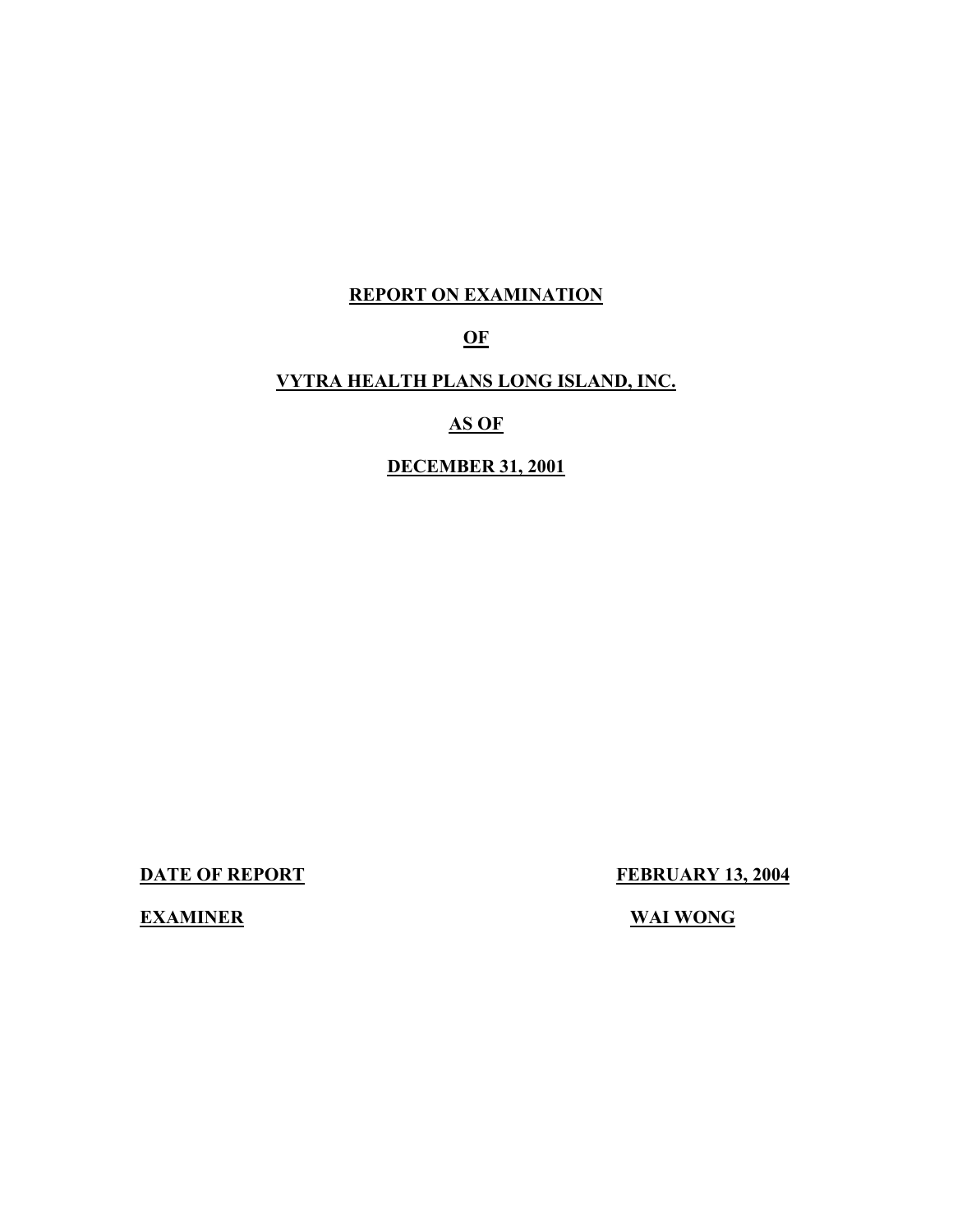### **TABLE OF CONTENTS**

## **PAGE NO**

|                  | Introduction                                                                                                                                             |                                                    |
|------------------|----------------------------------------------------------------------------------------------------------------------------------------------------------|----------------------------------------------------|
| 1.               | Scope of examination                                                                                                                                     | $\overline{2}$                                     |
| 2.               | Description of the HMO                                                                                                                                   | 3                                                  |
|                  | A. Management<br>B. Territory and plan of operation<br>C. Contingency reserves<br>D. Reinsurance<br>E. Holding company system<br>F. Accounts and records | 5<br>$\sqrt{ }$<br>$\overline{7}$<br>8<br>10<br>11 |
| 3.               | <b>Financial statements</b>                                                                                                                              | 13                                                 |
|                  | A. Balance sheet<br>B. Statement of revenue and expenses                                                                                                 | 13<br>15                                           |
| $\overline{4}$ . | Cash and short term investments                                                                                                                          | 16                                                 |
|                  | A. Cash<br>B. Short term investments                                                                                                                     | 16<br>18                                           |
| 5.               | Claims unpaid                                                                                                                                            | 21                                                 |
| 6.               | Amounts due to parent, subsidiary and affiliates                                                                                                         | 21                                                 |
| 7.               | Market conduct examination                                                                                                                               | 23                                                 |
|                  | A. Agents and brokers<br>B. Grievances and appeals<br>C. Utilization review – appeals of adverse<br>Determinations                                       | 23<br>25<br>26                                     |
|                  | D. Claims processing<br>E. Prompt pay<br>F. Claim denials<br>G. Explanation of benefits                                                                  | 26<br>29<br>32<br>33                               |
| 8.               | Compliance with prior report on examination                                                                                                              | 35                                                 |
| 9.               | Summary of comments and recommendations                                                                                                                  | 37                                                 |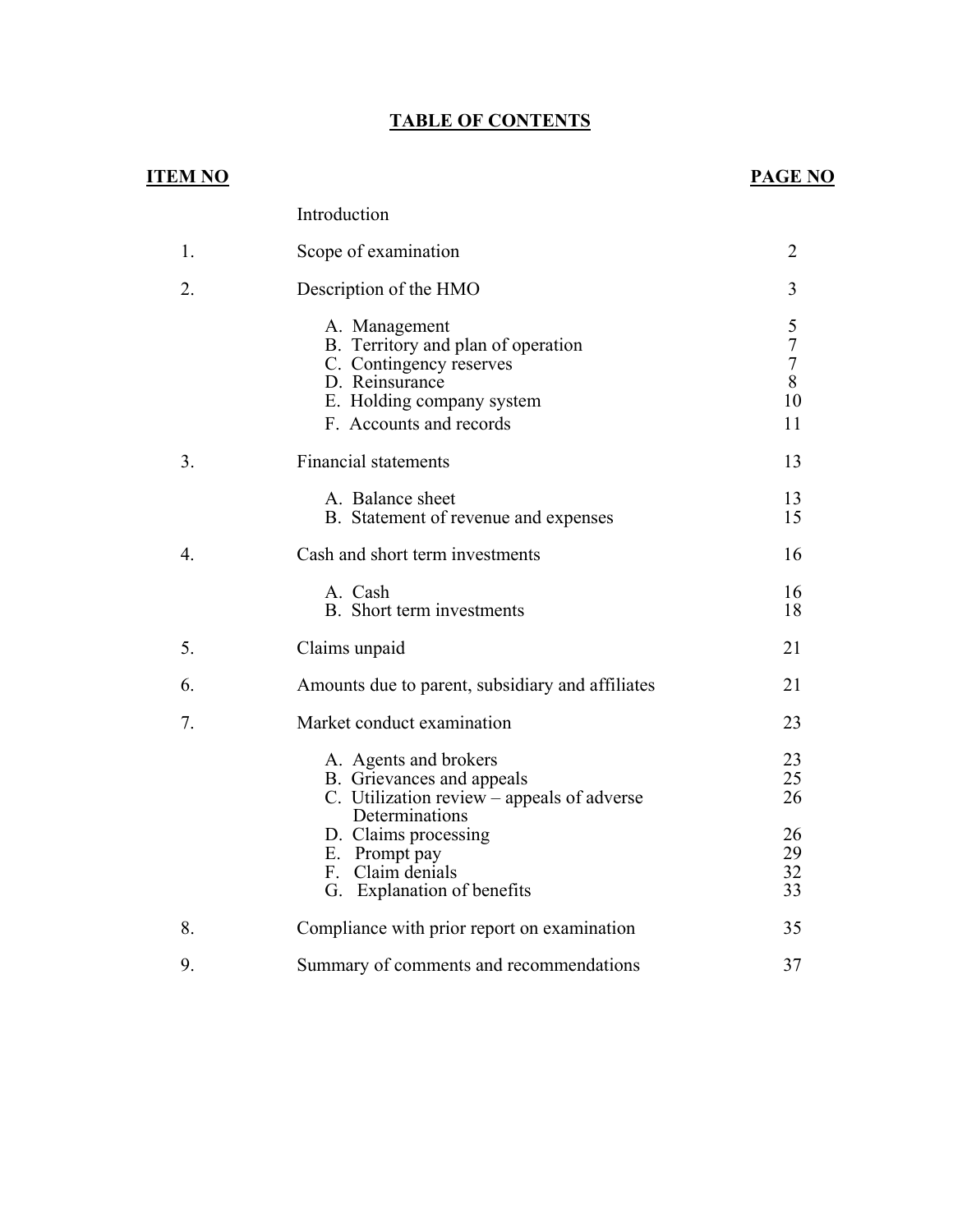

**25 BEAVER STREET** STATE OF NEW YORK INSURANCE DEPARTMENT NEW YORK, NEW YORK 10004

Governor George E. Pataki Gregory V. Serio

Superintendent

February 13, 2004

Honorable Gregory V. Serio Superintendent of Insurance Albany, New York 12257

Sir:

Pursuant to the provisions of the New York Insurance Law and acting in accordance with instructions contained in Appointment Number 21870 dated May 15, 2001, annexed hereto, I have made an examination into the financial condition and affairs of Vytra Health Plans Long Island, Inc., as of December 31, 2001. The financial condition examination was conducted at the Company's home office located at Corporate Center, 395 North Service Road, Melville, New York 11747. The following report thereon is respectfully submitted.

Wherever the terms "Vytra" or "HMO" appear herein without qualification, they should be understood to indicate Vytra Health Plans Long Island, Inc.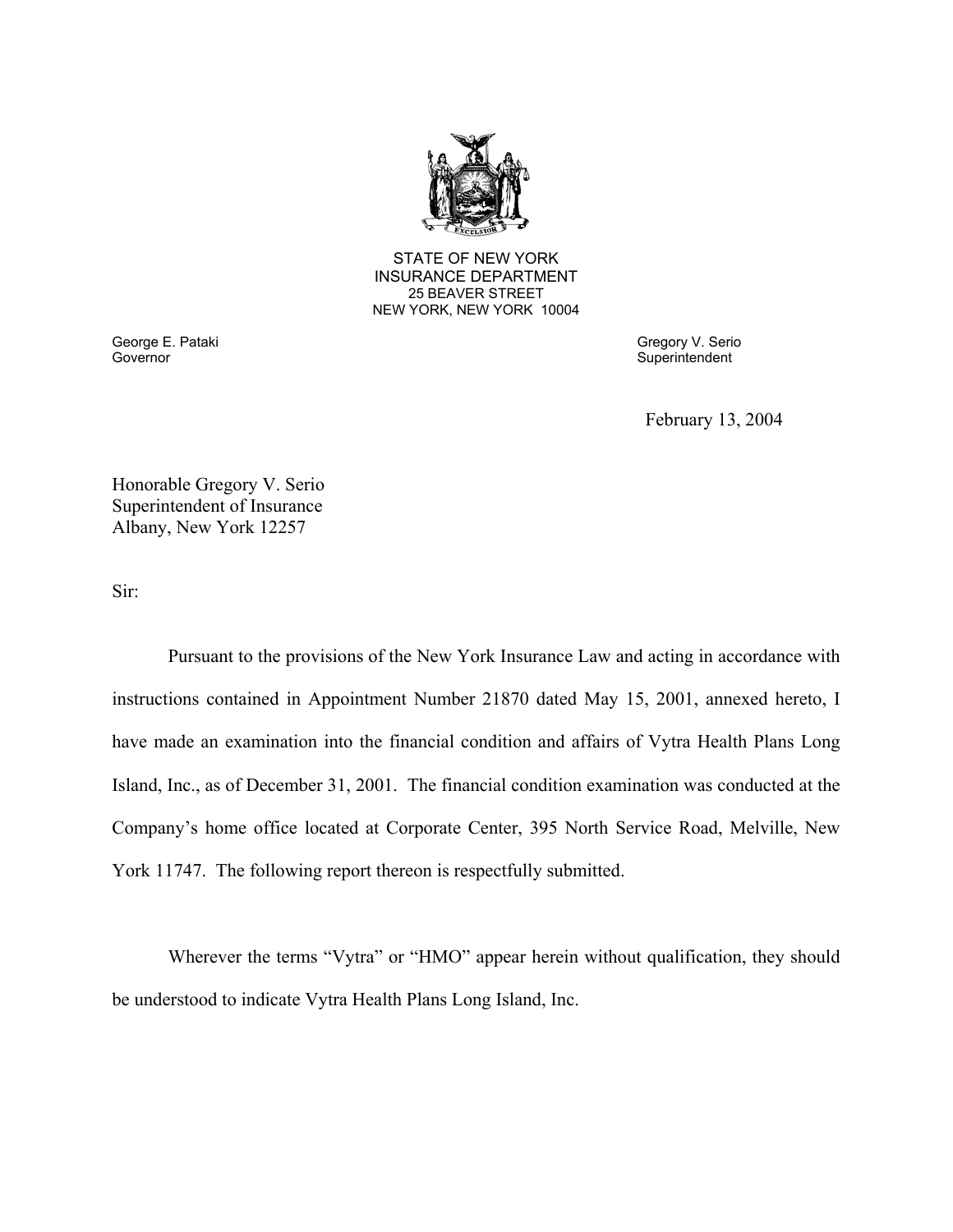#### 1. **SCOPE OF EXAMINATION**

Vytra Health Plans Long Island, Inc. was previously examined as of December 31, 1998. The current examination covered the period from January 1, 1999 through December 31, 2001. Transactions occurring subsequent to this period were reviewed where deemed appropriate.

The examination comprised a verification of assets and liabilities as of December 31, 2001, and a review of income and disbursements deemed necessary to accomplish such verification and utilized, to the extent considered appropriate, work performed by Empire's independent certified public accountants. A review or audit was also made of the following items as called for in the Examiners Handbook of the National Association of Insurance Commissioners:

A review or audit was also made of the following items as called for in the Examiners Handbook of the National Association of Insurance Commissioners:

> History of the HMO Management and control Corporate records Fidelity bonds and other insurance Territory and plan of operation Loss experience Reinsurance Accounts and records Market Conduct Review Treatment of policyholders

A review was also made to ascertain what action was taken by the HMO with regard to comments in the prior report on examination.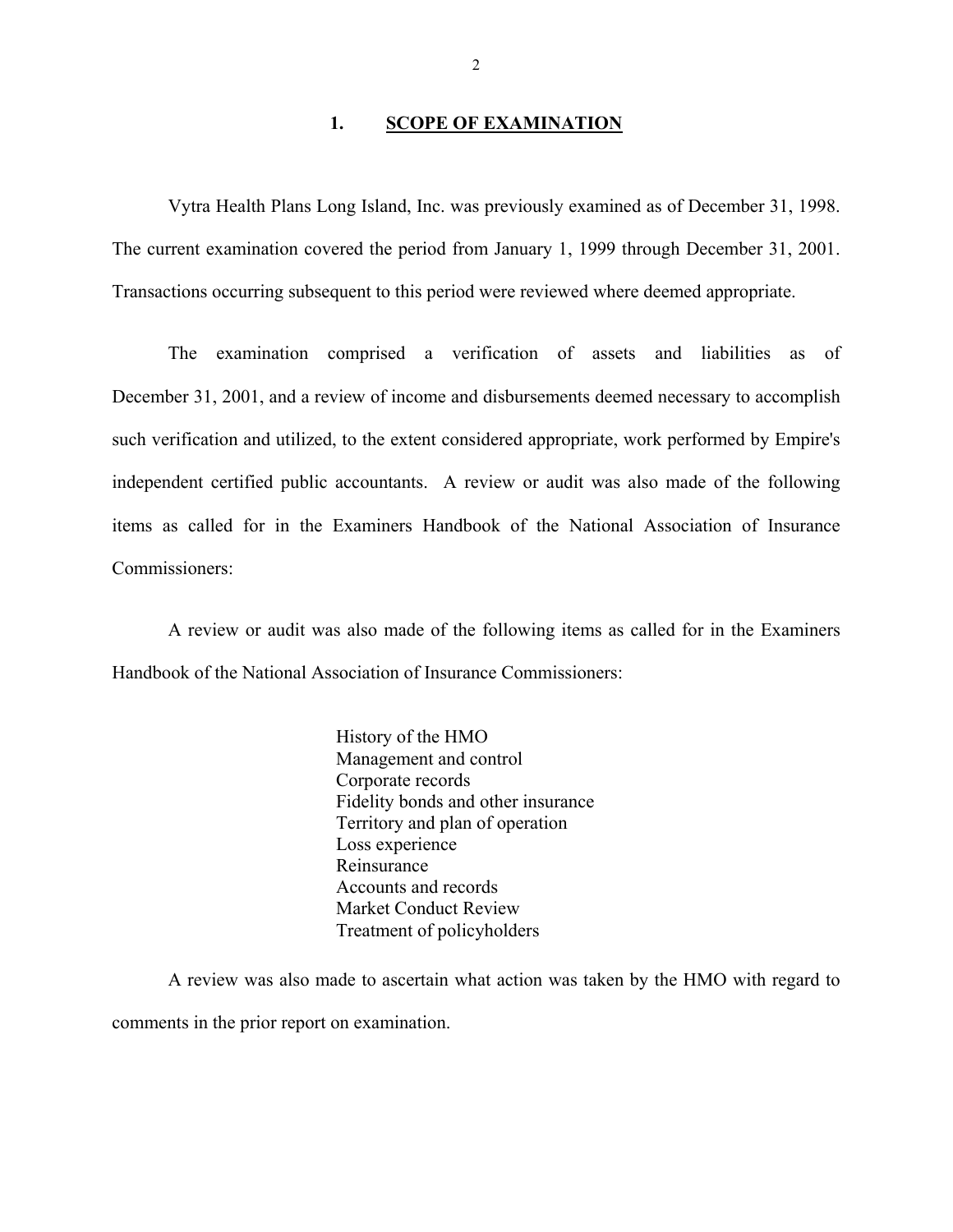This report on examination is confined to financial statements and comments on those matters that involve departures from laws, regulations or rules, or other matters that are deemed to require further explanation or description.

#### **2. DESCRIPTION OF THE HMO**

Vytra Health Plans Long Island, Inc. (formerly ChoiceCare Long Island, Inc.) is a health maintenance organization ("HMO") that provides health care services in exchange for premiums charged. The HMO was incorporated on September 13, 1985, certified as an HMO on October 1, 1985, and began operations on January 1, 1986. Organized under the provisions of Article 44 of the New York Public Health Law, the HMO was licensed as a not-for-profit, independent practice association ("IPA") model HMO. An IPA is a group of independent medical practitioners that contract with an HMO to provide services to its members. ChoiceCare Long Island, Inc. was renamed Vytra Healthcare Long Island, Inc. effective November 18, 1996. Vytra Healthcare Long Island, Inc. was subsequently renamed Vytra Health Plans Long Island, Inc. effective November 20, 1999.

Initial donated capital consisted of \$1,550,000 by the HMO's Class A member, Winthrop-University Hospital and \$550,000 by the HMO's Class B Member, Health Care Plan. Additional contributions by both members increased the donated capital to \$3,666,000 that includes \$2,333,000 from Winthrop University Hospital and \$1,333,000 from Health Care Plan, Inc. On September 17, 1998, and September 30, 1998, the HMO's members, Winthrop University Hospital and Health Care Plan, Inc. each respectively contributed additional capital of \$4,500,000 via New York Insurance Law Section 1307 loans. On May 25, 1999, the New York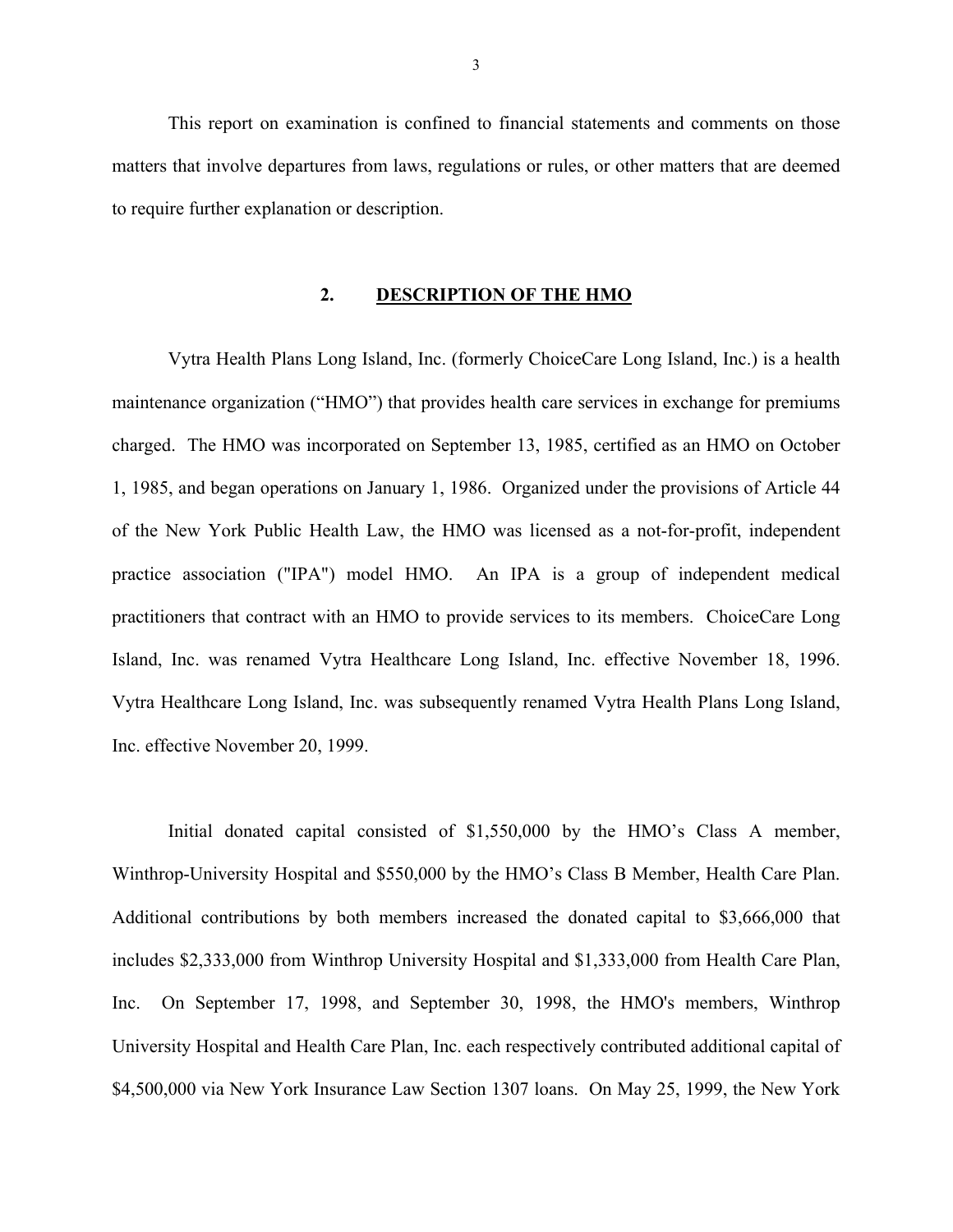State Insurance Department approved two transactions that resulted in \$2 million of each of the 1307 loans from Health Care Plan and Winthrop-University Hospital to Vytra being converted to contributed capital. The Department approved these transactions subject to the condition that no contributed capital will be returned by Vytra to Health Care Plan or Winthrop-University Hospital or any other entity without the prior approval of the Superintendent of Insurance. The effect of these two transactions was that Vytra, since inception received \$7,666,000 in capital contributions and \$5,000,000 in subordinate loans.

The HMO formed a wholly owned subsidiary CCLI Health Service Corporation (renamed Vytra Health Services, Inc.) for the purpose of providing health services under Article 43 of the New York Insurance Law. Vytra Health Services, Inc. ("Company") is licensed as a not-for-profit health service corporation under Article 43 of the New York Insurance Law. The Company was incorporated on September 19, 1989 and commenced business on October 1, 1995. The Company provides health insurance that indemnifies members for the cost of hospital and medical services rendered to them. The Company is organized as a membership corporation defined in Section 102(a)(5) of the Not-For-Profit Corporation Law. The sole member of the Company is ChoiceCare Long Island, Inc. (renamed Vytra Health Plans Long Island, Inc.). The initial capital of \$1,500,000 was obtained through a New York Insurance Law Section 1307 loan agreement entered into on April 20, 1995. Pursuant to section 1307 of the New York Insurance Law, the repayment of principal and interest shall only be made out of free and divisible surplus, subject to the approval of the Superintendent of Insurance.

In November 2001 Health Insurance Plan of Greater New York (HIP) purchased control of Vytra from Winthrop-University Hospital, Mineola, NY and Health Care Plan, Inc. Buffalo,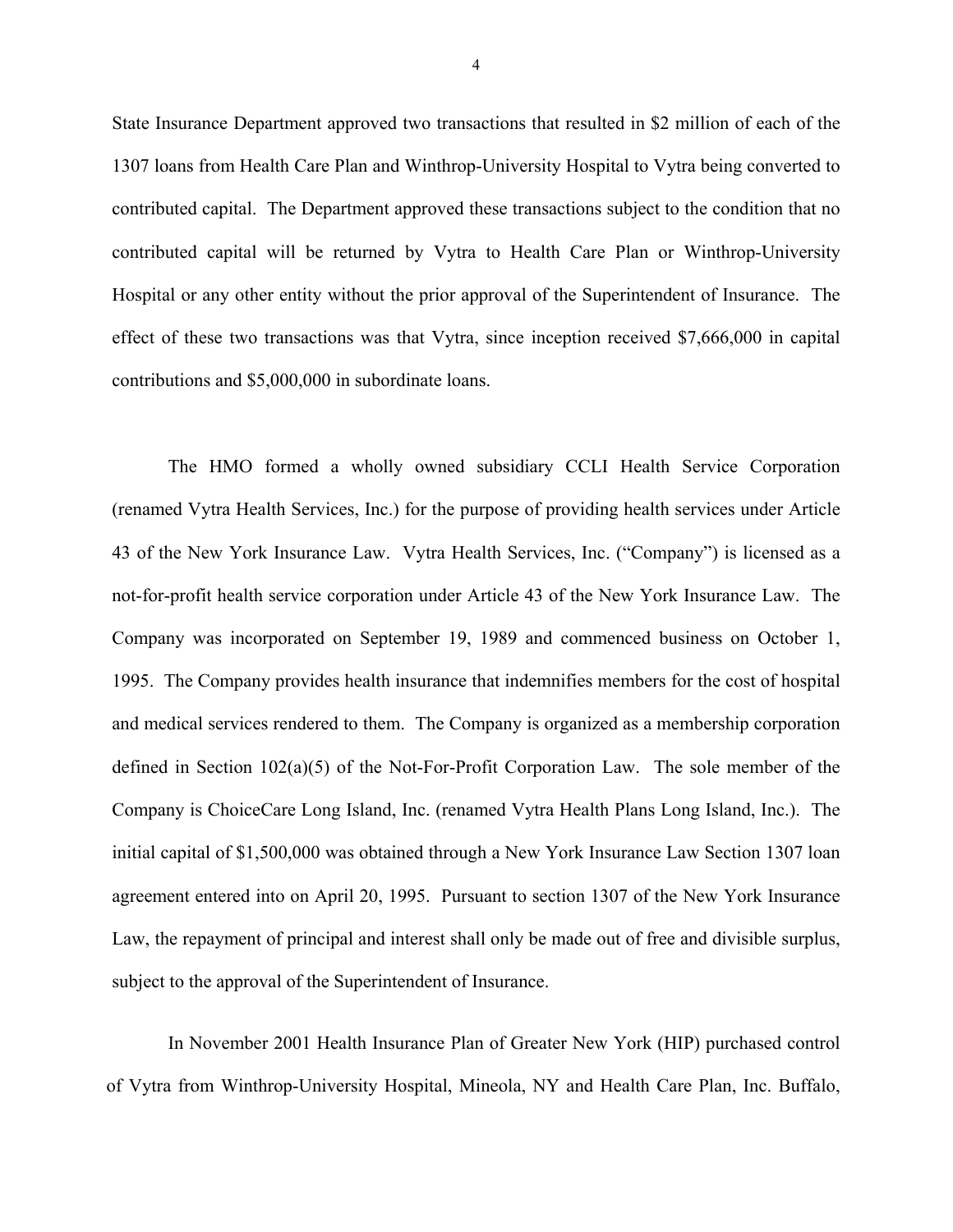<span id="page-6-0"></span>NY for \$31,000,000 each, for a total of \$62,000,000. Notwithstanding the fact that Vytra Health Plans Long Island, Inc. and it's subsidiary Vytra Health Services, Inc. are now controlled by HIP, they continue to function as independent companies and there are currently no plans to merge the Vytra companies with HIP.

#### A. Management

Pursuant to the HMO's charter and by-laws, management of the HMO is vested in a board of directors consisting of not less than five but not more than nine members. As of the date of this exam the board consisted of seven members. Directors as of December 31, 2001 were as follows:

| Name and Residence                   | <b>Principal Business Affiliation</b>                                                                       |
|--------------------------------------|-------------------------------------------------------------------------------------------------------------|
| David Abernethy                      | Senior VP Public Policy & Regulatory Affairs                                                                |
| New York, NY                         | <b>HIP</b>                                                                                                  |
| Robert W. Brokaw*<br>Garden City, NY | Retired<br>Formerly Senior Vice President Director of Human<br>Resources<br><b>ITT Sheraton Corporation</b> |
| Michael Fullwood, Esq.               | Executive VP, CFO and General Counsel                                                                       |
| New York, NY                         | <b>HIP</b>                                                                                                  |
| Thomas J. McAteer, Jr.               | President and CEO                                                                                           |
| Melville, NY                         | Vytra                                                                                                       |
| Daniel McGowan                       | President and COO                                                                                           |
| New York, NY                         | <b>HIP</b>                                                                                                  |
| Francis Olsen                        | Senior VP Coordination & Oversight                                                                          |
| New York, NY                         | <b>HIP</b>                                                                                                  |
| Anthony Watson                       | Chairman & CEO                                                                                              |
| New York, NY                         | <b>HIP</b>                                                                                                  |

\* HMO enrollee pursuant to Part 98.11(f) of the Health Department's Administrative Rules and Regulations {10 NYCRR 98}.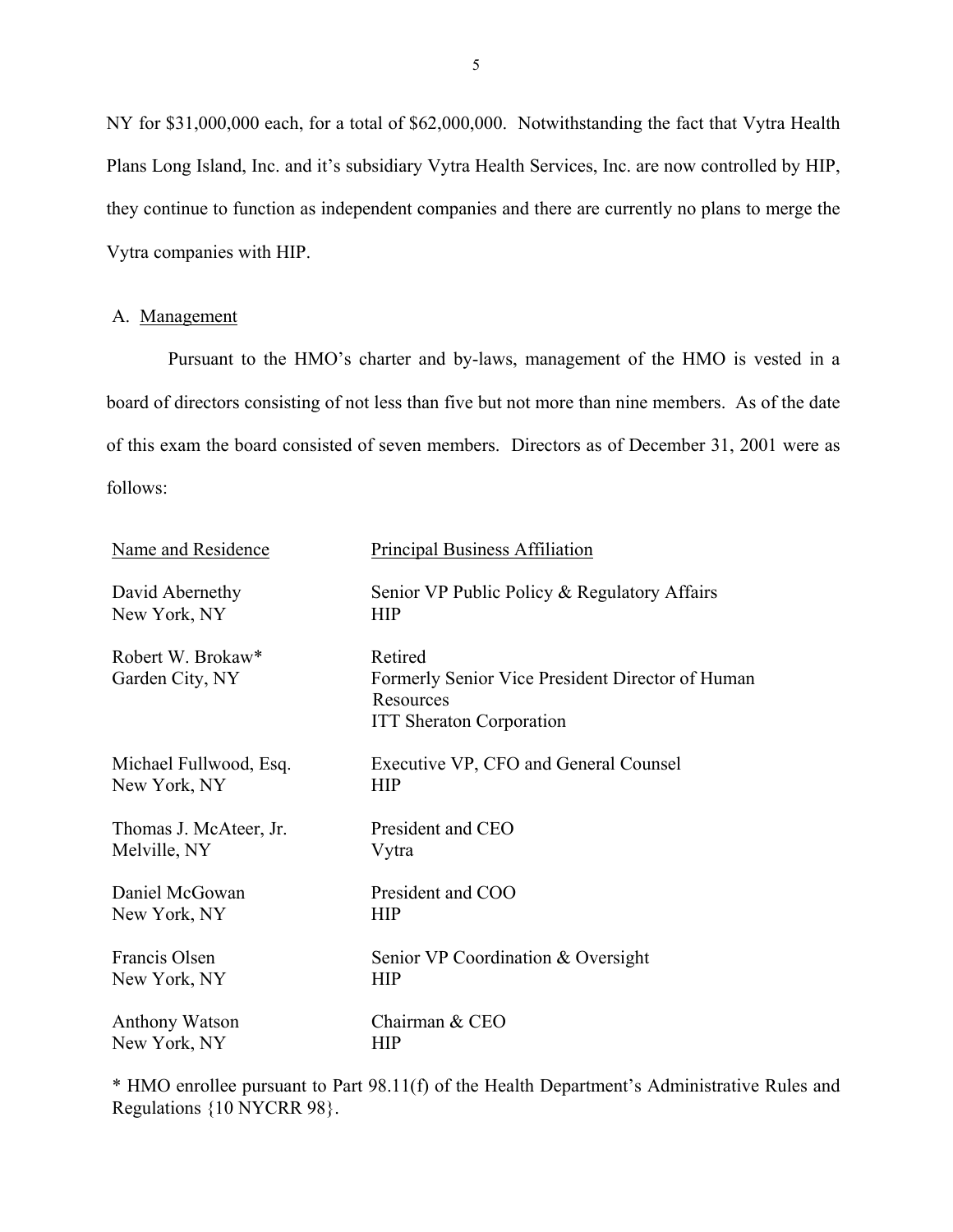A new board of directors was created in November of 2001 after the purchase of Vytra by the Health Insurance Plan of Greater New York. Robert Brokaw and Thomas J. McAteer were the only directors who remained from the previous board. The previous board of directors held thirty-two meetings during the period under review. The meetings were generally well attended with the following exceptions. Robert R. Banta, John H. Krumpe and Frederick Yanni failed to attend at least 50% of the meetings in 2000 and Robert R. Banta failed to attend at least 50% of the meetings in 1999.

 Individuals who fail to attend at least one-half of the regular meetings do not fulfill such criteria. Board members who are unable or unwilling to attend meetings consistently should resign or be Members of the board have a fiduciary responsibility and must evince an ongoing interest in the affairs of the insurer. It is essential that board members attend meetings consistently and set forth their views on relevant matters so that the board may reach appropriate decisions. replaced.

Part 98-1.11(f) of the Department of Health Rules and Regulations {10 NYCRR 98} states in part:

"…within one year of the HMO receiving a certificate of authority, no less than 20 percent of the members of the governing authority shall be enrollees of the HMO. Employees of the HMO or providers of health services may not serve as enrollee representatives…"

 than 20% (one out of seven members) of the Board designated as an enrollee representatives. Subsequent to the date of examination, Morris Lee was elected to the board on March 28, 2002 As of December 31, 2001 contrary to the aforementioned Regulation, the HMO had less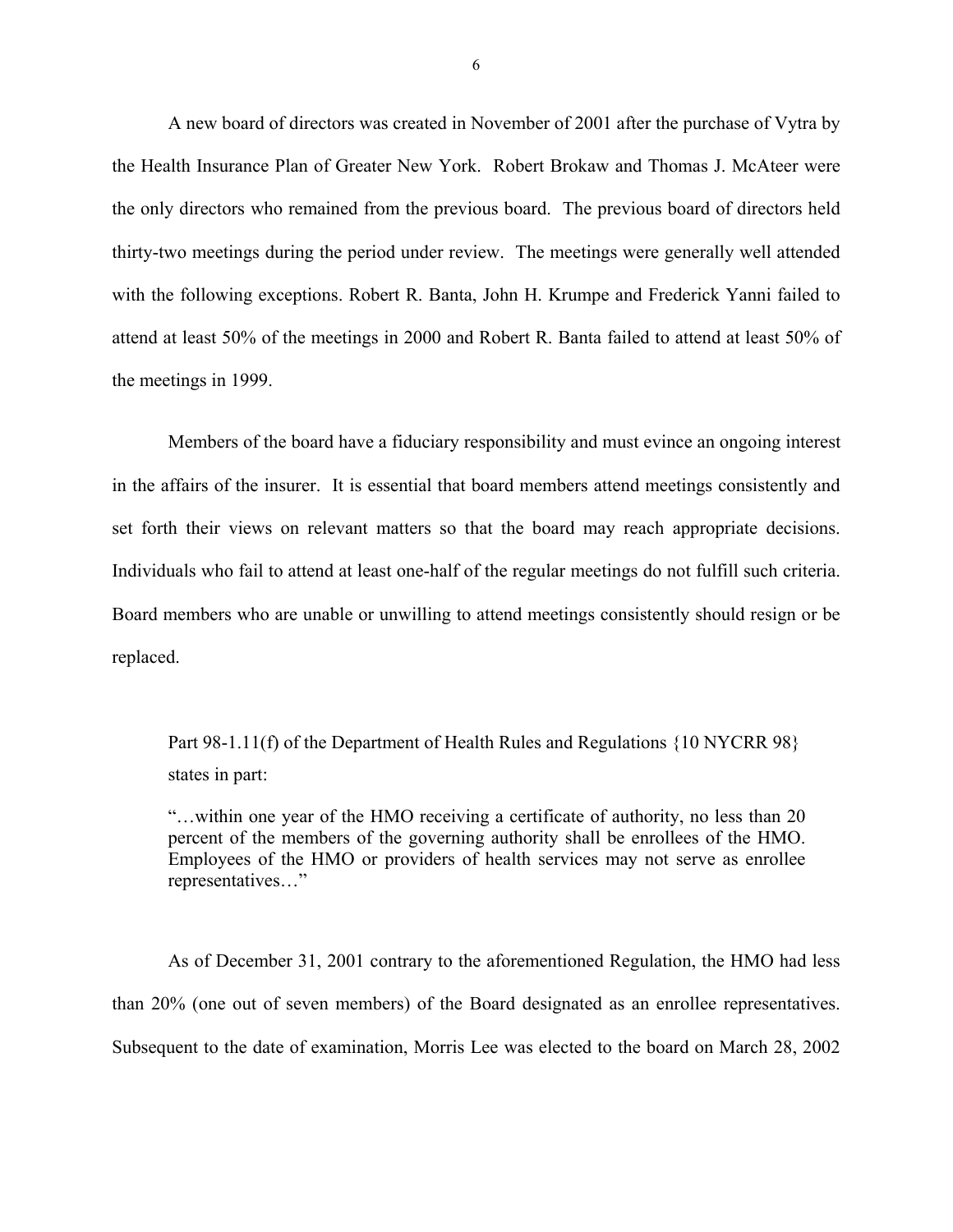as a subscriber representative, satisfying the requirements of Part 98-1.11(f) of the Department of Health Rules and Regulations {10 NYCRR 98}.

The principal officers of the HMO as of December 31, 2001 were as follows:

| Name                  | Title                                                |
|-----------------------|------------------------------------------------------|
| Thomas McAteer        | Chief Executive Officer & President                  |
| Philip Gandolfo       | Executive Vice President and Chief Financial Officer |
| Michael Fullwood Esq. | Secretary                                            |

### B. Territory and Plan of Operation

Vytra provides healthcare coverage for residents of Nassau, Queens and Suffolk counties in the State of New York. The HMO contracts with primary and specialty care physicians. The HMO also provides coverage for prescription drugs, vision care and hospitalization.

### C. Contingency Reserve

A certified operating HMO is required to maintain a contingency reserve pursuant to the requirements of Part 98.11(d) of the Department of Health Rules and Regulations {10 NYCRR 98}.

Vytra Health Plans Long Island, Inc. was required to maintain a contingency reserve of \$10,548,003 as of December 31, 2001. The contingency reserve is calculated by increasing the previous calendar year-end contingency reserve by 1% of the current year's premium income, with the maximum contingency reserve being 5% of the current year's premium. Vytra's premium income for the 2001 was \$210,960,049; 5% of that amount yields the contingency reserve amount of \$10,548,003.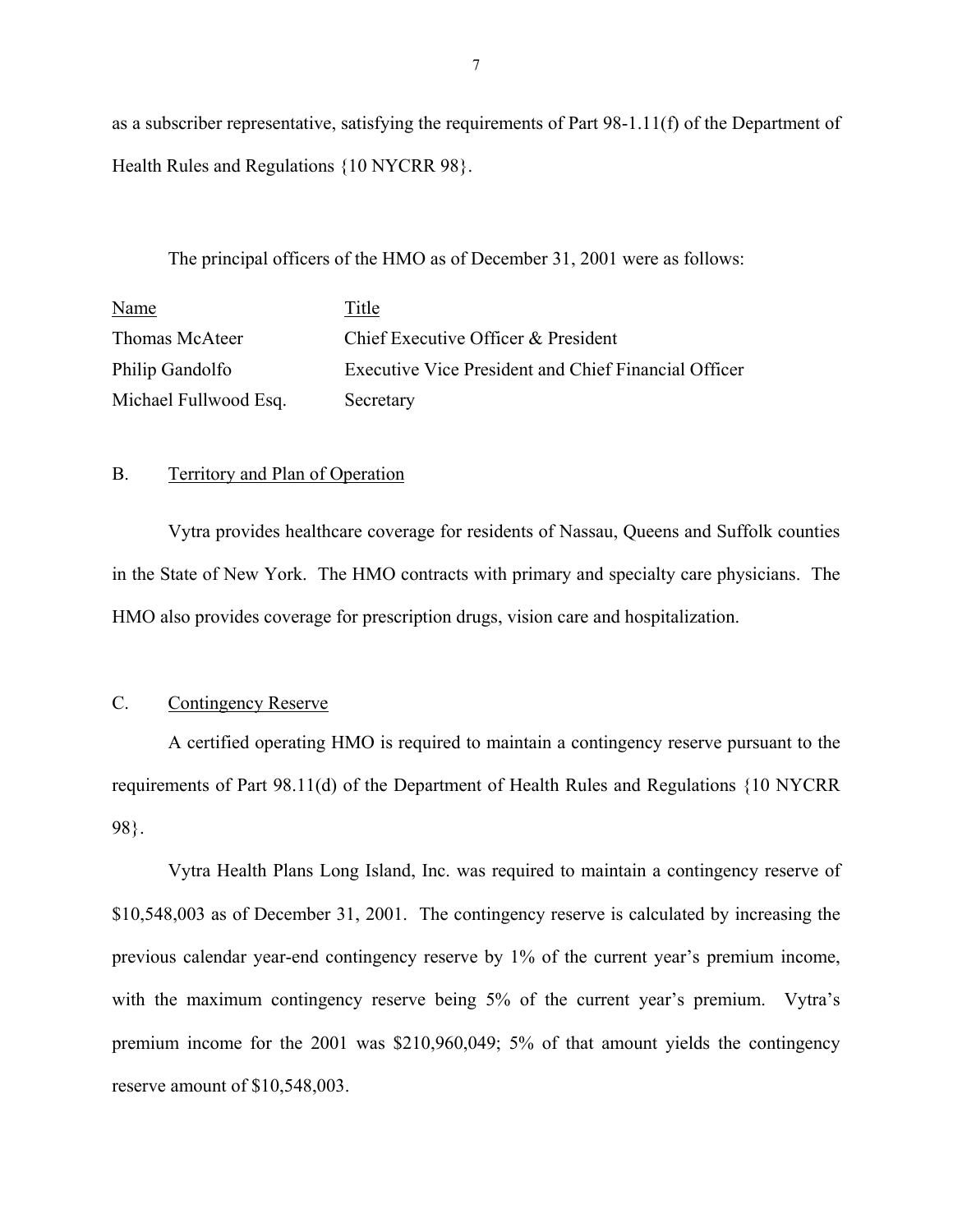D. Reinsurance

The examiner reviewed all reinsurance contracts in effect during 2001 and 2002. The HMO has an excess of loss contract with an authorized reinsurer. The retention varies for the Medicare line of business and the commercial line of business. A summary of the reinsurance program is as follows:

| Term of Agreement (Incurral Period) 1/1/01 -12/31/01 |                                                                                                                                    |
|------------------------------------------------------|------------------------------------------------------------------------------------------------------------------------------------|
| Coverage                                             | Inpatient hospitalization & transplant                                                                                             |
| Retention<br>Coinsurance                             | Commercial HMO, PPO, POS - \$125,000 of losses or<br>losses incurred by each covered person(s) during the<br>agreement year<br>90% |
|                                                      | Hospital in-patient services Out-of- 90% of eligible hospital expenses incurred by covered                                         |
| Area, Referral and Emergency, in                     | persons subject to the following limitation:                                                                                       |
| area                                                 | \$2,000 maximum average per day coverage per<br>confinement.                                                                       |
| Term of Agreement (Incurral Period) 1/1/01 -12/31/01 |                                                                                                                                    |
| <b>Reporting Period</b>                              | Within 18 months of beginning of agreement (up to<br>6/30/02                                                                       |
| Limits of Coverage                                   | $$1,000,000$ per member per year                                                                                                   |
| Insolvency                                           | \$5,000,000 aggregate maximum coverage                                                                                             |
| Carryover                                            | 31 days                                                                                                                            |
| Out of Area Conversion Coverage                      | Yes                                                                                                                                |
| <b>Experience Refund</b>                             | If the contract is renewed:<br>50% of (75% of premium paid minus claims paid)                                                      |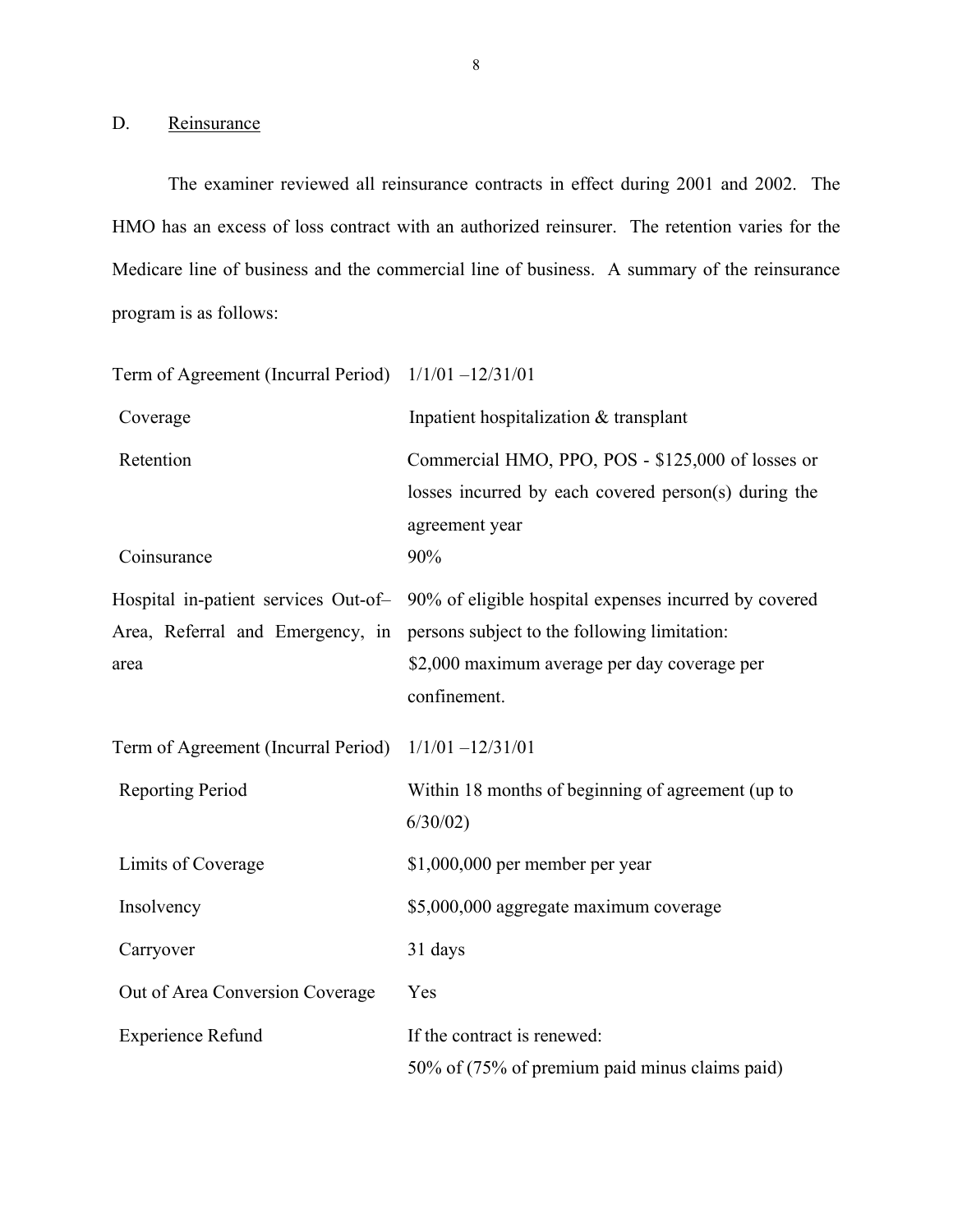The agreement includes continuation of benefits provision within its insolvency protection language. This provision requires that the reinsurer cover Vytra members who are confined to an inpatient facility with certain limitations. It also requires prospective continuation of benefits, for up to thirty-one days, for all Vytra members who have paid the contract premium.

A review of the reinsurance contract revealed the application of an aggregate limit of liability of \$5,000,000 to the insolvency protection afforded under the continuation of coverage provision. Although the Insurance Department does not require the HMO to obtain reinsurance coverage, the Department views reinsurance in general, and continuation of benefits provisions in particular, as an additional layer of protection for the HMO's members against impairment and insolvency. In Vytra's case the potential liability for covering members for up to thirty days beyond insolvency is far in excess of the \$5 million limitation included in the reinsurance contract, in effect negating the continuation of coverage provision.

Reinsurance contracts are approved by the Department during the initial certification of an HMO pursuant to Part 98.5(b)(7) of the Department of Health Rules and Regulations {10 NYCRR 98.5(b)(7)} to assure that they contain required provisions relative to insolvency protection and continuation of coverage. Further, Part 98.8(b) requires the prior approval of the Superintendent and the Commissioner for changes in risk sharing with insurers (i.e. reinsurance contracts) as follows.

"(b) Any amendments to the risk-sharing arrangements contained in any contracts between the HMO and insurers shall not be entered into without prior approval of the Commissioner and the superintendent…"

It is recommended that the HMO submit the reinsurance agreement in effect to the Department for review and approval in accordance with Part 98-1.8(b) of the Department of Health Rules and Regulations {10 NYCRR 98}.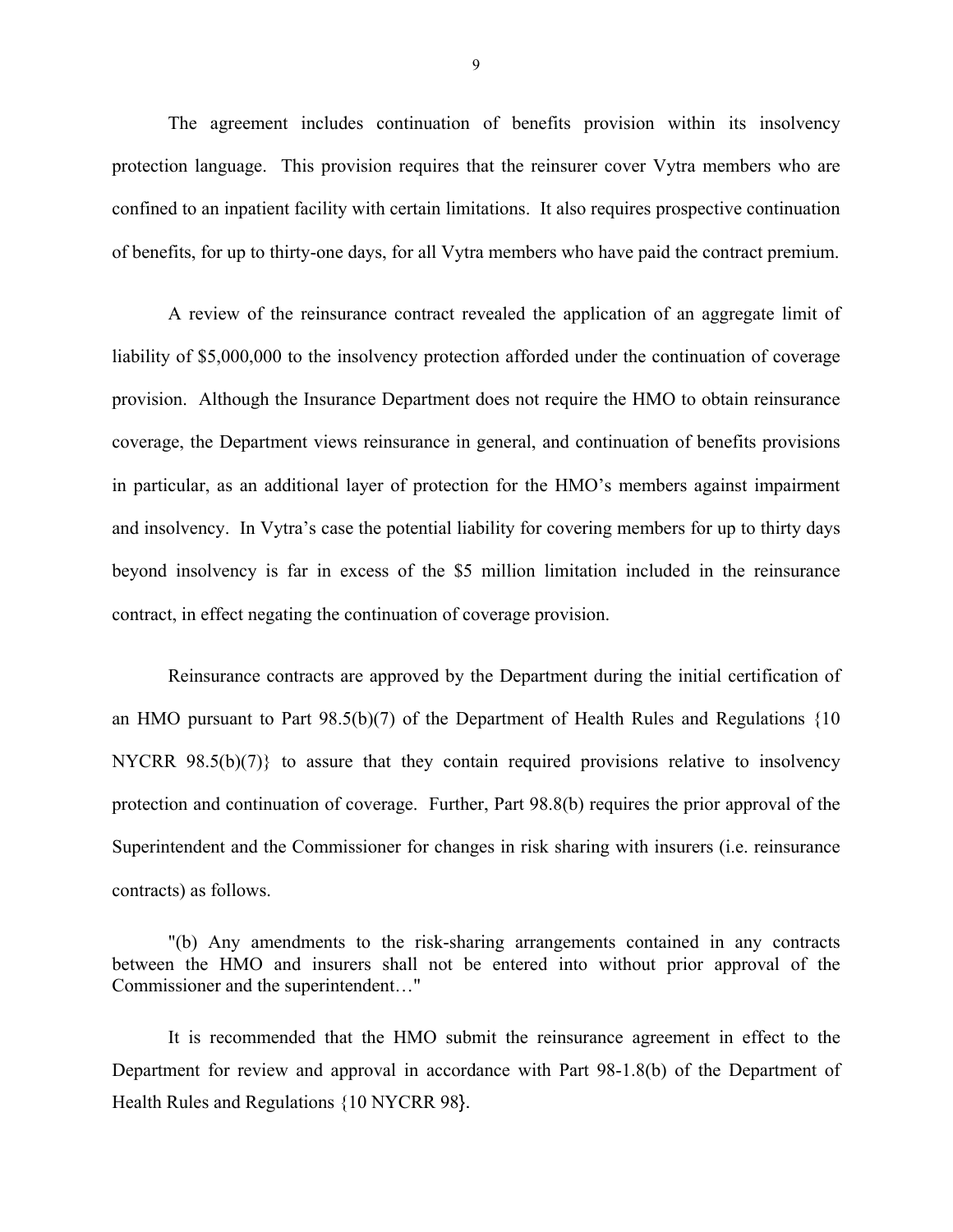### <span id="page-11-0"></span>E. Holding Company System

The following chart depicts the relationship of the HMO to its parent and affiliated companies as of the examination date:

> **HIP Foundation, Inc. Not for Profit – 501 (c) (3) New York, NY Health Insurance Plan of Greater New York Not for Profit – 501 (c)(3) (Article 43/44) New York Vytra Health Plans Long Island, Inc. HMO (Article 44) Not for Profit – 501 (c) (4) Vytra Health Services, Inc. (Article 43) New York not for Profit Taxable Entity**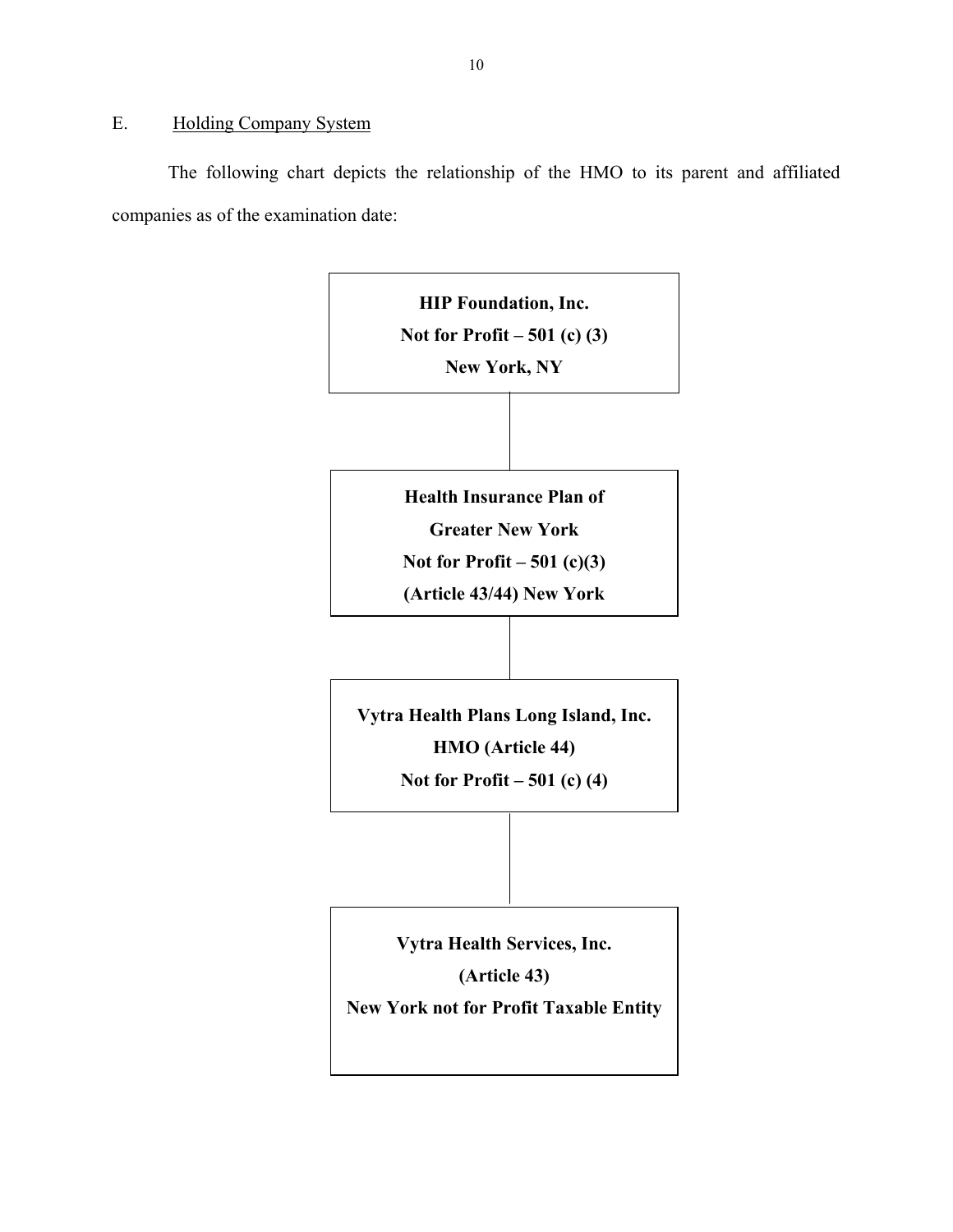<span id="page-12-0"></span>Vytra Health Plans Long Island, Inc. is a health maintenance organization incorporated under the Not-For-Profit Corporation Law of New York and was a corporate joint venture by Winthrop University Hospital and Univera Healthcare. Vytra Health Plans Long Island, Inc. is the sole corporate member of its subsidiary Vytra Health Services, Inc., an insurer licensed under Article 43 of the New York Insurance Law. The HMO and its subsidiary were acquired by the Health Insurance Plan of Greater New York during November 2001.

#### F. Accounts and Records

During the course of the examination, the examiners reviewed the manner in which accounts were maintained and reported in Vytra's filed Annual and Quarterly statements. Deficiencies were noted in the following areas:

- Vytra did not list any premiums received in advance on its 2001 annual statement filing. The amount for premiums received in advance was included with trade payables in Vytra's trial balance. The trade payables sub-account is part of the general expenses due and accrued account on the 2001 annual statement. Vytra's premium received in advance for the year 2001 amounted to \$2,715,472. The HMO filed an amended 2001 statement with the Department, which listed premiums received in advance separately.
- Vytra failed to list any claims adjustment expenses on its annual statement for the year 2001. It should be noted that Vytra engaged the firm of Milliman USA to review its claims unpaid and file its actuarial certification with the Department. As part of the review Milliman USA noted that Vytra did not include any explicit provision for the administrative expenses associated with processing unpaid claims. Accordingly,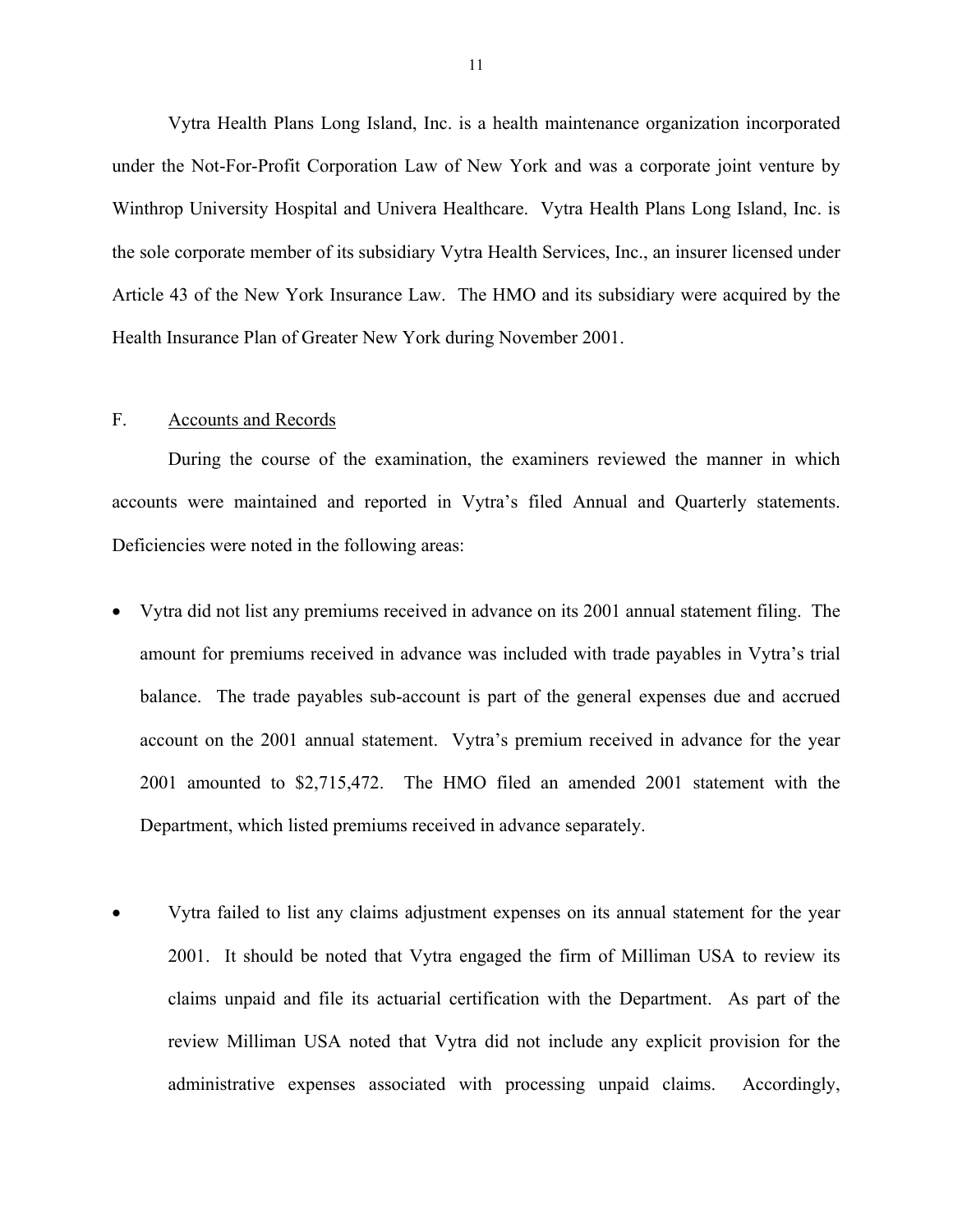Milliman USA added 3% to Vytra's outstanding claim liability for loss adjustment expense based upon its own experience with other health plans. Notwithstanding Milliman's recommendation, Vytra did not initially report such a reserve in its filed annual statement. Vytra subsequently filed an amended annual statement for 2001, which listed separately the unpaid claims adjustment expenses.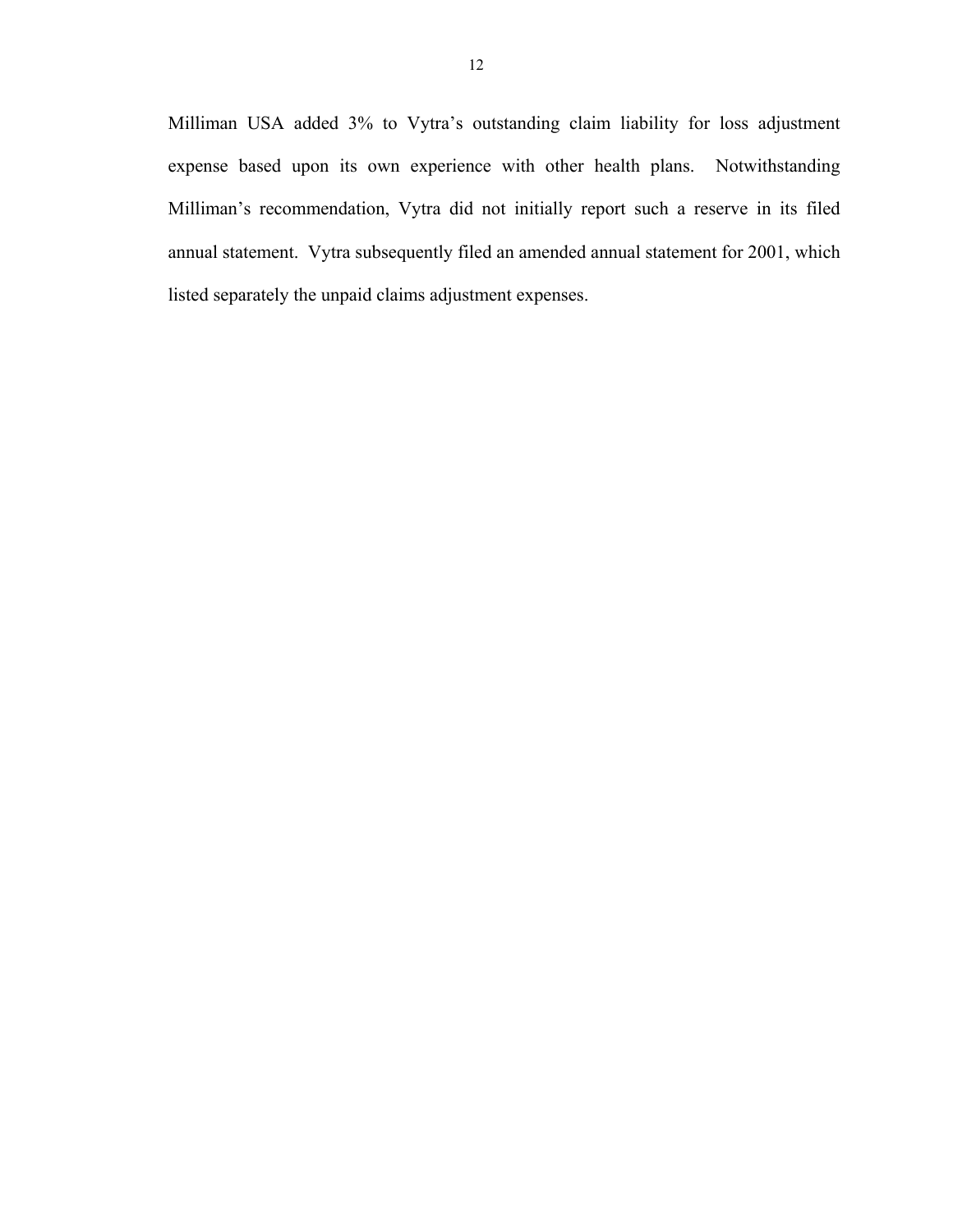#### **3. FINANCIAL STATEMENTS**

#### A. Balance Sheet

The following shows the assets, liabilities and surplus as regards policyholders as determined by this examination and as reported by the HMO in its December 31, 2001 filed annual statement:

|                                                      |          |               |                               | Company                     |              |                           |    |                           | Examination                       |  |
|------------------------------------------------------|----------|---------------|-------------------------------|-----------------------------|--------------|---------------------------|----|---------------------------|-----------------------------------|--|
| Assets                                               |          | <b>Assets</b> | Not-Admitted<br><b>Assets</b> |                             |              | Admitted<br><b>Assets</b> |    | Admitted<br><b>Assets</b> | Surplus<br>Increase<br>(Decrease) |  |
| Cash                                                 | \$       | 39,878,361    | \$                            | $\overline{0}$              | $\mathbb{S}$ | 39,878,361                | S. | 1,657,609                 | \$ (38,220,752)                   |  |
| Short-term investments                               |          | 19,588,822    |                               |                             |              | 19,588,822                |    | 57,658,810                | 38,069,988                        |  |
| Investment in Vytra Health Services, Inc.            |          | 3,939,114     |                               |                             |              | 3,939,114                 |    | 3,939,114                 |                                   |  |
| Accident and health premiums due and unpaid          |          | 1,000,156     |                               |                             |              | 1,000,156                 |    | 1,000,156                 |                                   |  |
| Amounts recoverable from reinsurers                  |          | 380,705       |                               |                             |              | 380,705                   |    | 380,705                   |                                   |  |
| Investment income due and accrued                    |          | 300,565       |                               |                             |              |                           |    | 300,565                   |                                   |  |
| Amounts due from parent, subsidiaries and affiliates |          | 1,615,004     |                               |                             |              | 1,615,004                 |    | 1,615,004                 |                                   |  |
| Furniture and equipment                              |          | 1,446,366     |                               | 1,446,366 300,565           |              |                           |    |                           |                                   |  |
| EDP equipment and software                           |          | 2,236,124     |                               |                             |              | 2,236,124                 |    | 2,236,124                 |                                   |  |
| Prepaid expenses                                     |          | 552,042       |                               | 552,042                     |              |                           |    |                           |                                   |  |
| Aggregate write ins for other than invested assets   |          | 139,199       |                               |                             |              |                           |    | 289,963                   | 150,764                           |  |
| Goodwill from HIP                                    |          | 26,579,351    |                               | 26,579,351                  |              |                           |    |                           |                                   |  |
| Total assets                                         | <u>s</u> | 97,655,809    |                               | 28,577,759 139,1989,078,050 |              |                           |    | 69,078,050                | $\overline{0}$                    |  |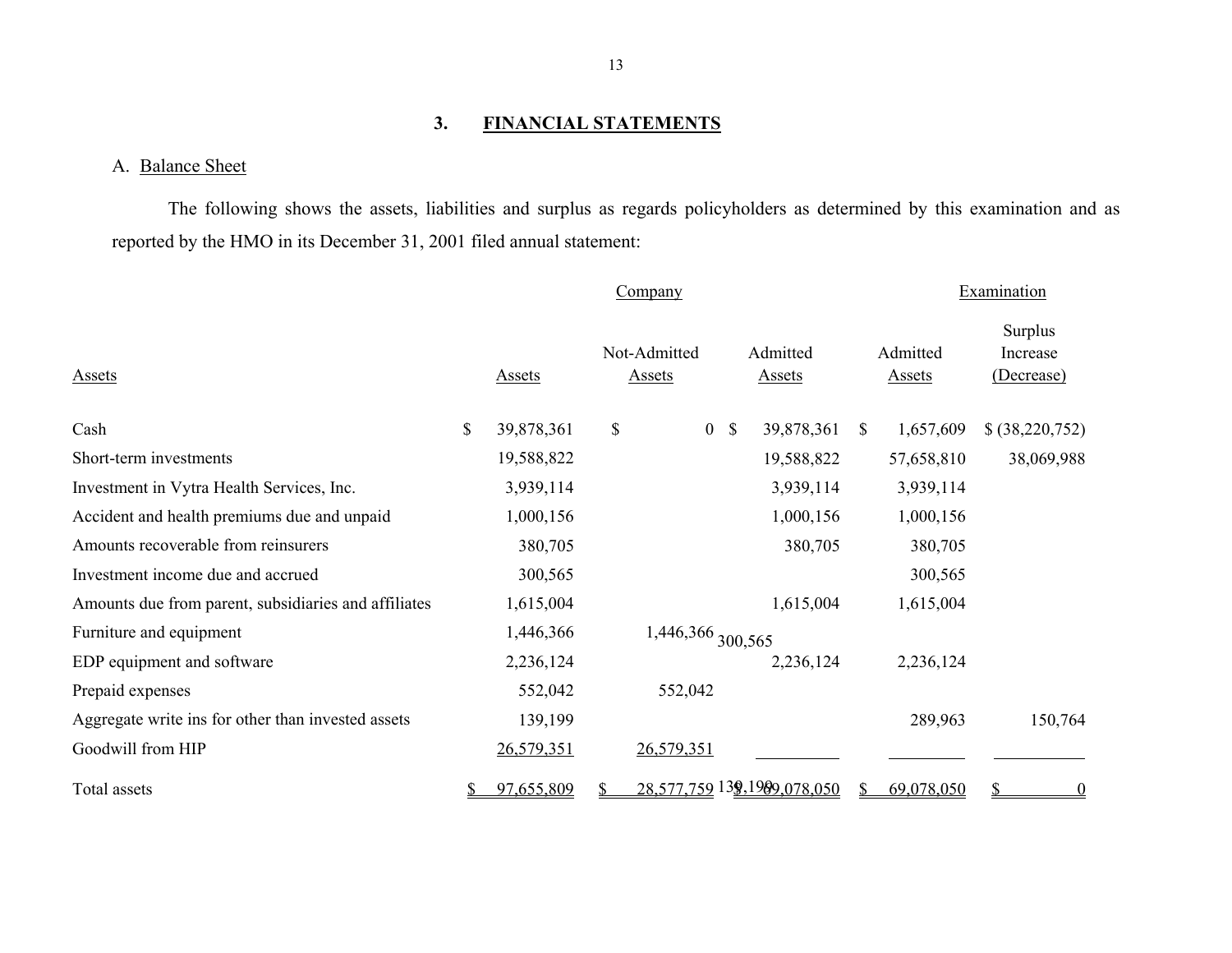| Liabilities, Capital and Surplus                            | Company                | Examination               | Surplus<br>Increase<br>(Decrease) |  |  |
|-------------------------------------------------------------|------------------------|---------------------------|-----------------------------------|--|--|
| Claims unpaid                                               | \$<br>36,266,627       | $\mathbb S$<br>30,641,600 | (5,625,027)<br>$\mathcal{S}$      |  |  |
| Unpaid claims adjustment expenses                           | 474,900                | 474,900                   |                                   |  |  |
| Premiums received in advance                                | 2,715,472              | 2,715,472                 |                                   |  |  |
| General expenses due and accrued                            | 3,294,599              | 3,294,599                 |                                   |  |  |
| Amounts due to parents, subsidiaries and affiliates         | 822,904                | 822,904                   |                                   |  |  |
| Salaries and Payroll taxes                                  | 2,964,412              | 2,964,412                 |                                   |  |  |
| <b>Total liabilities</b>                                    | 46,538,914<br><b>S</b> | \$<br>40,913,887          | (5,625,027)<br>$\mathcal{S}$      |  |  |
| Gross paid in and contributed surplus                       | 41,470,351             | 41,470,351                |                                   |  |  |
| Aggregate write-ins for other than special surplus<br>funds | 10,548,003             | 10,548,003                |                                   |  |  |
| Unassigned funds (surplus)                                  | \$ (29,479,218)        | (23,854,191)<br>\$        | $\frac{1}{2}$<br>5,625,027        |  |  |
| Total capital and surplus                                   | 22,539,136<br>\$       | \$<br>28, 164, 163        | $\$$<br>5,625,027                 |  |  |
| Total liabilities, capital and surplus                      | 69,078,050<br>\$       | 69,078,050<br>\$          | \$<br>$\overline{0}$              |  |  |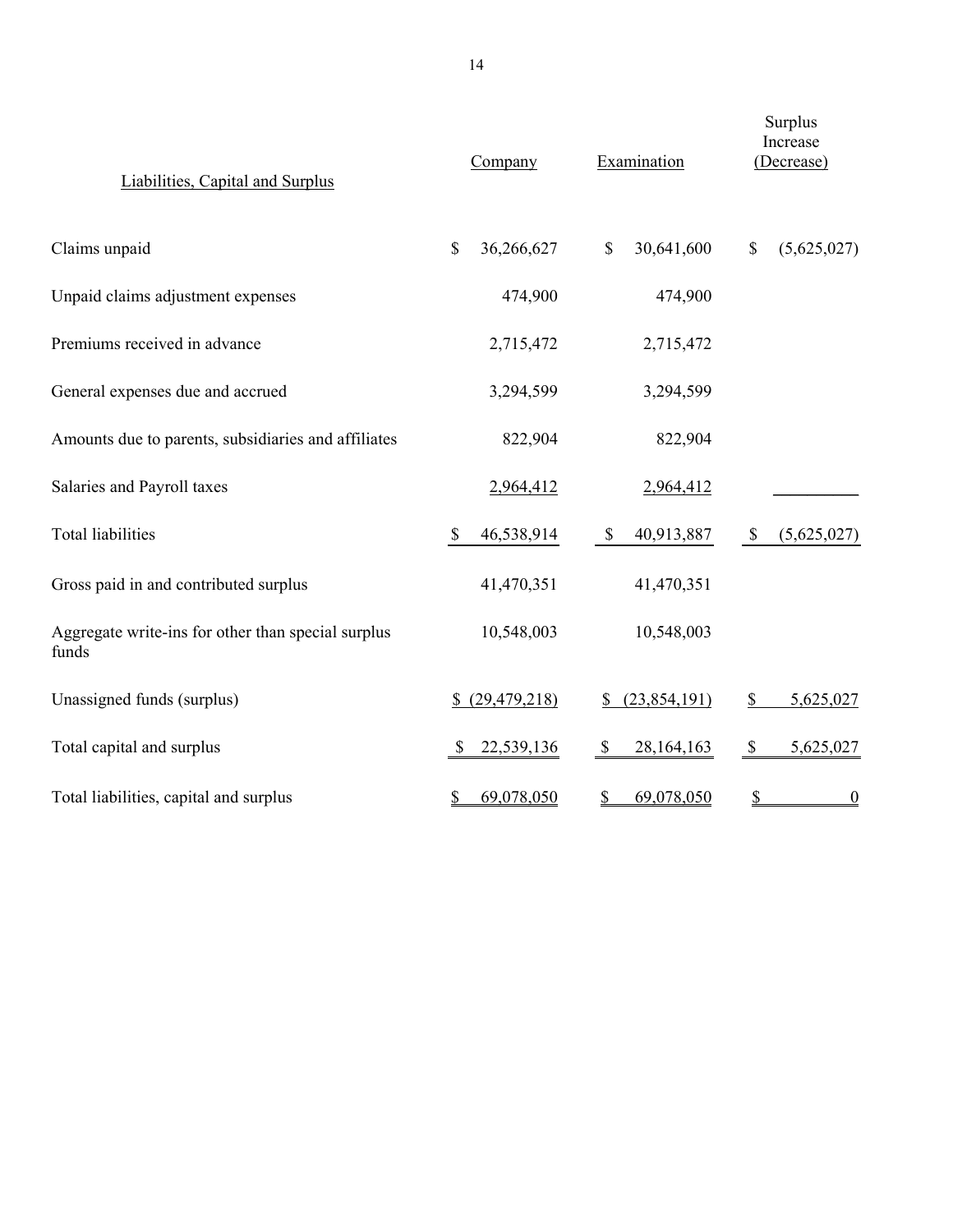## B. Statement of Revenue and Expenses

Capital and surplus increased by \$17,103,849 during the three-year examination period, January 1, 1999, through December 31, 2001, detailed as follows:

|                                                       | Statement of Income |
|-------------------------------------------------------|---------------------|
| Revenue:                                              |                     |
| Net premium income                                    | \$687,320,672       |
| Net investment income earned                          | 5,964,346           |
| Aggregate write-ins for other income or<br>(expenses) | 956,653             |
| Net reinsurance recoveries                            | 2,186,545           |

Total Revenue \$ 696,428,216

|--|

| Hospital/medical benefits                                      | \$366,658,904  |              |           |
|----------------------------------------------------------------|----------------|--------------|-----------|
| Outside referrals                                              | 87,709,955     |              |           |
| Emergency room, (out of area)                                  | 13,142,981     |              |           |
| Aggregate write-ins for other medical and<br>hospital expenses | 21,902,674     |              |           |
| Drug expense                                                   | 87,795,511     |              |           |
| COB and subrogation                                            | (18, 432, 798) |              |           |
| Total medical and hospital expenses                            |                | $\mathbb{C}$ | 558777777 |

| Total administrative expenses       | \$118,956,594          |
|-------------------------------------|------------------------|
| Total medical and hospital expenses | $J$ $J$ $J$ $(11, 22)$ |

| Net income (loss) | 18,694,395 |
|-------------------|------------|
|                   |            |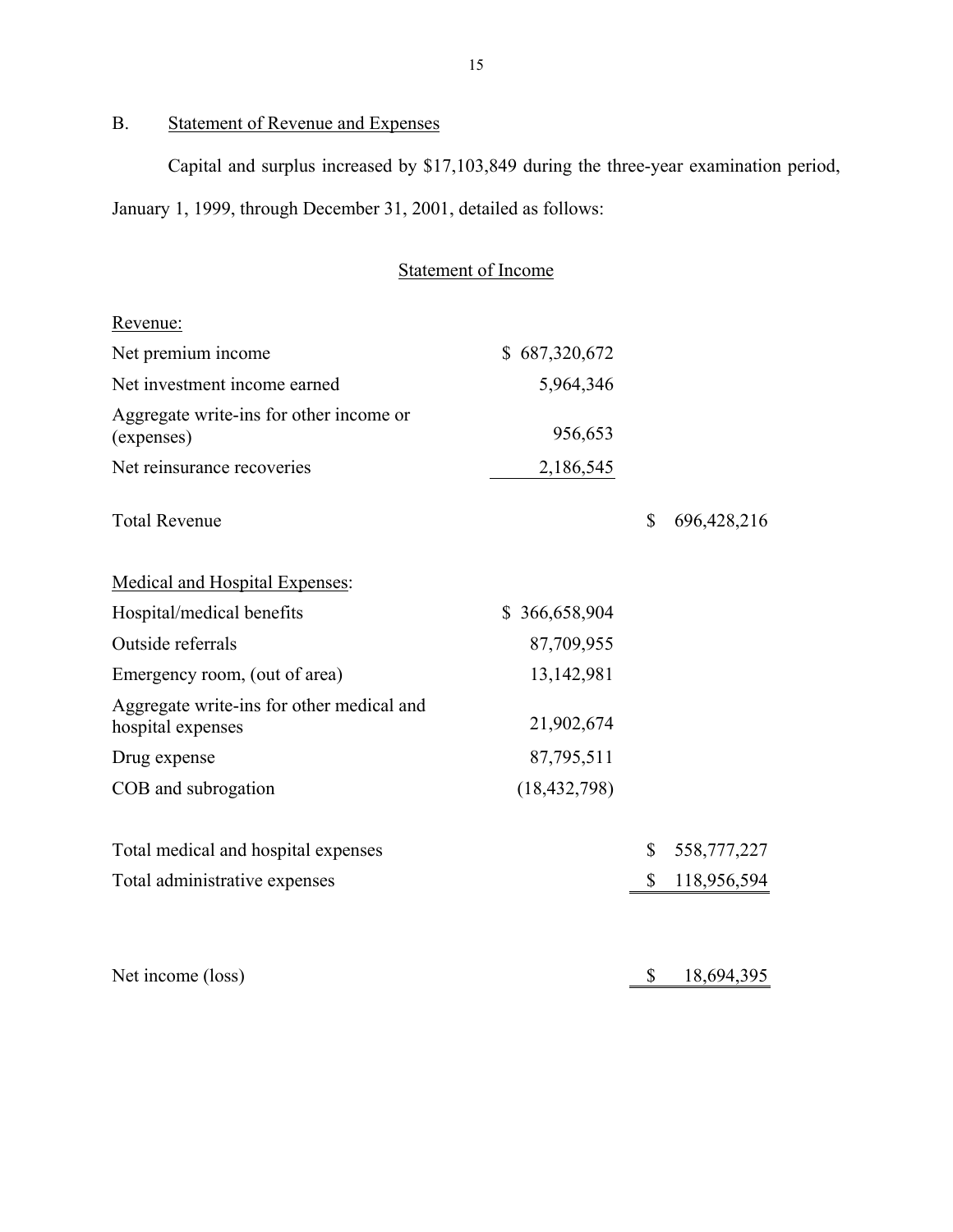### Change in Net Worth

| Capital and surplus as of December 31, 1998, per report on examination                                             |               |                            |            |                             | \$<br>5,435,285  |
|--------------------------------------------------------------------------------------------------------------------|---------------|----------------------------|------------|-----------------------------|------------------|
|                                                                                                                    |               | Gains in<br><b>Surplus</b> |            | Losses in<br><b>Surplus</b> |                  |
| Net income<br>Change in non admitted asset<br>Change in surplus notes<br>Increase (decrease) in contributed        | \$            | 18,694,395                 | (\$<br>(\$ | 28,577,760)<br>9,000,000)   |                  |
| capital                                                                                                            | \$            | 4,000,000                  |            |                             |                  |
| Increase (decrease) in contingency<br>reserve fund<br>Paid in capital<br>Aggregate write-ins for gains or (losses) | $\frac{1}{3}$ | 1,929,437<br>34,629,351    |            |                             |                  |
| in surplus                                                                                                         |               |                            | (          | 4,571,572)                  |                  |
| Total gains and losses                                                                                             | \$            | 59,253,183                 | (S         | 42,149,332)                 |                  |
| Net increase to Capital and surplus.                                                                               |               |                            |            |                             | \$<br>17,103,851 |
| Capital and surplus as of December 31, 2001, per report on examination                                             |               |                            |            |                             | \$<br>22,539,136 |

### **4. CASH AND SHORT TERM INVESTMENTS**

A. Cash

The examination asset of \$1,657,609 is \$38,220,752 less than the \$39,878,361 reported by the HMO in its 2001 filed annual statement. The decrease resulted from a reclassification of the following assets:

• Investments in commercial paper which matured within 3 three months were reclassified from cash to short-term investments. The account was decreased by \$[7,574,595.45.](https://7,574,595.45)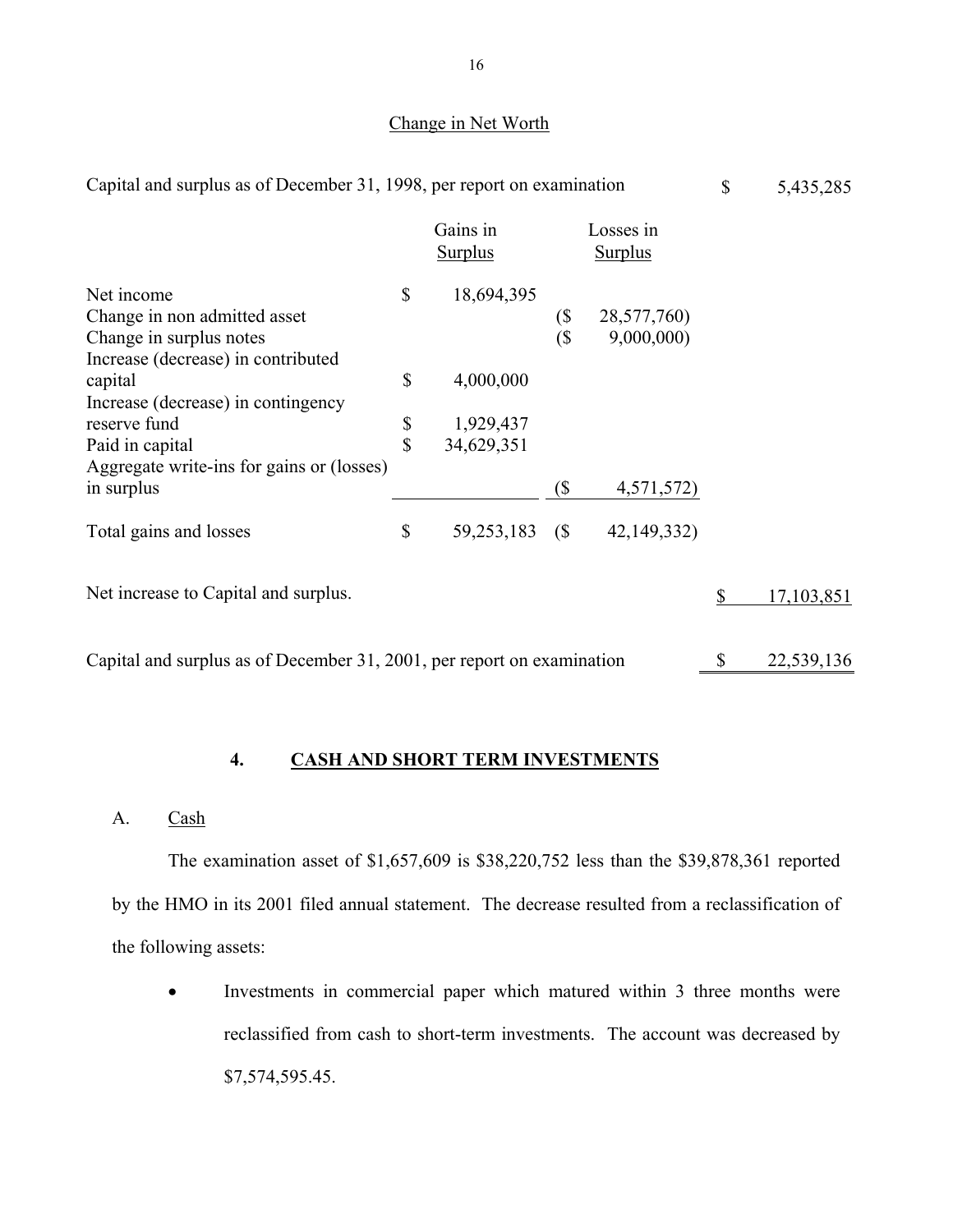- A money market fund, which invests in government obligations, was reclassified as short-term investments from cash. The account was decreased by \$[30,495,392.20](https://30,495,392.20).
- A security deposit by American Home Mortgage Corporation for property leased from Vytra was reclassified as other assets from cash. The account was decreased by \$[150,764.28](https://150,764.28).

It is recommended that Vytra take steps to ensure that short-term investments are properly reflected as such in its annual statement filings with the Department.

It is recommended that Vytra reclassify its security deposit by American Home Mortgage Corporation under the caption "Other Assets".

Section 1316 of the New York Abandoned Property Law requires that certain unclaimed insurance proceeds which is unclaimed over three years should be reported to the Office of the State Comptroller of the State of New York by April 1 of each year. Such reports comprise all abandoned property held by the HMO at the close of business on January 1 each year.

Section 1315 of the New York Abandoned Property Law requires that certain unclaimed vendor payments, outstanding checks and escrow amounts, or gift certificates which are unclaimed over five years be reported to the Office of the State Comptroller of the State of New York by March 10 of each year. Such reports comprise all abandoned property held by the HMO at the close of business on December 31 each year.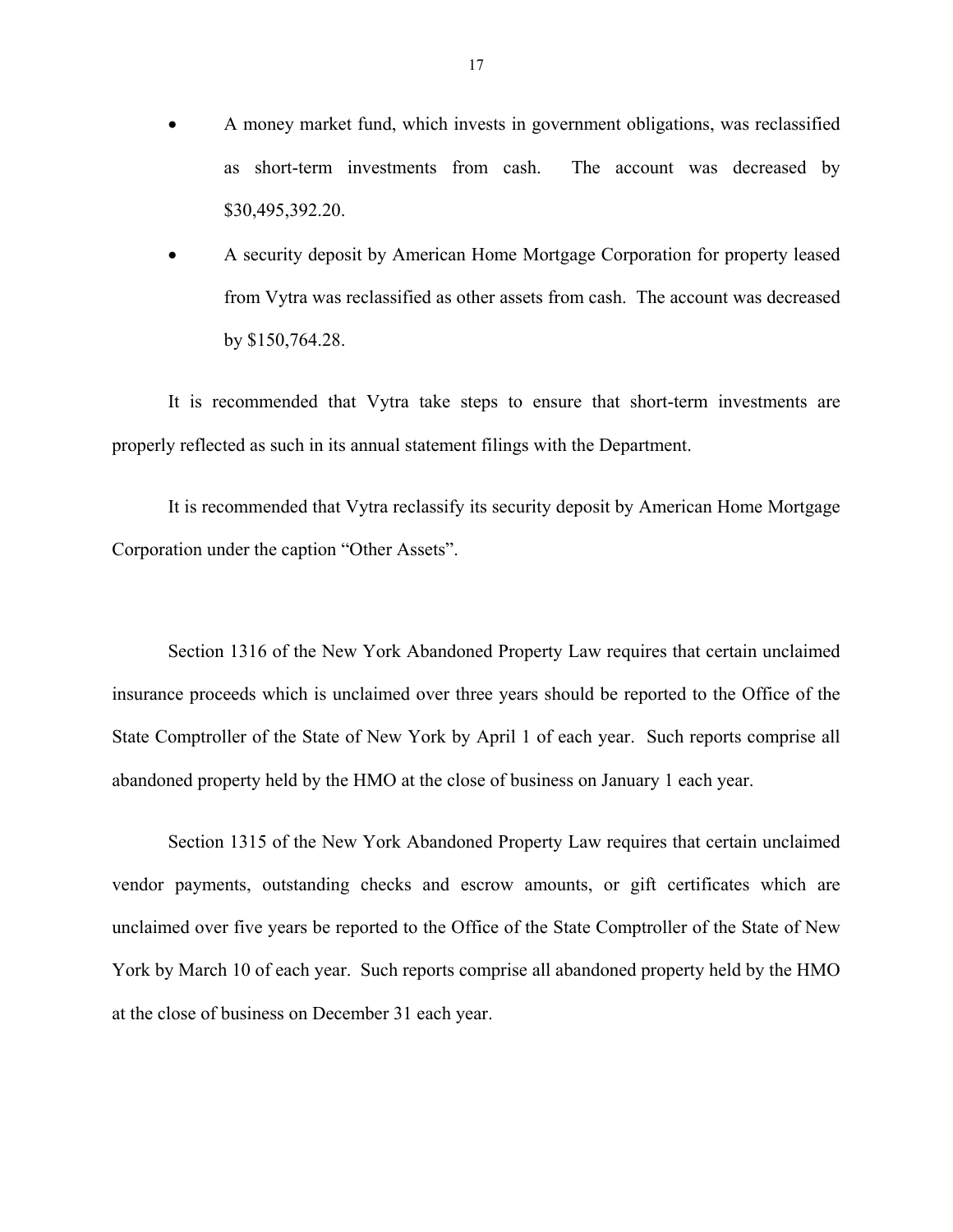<span id="page-19-0"></span>During the review, it was noted that Vytra was filing abandoned property reports for unclaimed checks issued to providers pursuant to Section 1315 of the Abandoned Property Law. The abandoned property however, consisted of unclaimed checks owed to providers, which makes those items insurance proceeds. Accordingly, the HMO should have filed its Abandoned Property Reports pursuant to Section 1316 of the Abandoned Property Law, which refers to unclaimed insurance proceeds other than life insurance. This section of the law also requires that the HMO publish a listing of all unclaimed checks within thirty days of the filing of the report, which Vytra failed to do.

It is recommended that Vytra file abandoned property reports pursuant to Section 1316 of the Abandoned Property Law and publish a list of unclaimed checks as required.

#### B. Short term investments

A review of the Vytra's investment transactions and the minutes of meetings of its board of directors indicated that investment transactions effected by management were not authorized or approved by the board of directors. Section 1411(a) of the New York Insurance Law states in part:

"No domestic insurer shall make any loan or investment... unless authorized or approved by its board of directors or a committee thereof responsible for supervising or making such investment or loan. The committee's minutes shall be recorded and a report submitted to the board of directors at its next meeting."

It is recommended that Vytra ensure that the HMO's investment transactions are authorized and approved by it's board of directors pursuant to the provisions of Section 1411(a) of the New York Insurance Law and that such transactions be appended to the minutes thereof.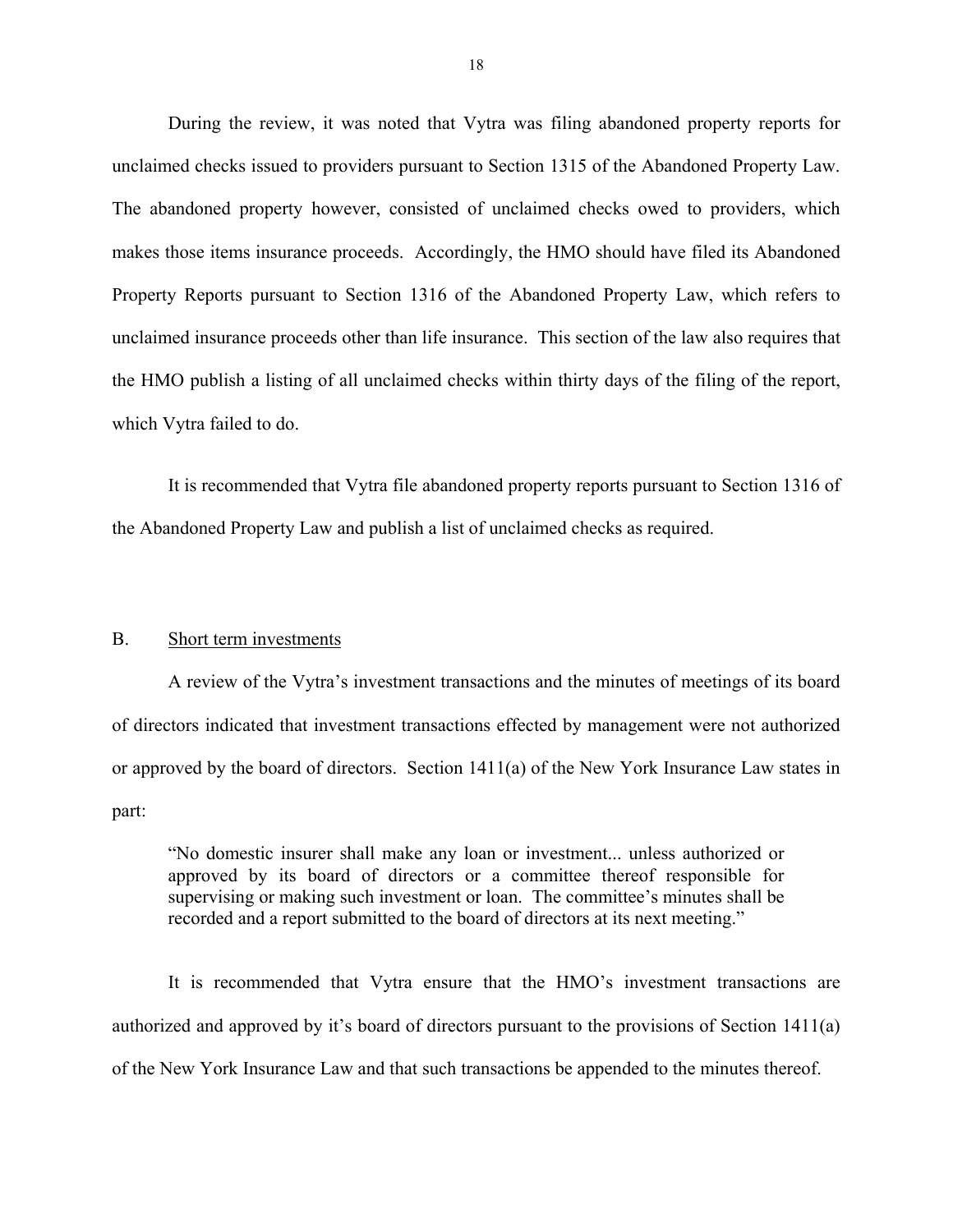During the examination review of investment activity, the examiner noted that Vytra utilized the services of J.P. Morgan Chase and J.P. Morgan Investment Management, Inc. (collectively known as J.P. Morgan Chase) for its investment transactions. It appears that Vytra did not maintain custodial accounts for its investments, but instead, used J.P. Morgan Chase's self initiated online banking services for these transactions.

The guidelines set forth in the NAIC Examiners Handbook require that securities held under custodial or safekeeping arrangements by a bank or trust company need not be counted, at the discretion of the examiner-in-charge, if such deposits meet the following requirements:

- Examiners are furnished a copy of the custodial or safekeeping agreements and they are satisfied such agreement have the necessary safeguards and controls;
- The securities are held by a bank or trust company licensed by the United States or any state thereof, and such bank or trust company is regularly examined by the licensing authority;
- The securities so deposited are at all times kept separate and apart from other deposits with the custodian, so that at all times they may be identified as belonging solely to the HMO for which they are held;
- If such a deposit is not counted, a notarized custodial affidavit and a verification certificate signed by an authorized signatory of the bank or trust company holding the deposit, including sufficient detail to permit adequate identification of the securities, shall be secured by the examiners directly;

The HMO did not maintain a custodial agreement with JP Morgan Chase and could not document whether securities held by JP Morgan Chase on its behalf were registered in the name Vytra Health Plans Long Island, Inc. or held in "street name". In addition, J.P. Morgan Chase did not provide the examiners with the requisite affidavit and a verification certificate in accordance with the Insurance Department's guidelines.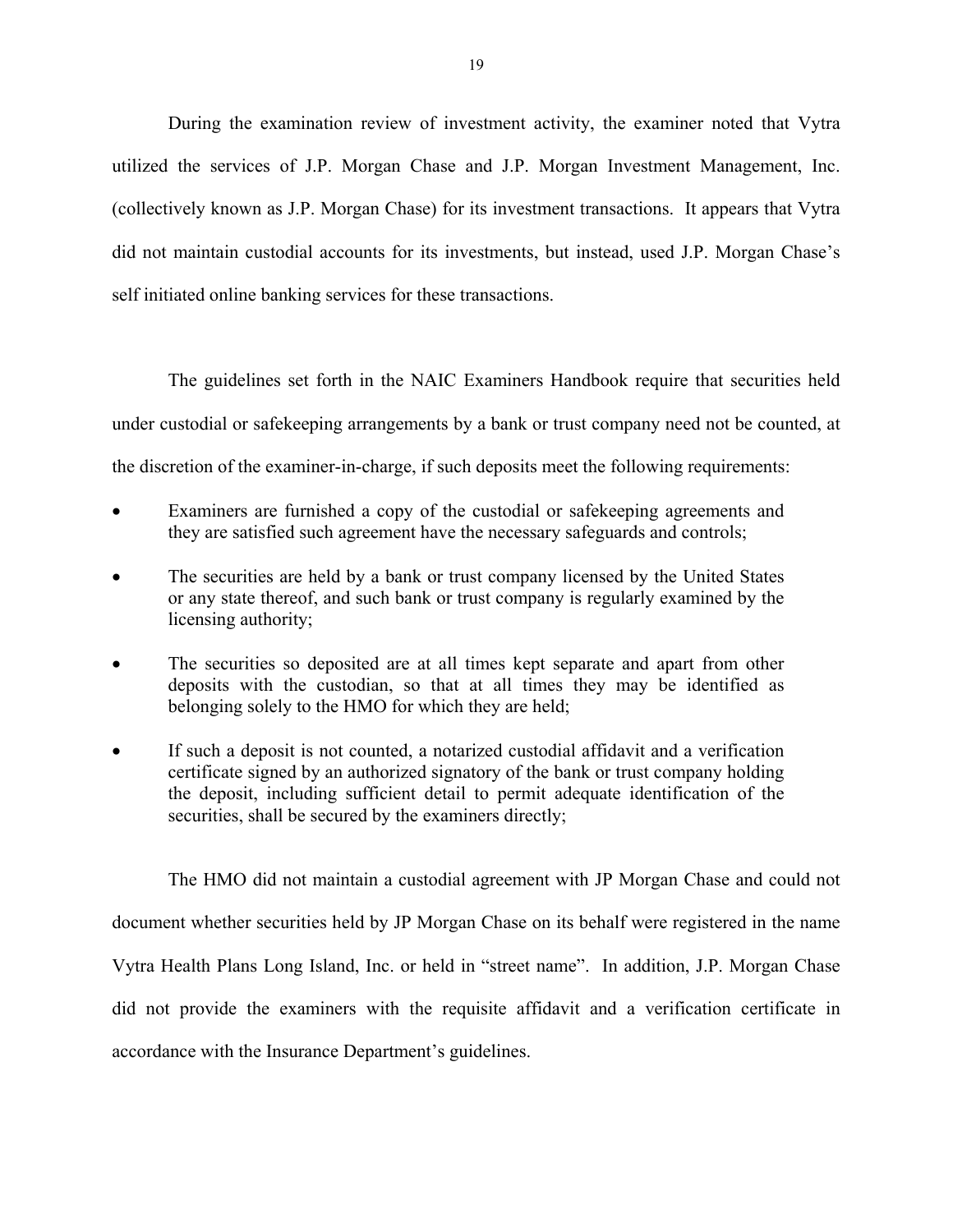The CPA workpapers on Vytra's short-term investments were reviewed and based upon the findings contained therein it was determined that reliance could be placed upon the workpapers for verification of Vytra's assets. In addition the monthly bank statements from J.P. Morgan Chase were analyzed and tested to ensure the accuracy of the account.

In September of 2002 Vytra moved its long-term investments into Deutsche Bank Trust Company Americas and entered into a custodial agreement with the bank. However all shortterm investments still remain with J.P. Morgan Chase.

It is recommended that Vytra instruct any bank or trust company with which it executes any custodial or safekeeping agreements to provide the Insurance Department with the requisite affidavit(s) and verification certificate(s) of investments held under custodial or safekeeping arrangements in accordance with the Department's guidelines.

The examination review also determined that Vytra failed to complete Schedule D of its filed Annual Statements in accordance with the annual statement instructions of the National Association of Insurance Commissioners (NAIC), and in accordance with the provisions of Section 308(b) of the New York Insurance Law. Section 308(b) of the New York Insurance Law states in part that:

"…The superintendent may also require the filing of quarterly or other statements, which shall be in such form and shall contain such matters as the superintendent shall prescribe."

Vytra's failure to complete Schedule D hindered the Department's analysis of the statutory admissibility of its investments. Technically, any of Vytra's investments that did not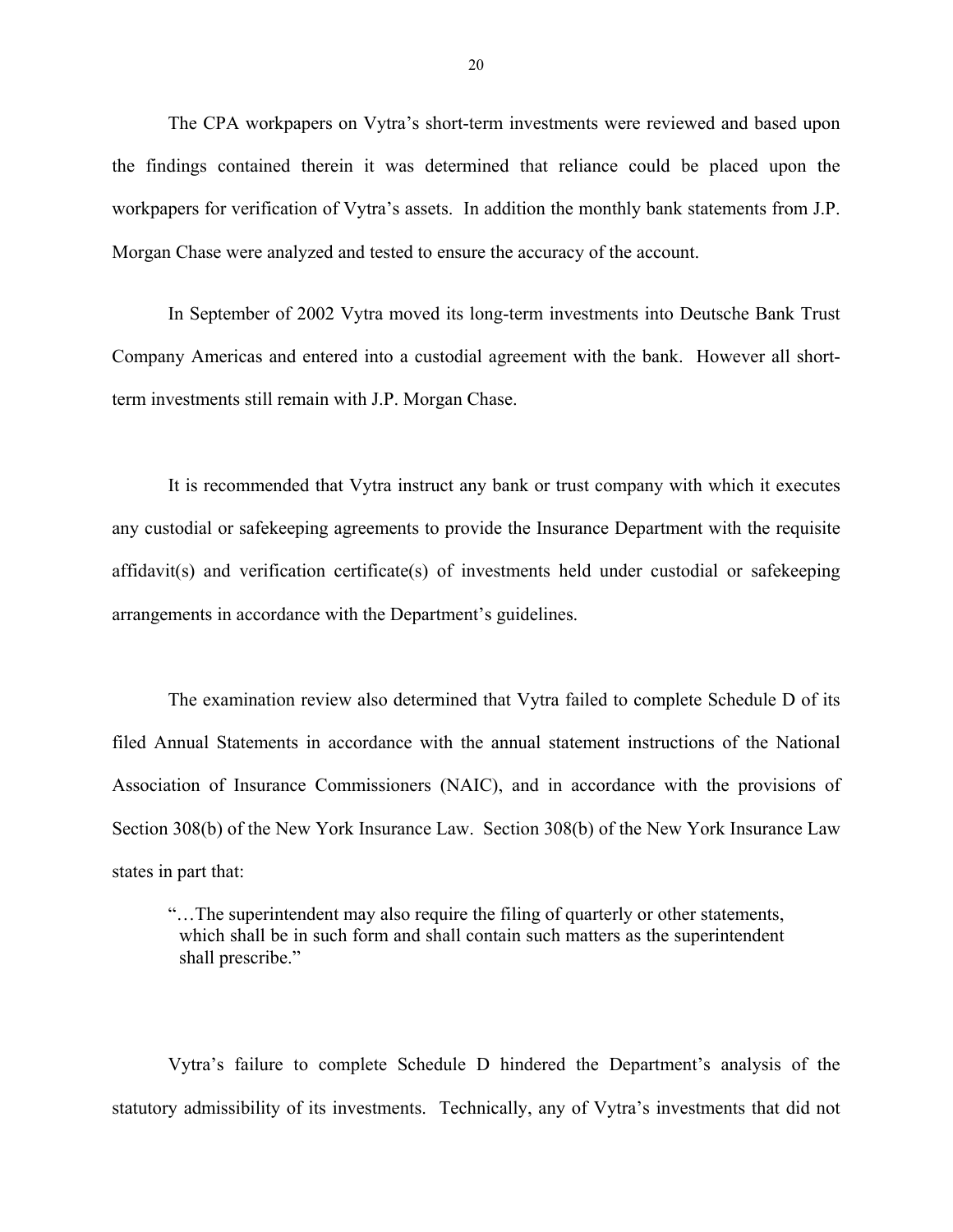<span id="page-22-0"></span>satisfy the quality standard of the NAIC's Securities Valuation Office could have been not admitted to the extent that the investment was overvalued.

Vytra has agreed to complete Schedule D of its filed Annual Statements in accordance with the annual statement instructions of the National Association of Insurance Commissioners.

#### **5. CLAIMS UNPAID**

The examination liability of \$30,641,600 is \$5,625,027 less than the \$36,266,627 reported by the HMO in the filed annual statement as of December 31, 2001. The examination liability was determined through a review of a six-month claim runoff and financial statements and supplements through September 30, 2002. Vytra has acknowledged that the HMO was over reserved and has stated it will reduce its claims unpaid liability.

#### **6. AMOUNTS DUE TO PARENT, SUBSIDIARIES AND AFFILIATES**

Vytra Health Plans Long Island, Inc. had the following inter-company accounts for 2001: health care Administrative Services for the HMO. Vytra Health Plans Long Island, Inc. is Two inter-company accounts with Vytra Health Services, Inc one for its standard Point of Service business and one for the solutions point of service business. The solutions contract allows its members to see any provider within Vytra's network without a referral from their primary care physician. Vytra Health Plans Long Island, Inc. also has inter-company balances with Vytra Health Management Systems a subsidiary of Health Insurance Plan of Greater New York (HIP) incorporated for the purposes of engaging in the business of providing managed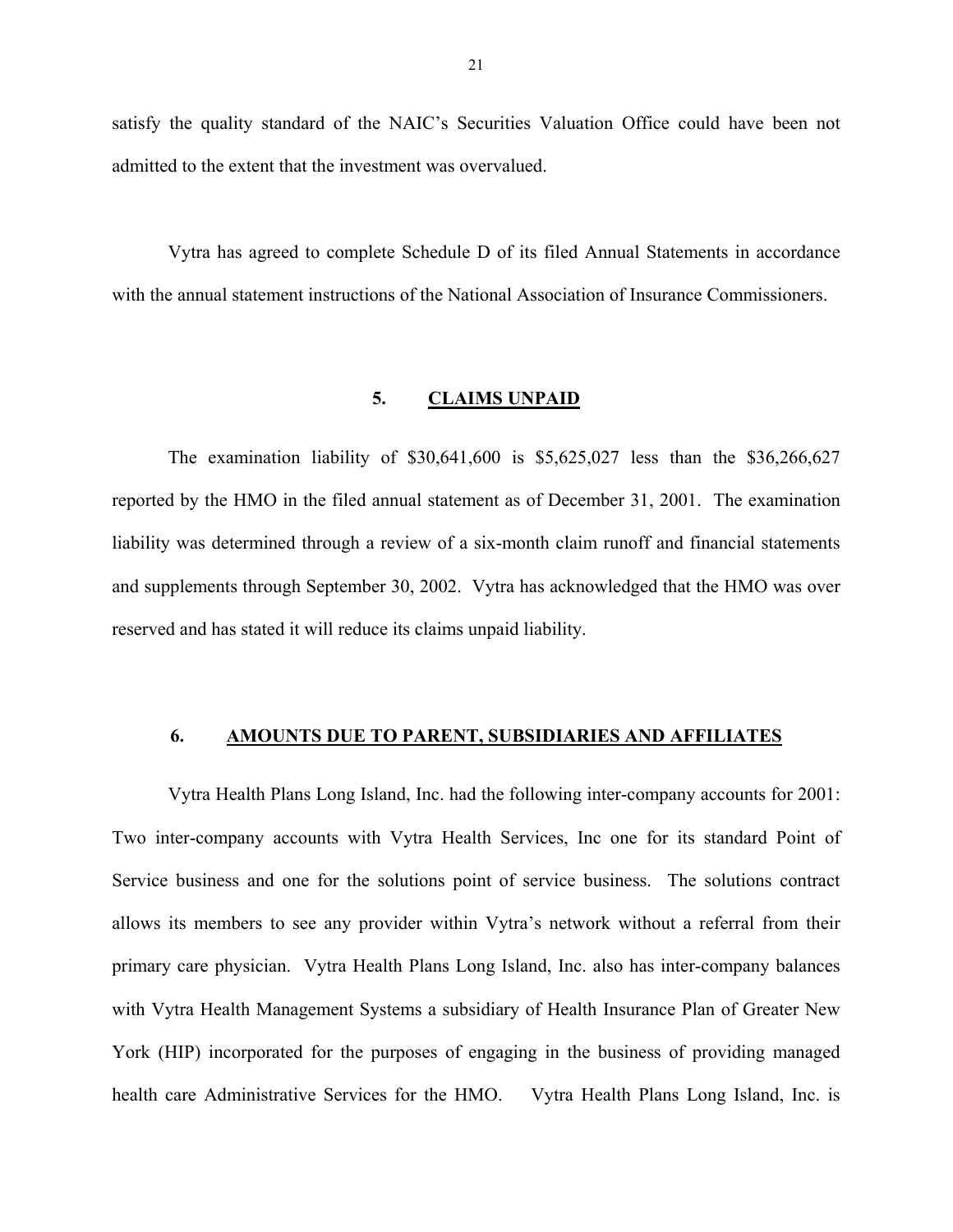responsible for the administration of the point of service programs including billing and collecting premiums on behalf of VHS, designing and maintaining the claims processing system and providing assistance to VHS in the preparation of and provision of statistical and other informational reports.

Vytra Health Plans Long Island, Inc. receives an administrative fee of 2.8% of the monthly premium from Vytra Health Services, Inc. for the point of service product. For the solutions product the HMO receives an administrative fee of 13% of the monthly premium from Vytra Health Service, Inc. The administration fee paid to the HMO by Vytra Health Management Systems for self-insured business is based upon the member months multiplied by a factor of 9.85.

Part 98.10 (c) of the Department of Health Rules and Regulations {10 NYCRR 98} states:

"The commissioner's and superintendent's prior approval shall be required for the following transactions between a controlled HMO and any person in its holding company system: sales, purchases, exchanges, investments or rendering of services on a regular or systematic basis the aggregate of which involves 10 percent or more of the HMO's admitted assets at last year-end. Notice shall be required for such transactions of five percent or more."

Vytra was unable to produce inter-company agreements between Vytra Health Plans Long Island, Inc. and Vytra Health Services, Inc. for the 2.8% fee paid on the point of service product or for the administrative fees paid by Vytra Health Management Systems on the self insured product. Though Vytra had an inter-company agreement for the solutions contract between Vytra Health Plans Long Island, Inc. and Vytra Health Services, Inc. dated as of April 10, 1995, the contract was effective for only five years and expired in the year 2000.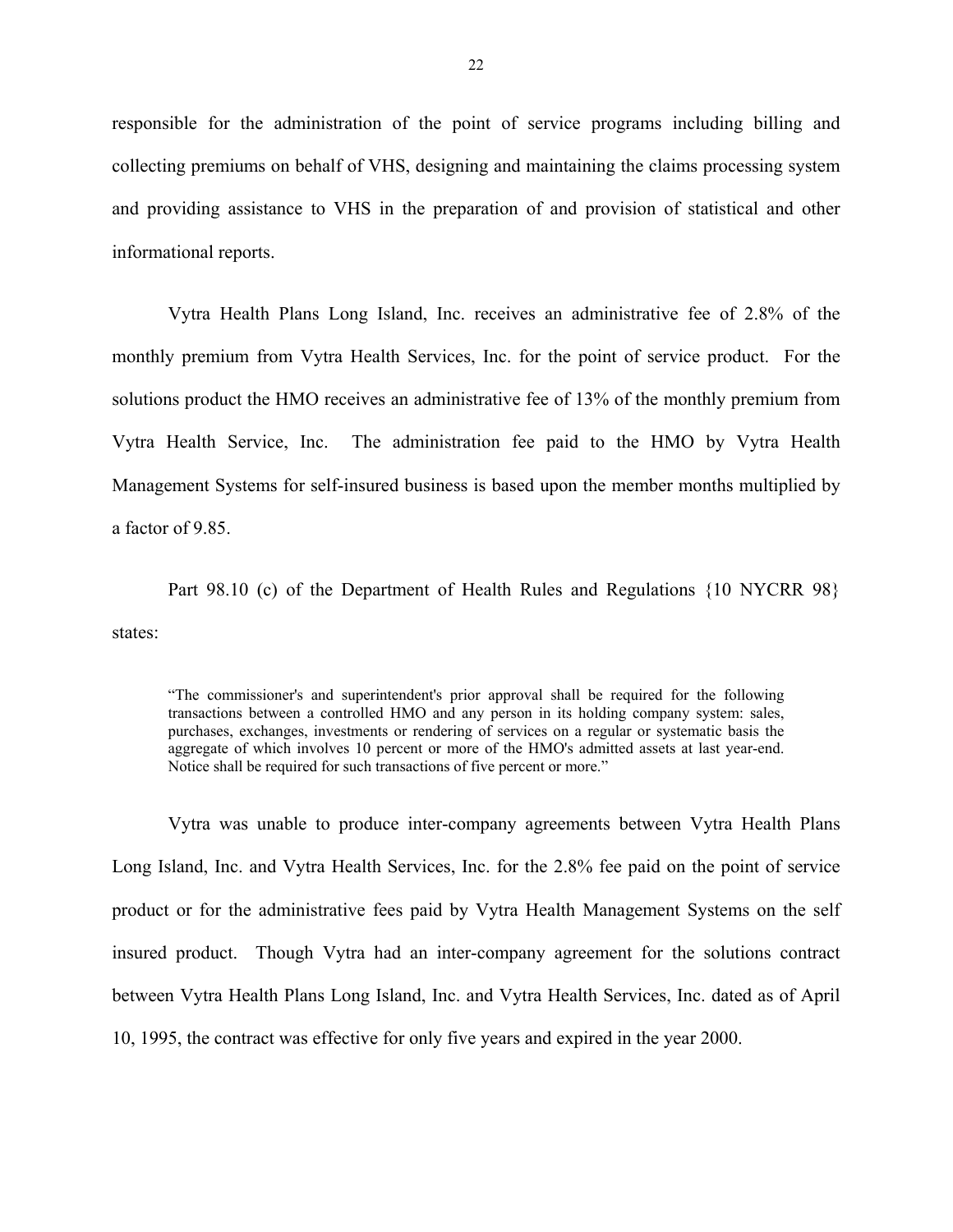<span id="page-24-0"></span>It is recommended that Vytra Health Plans of Long Island, Inc. develop and file with the Department inter-company agreements for its Point of Service, solutions and self-insured products in accordance with Part 98.10 (b) of the Department of Health Rules and Regulations {10 NYCRR 98}.

#### **7. MARKET CONDUCT EXAMINATION**

As part of the Department's examination of Vytra Health Plans Long Island, Inc., a review of the manner in which the HMO conducts its business practices and fulfills its contractual obligations to policyholders and claimants has been performed. This review contains significant findings and covers transactions occurring through December 31, 2001.

The purpose of this review is to assist the HMO in addressing problems that are of such a nature that corrective action is required. Accordingly, this report is confined to comments on those matters that involves departures from laws, regulations or rules, or which are deemed to require an explanation or description.

#### A. Agents and Brokers

A review was done of Vytra's contracts with agents and brokers for licensing, appointment letters and compensation.

Vytra provided the examiners with a listing of 1,134 external producers, both active and terminated, which consisted of 58 brokers and 1,076 agents. This listing was reviewed against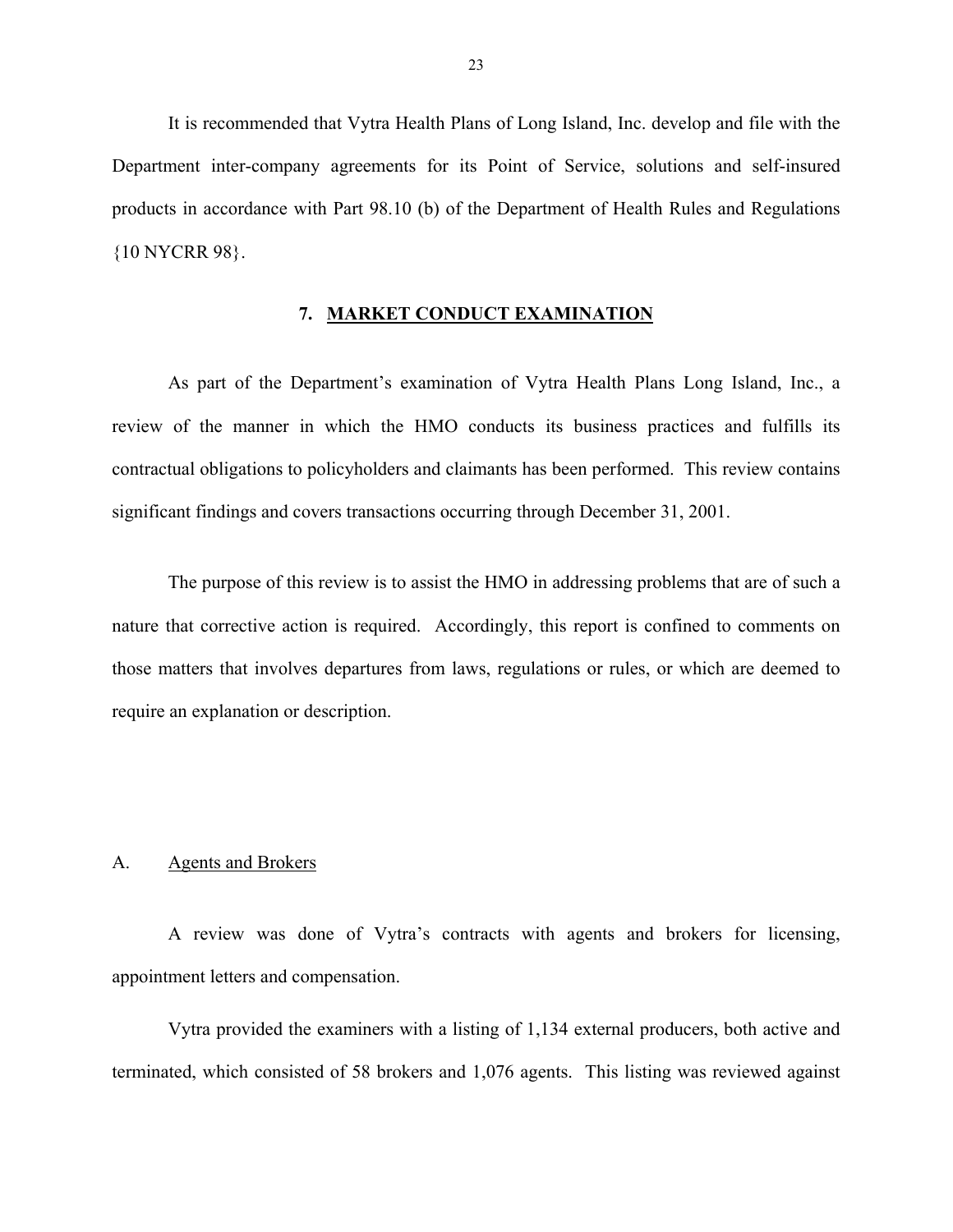the Department listing received from the Department's Licensing Bureau of active and terminated producers for Vytra.

The examiner found 547 producers either active or terminated, who appeared on Vytra's listing but not the Department's. From this group 25 active and 10 terminated producers were selected for review.

Twenty-two of the twenty-five active producers sampled were agents. Vytra failed to file certificate of appointments for ten of the agents in violation of this section.

§ 2112(a) of the New York State Insurance Law states:

 shall file a certificate of appointment in such form as the superintendent may prescribe in order to "Every insurer, fraternal benefit society or health maintenance organization doing business in this state appoint insurance agents to represent such insurer, fraternal benefit society or health maintenance organization."

It is recommended that Vytra file appointment letters for all agents with the Department's

Licensing Bureau to comply with § 2112(a) of the New York State Insurance Law.

Vytra was unable to produce current licenses for fourteen of the agents sampled. In

addition the licensing bureau did not have any record that the fourteen agents had current

licenses.

§ 2102(a)(1) of the New York State Insurance Law states:

 reinsurance intermediary or insurance adjuster in this state without having authority to do so by virtue "No person, firm association or corporation shall act as an insurance agent, insurance broker, of a license issued and in force pursuant to the provisions of this chapter."

It is recommended that Vytra ensure that all their producers have valid licenses as required by  $\S 2102(a)(1)$  of the New York State Insurance Law.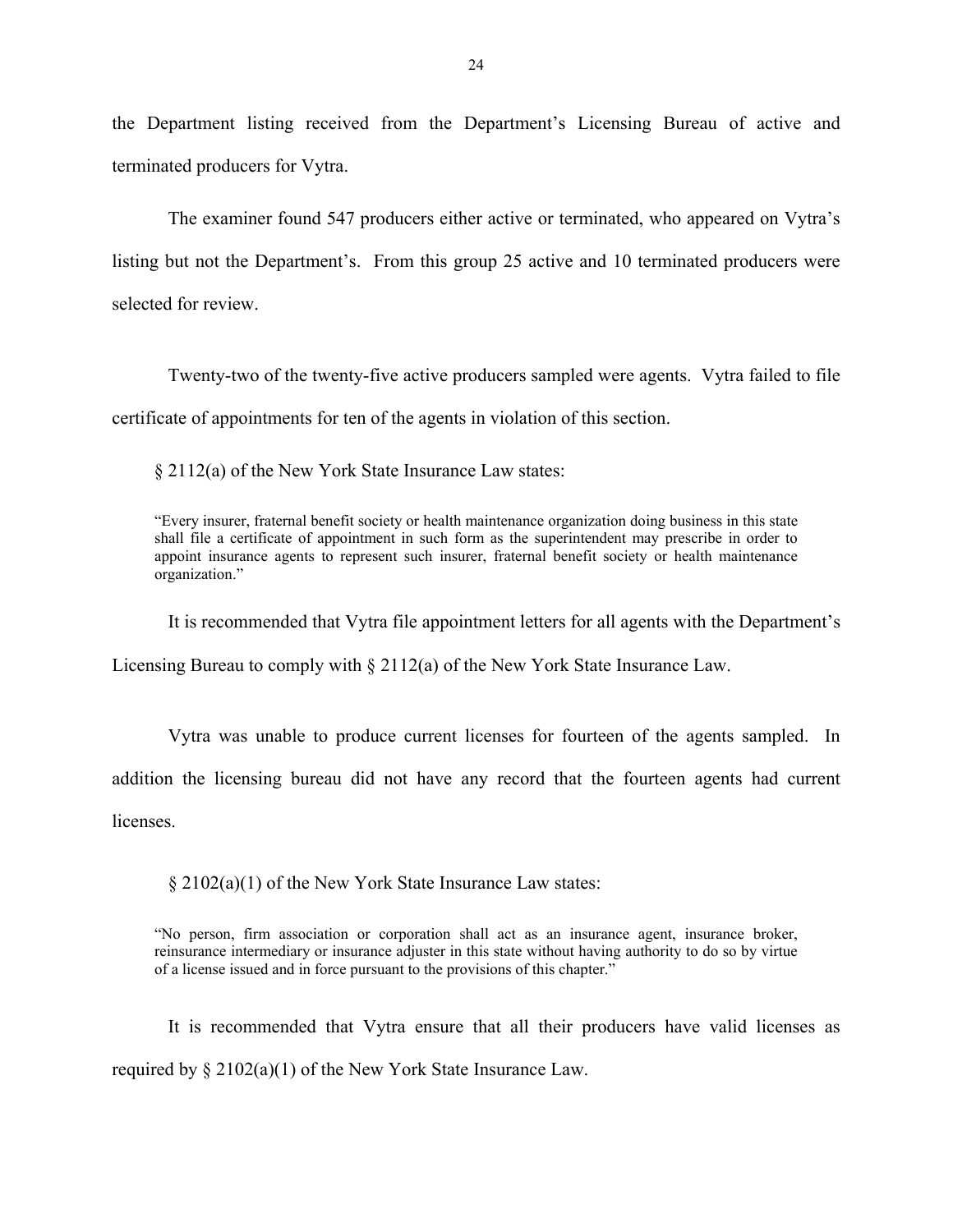<span id="page-26-0"></span>Vytra failed to provide notices of termination for seven of the ten terminated agents sampled in violation of this section.

§ 2112(d) of the New York State Insurance Law states:

"Every insurer, fraternal benefit society or health maintenance organization doing business in this state shall, upon termination of the certificate of appointment of any insurance agent licensed in this state, forthwith file with the superintendent a statement, in such form as the superintendent may prescribe, of the facts relative to such termination and the cause thereof. Every statement made pursuant to this section shall be deemed a privileged communication."

It is recommended that Vytra file notices of termination with the department for all terminated agents as required by § 2112(d) of the New York State Insurance Law.

#### B. Grievances and Appeals

The examiners reviewed a sample of thirteen grievance cases for compliance with Article 44 of the Public Health Law. Three of the thirteen grievance cases went to a second level appeal. The second level appeal for these three cases were also reviewed.

There were no violations noted on the review of the initial grievances.

The review of the second level appeal found that the HMO failed to provide a specific reason for its appeals decision on the determination notices sent to the subscriber. The appeal notice only states that the original determination was upheld. It is Vytra's position that the appeal notice in conjunction with the original grievance letter satisfied the requirements of the Law. Notwithstanding the foregoing, Vytra has revised its appeal letters to include the specific reasons for the determination.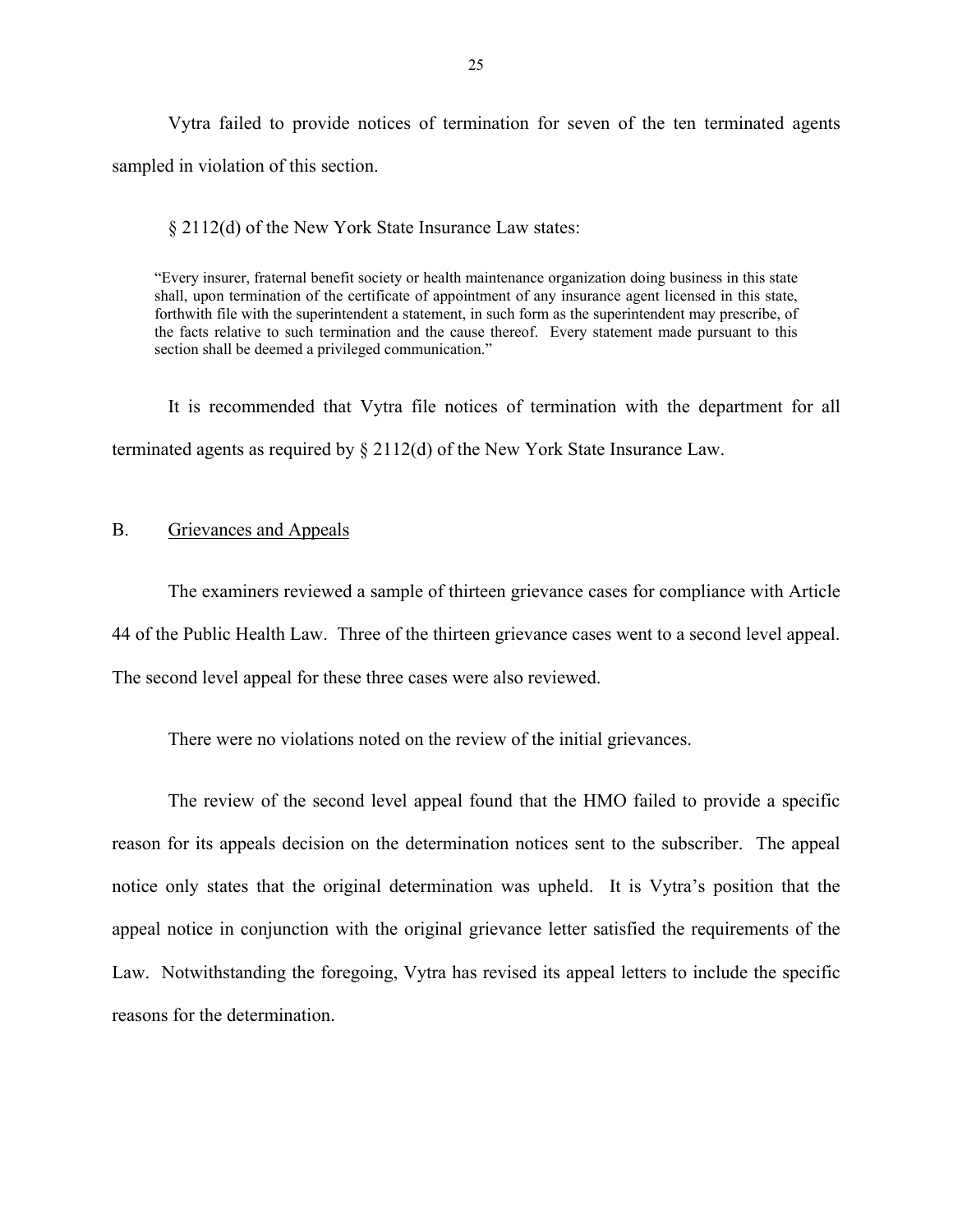<span id="page-27-0"></span>C. Utilization Review – Appeals of Adverse Determination

A sample of fifteen appeals of adverse determinations by utilization review agents were selected for review for compliance with Article 49 of the Public Health Law.

§ 4904 (3) of the Public Health Law states:

"...The utilization review agent shall notify the enrollee, the enrollee's designee and, where appropriate, the enrollee's health care provider, in writing, of the appeal determination within two business days of the rendering of such determination. The notice of the appeal determination shall include..."

Vytra did not provide the enrollee notice of the appeal determination within 2 business days of the rendering such notice on two occasions, in violation of this section.

It is recommended that Vytra put in place procedures to ensure that it notifies its enrollees of the results of appeal determinations within two business days of the rendering of such determination as required by § 4904 (3) of the Public Health Law.

#### D. Claims Processing

This review was performed by using a statistical sampling methodology covering the period January 1, 2001 through June 30, 2002 in order to evaluate the overall accuracy and compliance environment of Vytra's claim's processing.

Vytra's population of claims was divided into medical and hospital claims segments. A random statistical sample was drawn from each group. It should be noted for the purpose of this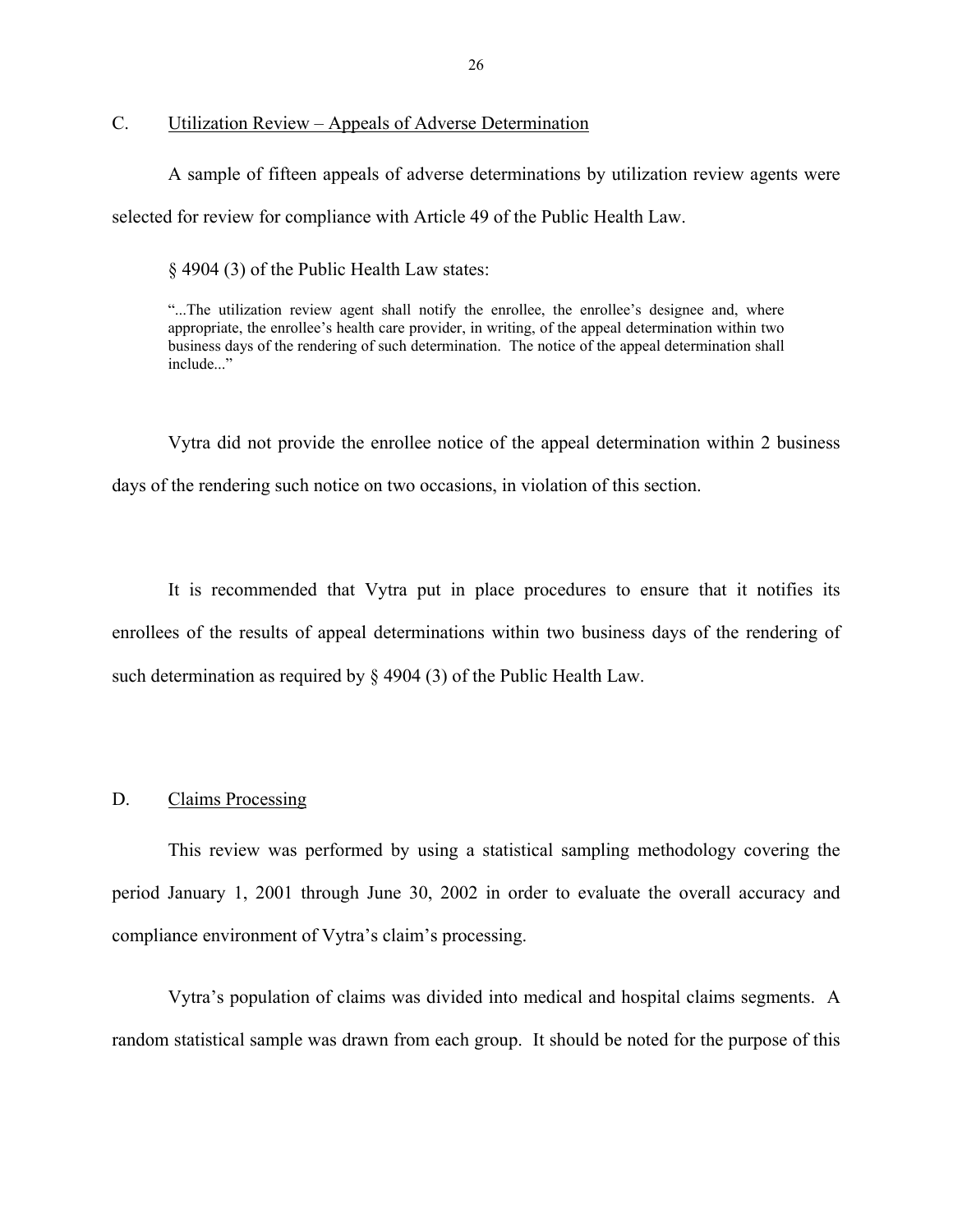project, those medical costs characterized as Pharmacy, Medicare/Medicaid, Dental, Capitated Payments, and HCRA bulk payments were excluded.

The sample size for each population was comprised of 167 randomly selected unique claims. A second random sample of 50 items from each of the groups was also generated as "replacement items" in the event it was determined a particular claim selected in the sample should not be tested. Accordingly, various replacement items were appropriately utilized. In total 334 claims were selected for this review.

 procedural accuracy levels were 65.27% for medical claims and 79.64% for hospital claims. Financial accuracy is defined as the percentage of times the dollar value of the claim payment The examination review revealed that overall claims processing financial accuracy levels were 92.22% for medical claims and 92.81% for hospital claims. Overall claims processing was correct. Procedural accuracy is defined as the percentage of times a claim was processed in accordance with Vytra's claim processing guidelines and/or Department regulations. An error in processing accuracy may or may not affect the financial accuracy.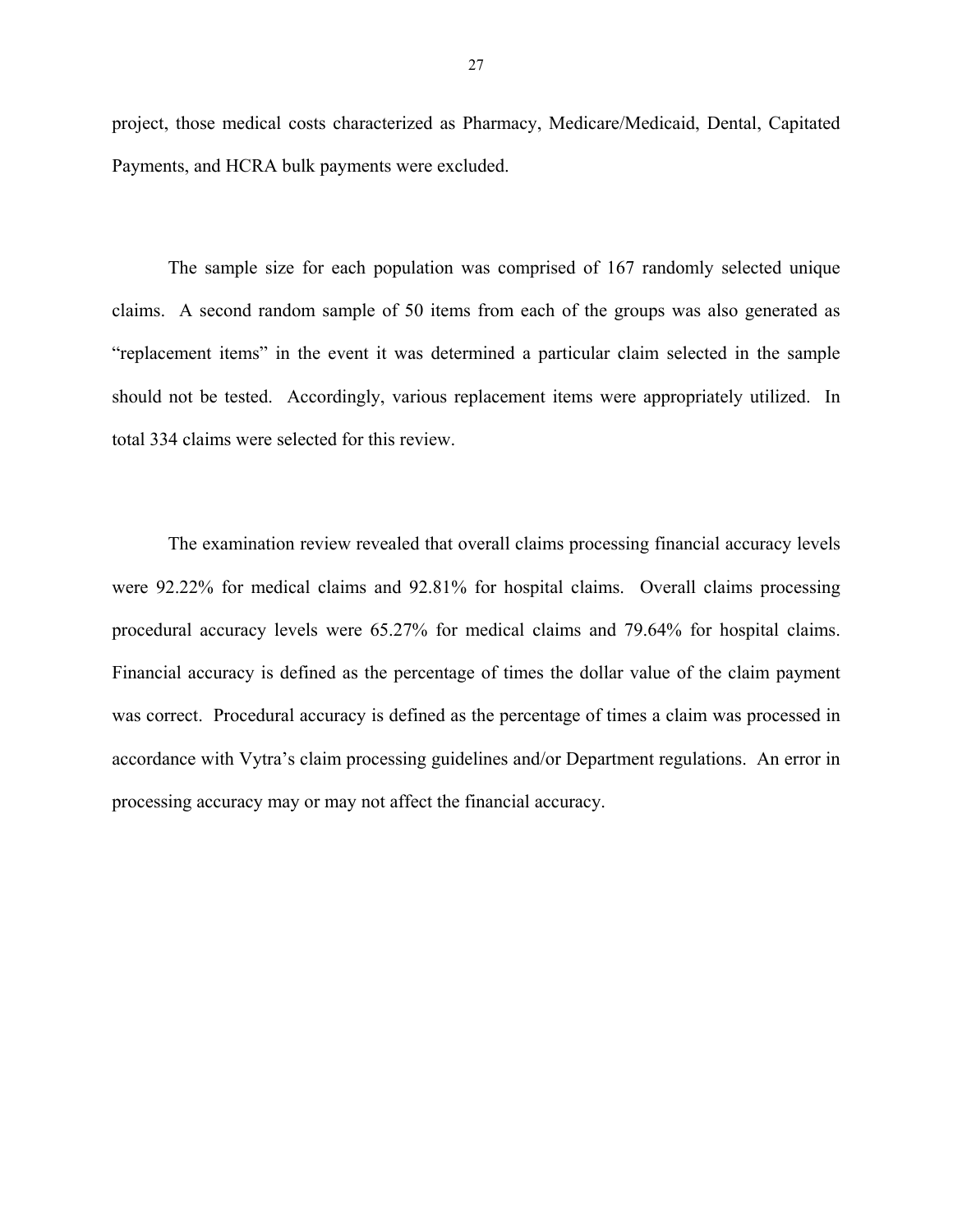The following charts illustrate the financial and procedural claims accuracy findings summarized above.

|                                         | Medical                                                                                         | Hospital        |
|-----------------------------------------|-------------------------------------------------------------------------------------------------|-----------------|
|                                         | Claims                                                                                          | Claims          |
| Claim Population                        | 1,434,753                                                                                       | 94,371          |
| Sample Size                             | 167                                                                                             | 167             |
| Number of claims with Errors            | 12                                                                                              | 12              |
| <b>Calculated Error Rate</b>            | 7.78%                                                                                           | 7.19%           |
| <b>Upper Error limit</b>                | 11.85%                                                                                          | 11.10%          |
| Lower Error limit                       | 3.72%                                                                                           | 3.27%           |
| Calculated claims in error              | 111,624                                                                                         | 6,785           |
| Upper limit Claims in error             | 170,018                                                                                         | 10,475          |
| Lower limit Claims in error             | 53,373                                                                                          | 3,086           |
| 11.7.7.7<br>COMPUTER ST<br>$\mathbf{r}$ | $\mathcal{C}$ $\mathcal{C}$ $\mathcal{C}$ $\mathcal{C}$ $\mathcal{C}$ $\mathcal{C}$<br>$\cdots$ | .0100<br>$\sim$ |

### **Summary of Financial Claims Accuracy**

Note: The upper and lower error limits represent the range of potential error  $(e.g., if 100$ samples were selected the rate of error would fall between these limits 95 times.)

### **Summary of Procedural Accuracy**

|                              | Medical<br>Claims | Hospital<br>Claims |
|------------------------------|-------------------|--------------------|
| Claim Population             | 1,434,753         | 94,371             |
| Sample Size                  | 167               | 167                |
| Number of claims with Errors | 58                | 34                 |
| <b>Calculated Error Rate</b> | 34.73%            | 20.36%             |
| <b>Upper Error limit</b>     | 41.95%            | 26.47%             |
| Lower Error limit            | 27.51%            | 14.25%             |
| Calculated claims in error   | 498,290           | 19,214             |
| Upper limit Claims in error  | 601,879           | 24,980             |
| Lower limit Claims in error  | 394,701           | 13,448             |

Note: The upper and lower error limits represent the range of potential error (e.g., if 100 samples were selected the rate of error would fall between these limits 95 times.)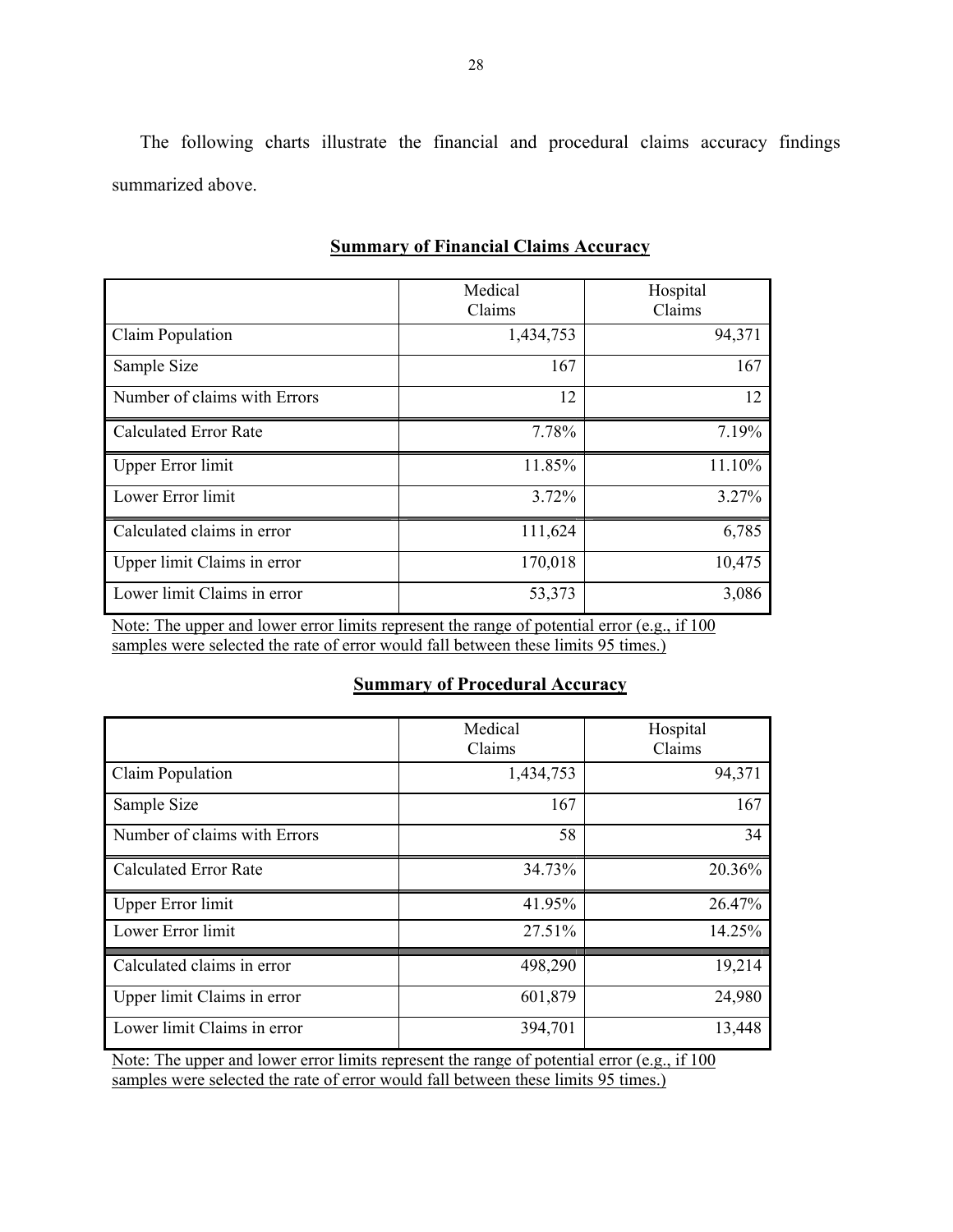<span id="page-30-0"></span>During the process of examining the claims within the various claim adjudication samples, the following was noted:

- During the period November 1, 2001 through February 28, 2002 Vytra reimbursed nonparticipating providers for services performed at in-network facilities according to Vytra's contracted fee schedule. These non-participating providers should have been reimbursed based upon the usual, customary and reasonable rate. As non-participating providers do not have to accept Vytra's contracted rate as payment in full they would be entitled to balance bill the member for any outstanding fee. Vytra discovered the problem and has taken steps to identify and reimburse the affected providers.
- Many of Vytra's contracts with hospitals included discounts on the amount charged. The average discount taken was 20% of the billed amount before application of the copayment. The examiners found multiple instances where this discount was taken after the co-payment was deducted. In addition the actual payment after the discount was deducted was not shown as the amount paid amount on the claim data file provided to the examiners.

#### E. Prompt Pay

§3224-a of the New York State Insurance Law "Standards for prompt, fair and equitable settlement of claims for health care and payments for health care services" requires all insurers to pay undisputed claims within forty-five days of receipt. If such undisputed claims are not paid within forty-five days of receipt, interest may be payable.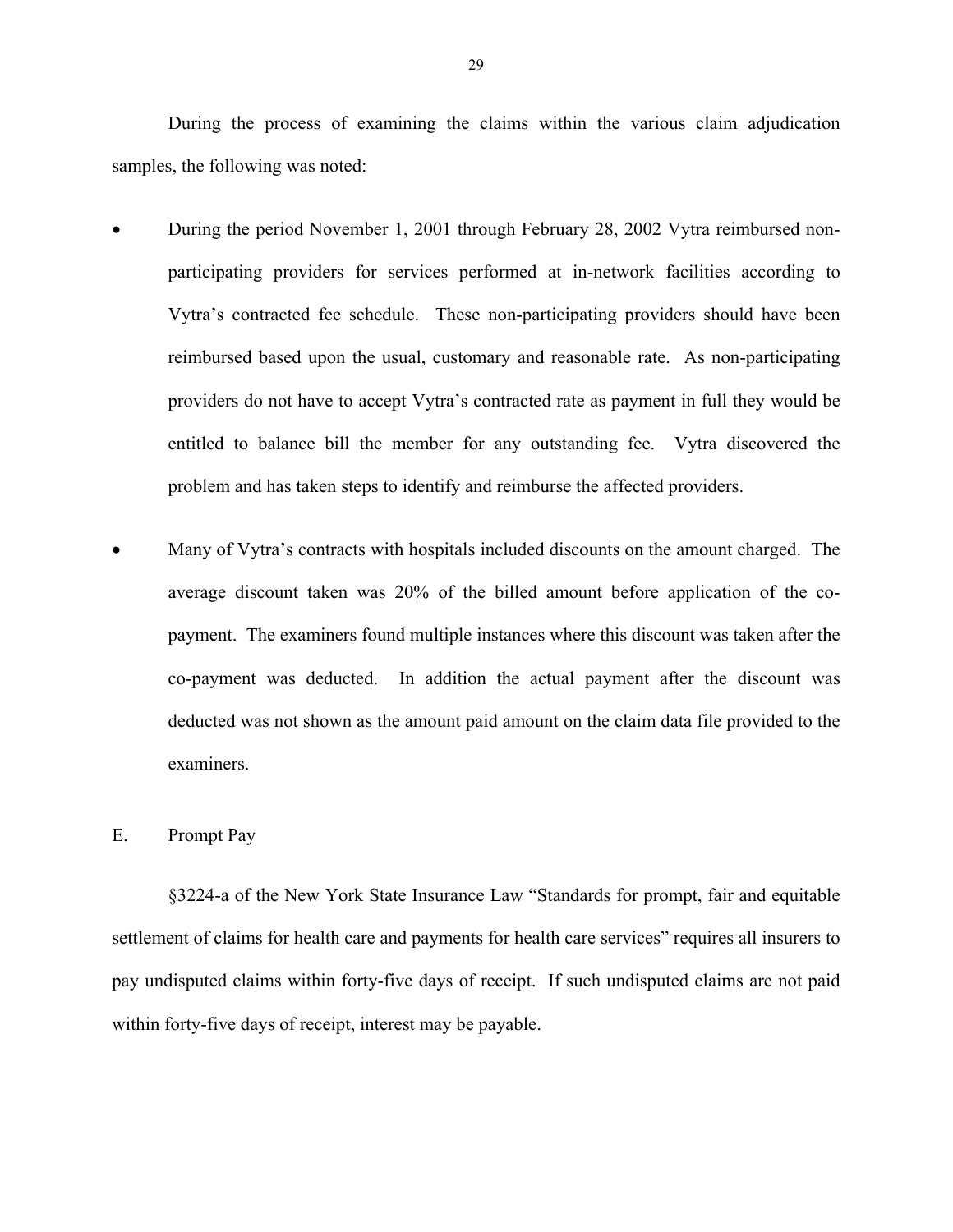#### §3224-a (a) of the New York State Insurance Law states that:

"(a) Except in a case where the obligation of an insurer or an organization or corporation licensed or certified pursuant to article forty-three of this chapter or article forty-four of the public health law to pay a claim submitted by a policyholder or person covered under such policy or make a payment to a health care provider is not reasonably clear, or when there is a reasonable basis supported by specific information available for review by the superintendent that such claim or bill for health care services rendered was submitted fraudulently, such insurer or organization or corporation shall pay the claim to a policy-holder or covered person or make a payment to a health care provider within forty-five days of receipt of a claim or bill for services rendered."

#### §3224-a (c) of the New York State Insurance Law states that:

 health care provider or person submitting the claim, in full settlement of the claim or bill for health "(c) Each claim or bill for health care services processed in violation of this section shall constitute a separate violation. In addition to the penalties provided in this chapter, any insurer or organization or corporation that fails to adhere to the standards contained in this section shall be obligated to pay to the care services, the amount of the claim or health care payment plus interest on the amount of such claim or health care payment of the greater of the rate equal to the rate set by the commissioner of taxation and finance for corporate taxes pursuant to paragraph one of subsection (e) of section one thousand ninety-six of the tax law or twelve percent per annum, to be computed from the date the claim or health care payment was required to be made. When the amount of interest due on such a claim is less then two dollars, an insurer or organization or corporation shall not be required to pay interest on such claim."

A statistical sample of claims not paid within 45 days of submission to the HMO was reviewed to determine whether the payment was in violation of the timeframe requirements of §3224-a (a) of the New York State Insurance Law and if interest was appropriately paid pursuant to §3224-a (c) of the New York State Insurance Law. Further, a separate sample for each company was selected for hospital and medical claims. Accordingly, all claims that were not paid within 45 days during the period January 1, 2001 through June 30, 2002 was segregated. A statistical sample of this population was then selected to determine whether the claims were subject to interest, and whether such interest was properly calculated, as required by statute.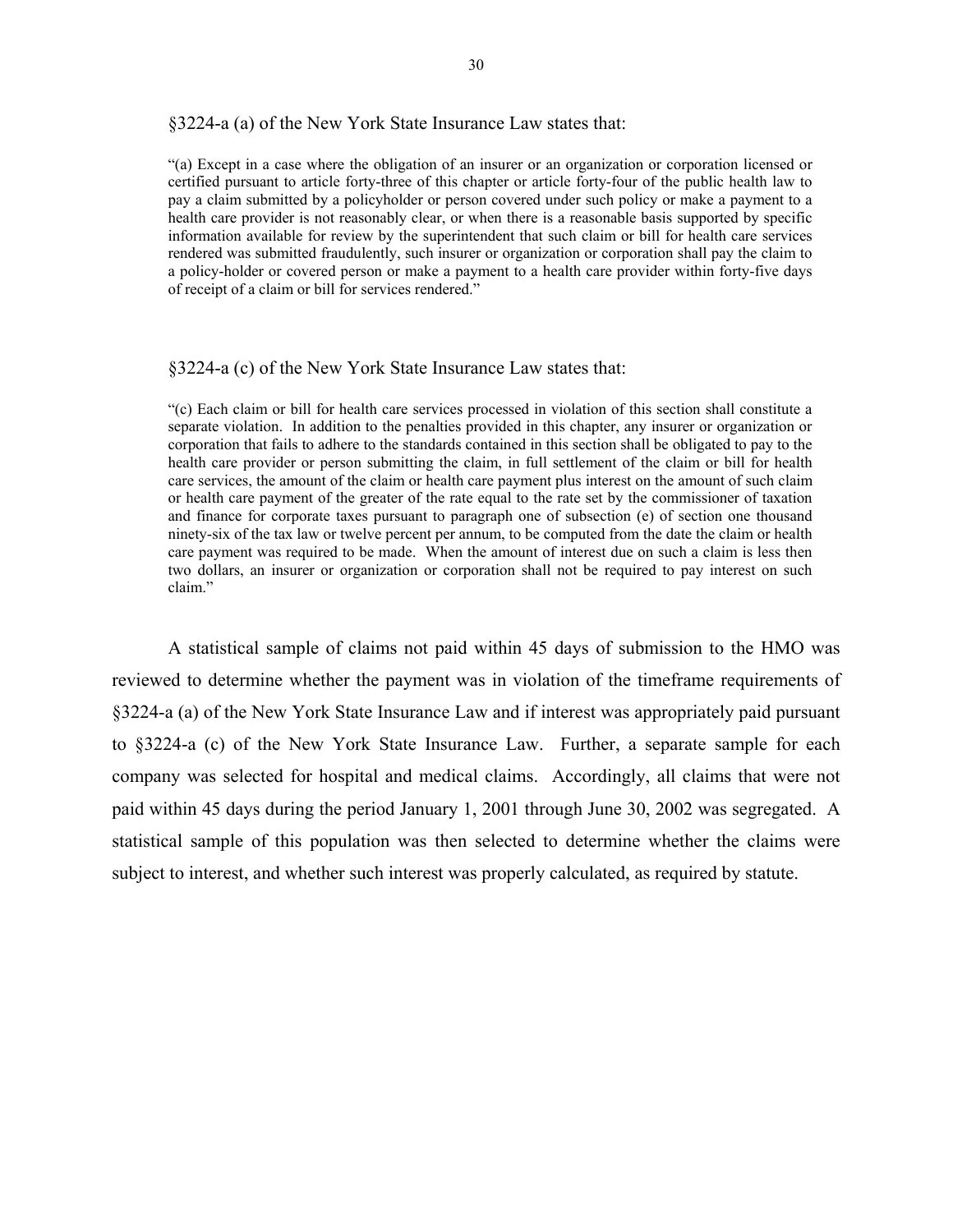The following charts illustrate Prompt Pay compliance as determined by this examination:

|                                      | Medical<br>Claims | Hospital<br>Claims |
|--------------------------------------|-------------------|--------------------|
| <b>Total Population</b>              | 1,434,753         | 94,371             |
| Claim Population unpaid over 45 days | 18,185            | 2,516              |
| Sample Size                          | 167               | 167                |
| Number of claims with Errors         | 161               | 166                |
| Calculated Error Rate                | 96.41%            | 99.40%             |
| <b>Upper Error limit</b>             | 99.23%            | 100%               |
| Lower Error limit                    | 93.58%            | 98.23%             |
| Calculated claims in error           | 17,532            | 2,501              |
| Upper limit Claims in error          | 18,045            | 2,515              |
| Lower limit Claims in error          | 17,018            | 2,471              |

Summary of Violations of Section 3224-a (a)

selected the rate of error would fall between these limits 95 times.) Note: The upper and lower error limits represent the range of potential error (e.g., if 100 samples were

#### Summary of Violations of Section 3224-a (c)

|                                      | Medical<br>Claims | Hospital<br>Claims |
|--------------------------------------|-------------------|--------------------|
| <b>Total Population</b>              | 1,434,753         | 94,371             |
| Claim Population unpaid over 45 days | 18,185            | 2,516              |
| Sample Size                          | 167               | 167                |
| Number of claims with Errors         | 5                 | 5                  |
| <b>Calculated Error Rate</b>         | 2.99%             | 2.99%              |
| <b>Upper Error limit</b>             | 5.58%             | 5.58%              |
| Lower Error limit                    | .41%              | .41%               |
| Calculated claims in error           | 544               | 75                 |
| Upper limit Claims in error          | 1,015             | 140                |
| Lower limit Claims in error          | 75                | 10                 |

 $\ddot{\phantom{a}}$ Note: The upper and lower error limits represent the range of potential error (e.g., if 100 samples were selected the rate of error would fall between these limits 95 times.)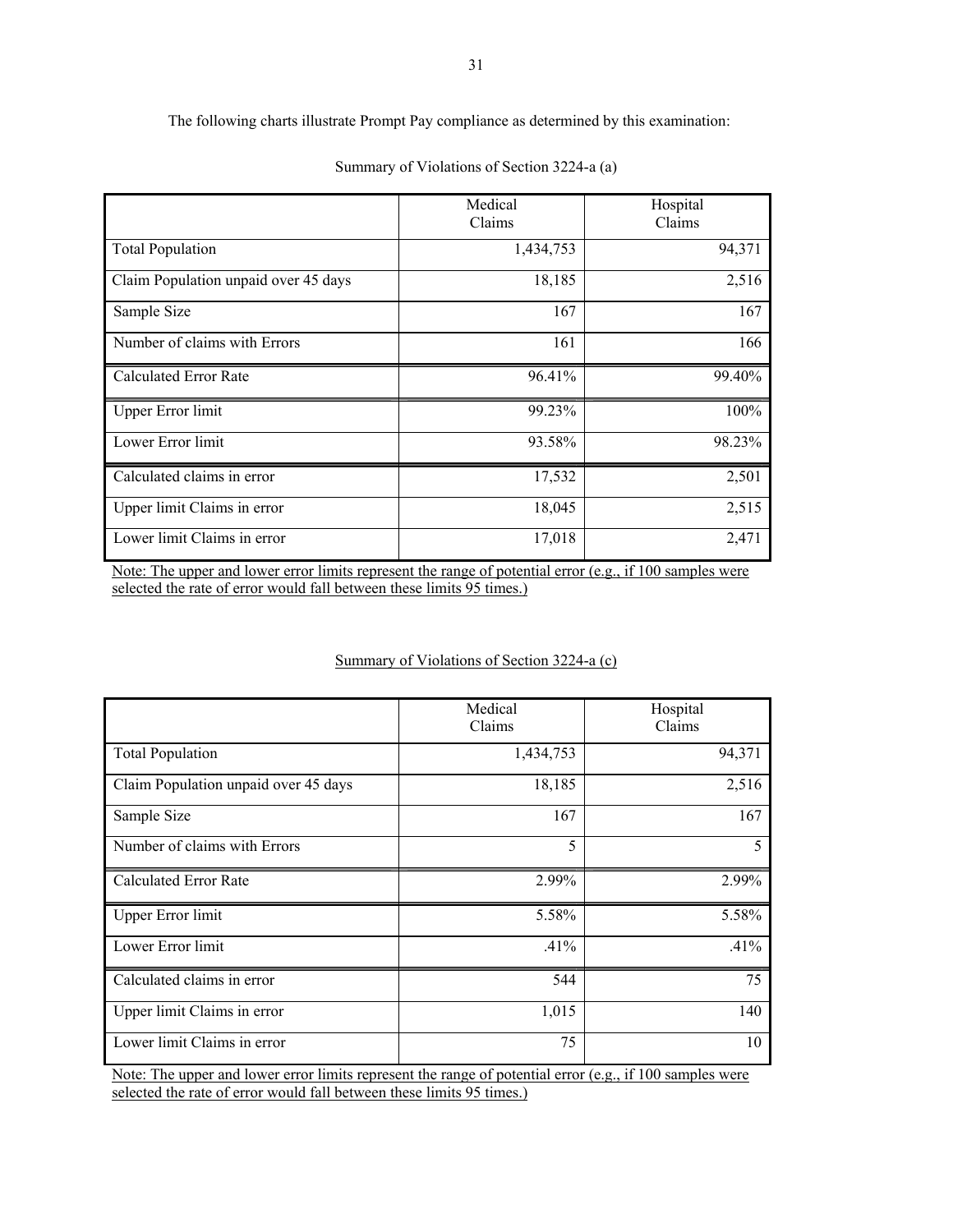<span id="page-33-0"></span>It is noted that the extrapolated number of violations relates to the population of claims used for the sample, which consisted of only those claims paid over forty-five days from receipt during the period January 1, 2001 through June 30, 2002, or just over 1% (1.35%) of the 1,529,124 medical and hospital claims processed during the period.

It is the policy of the HMO to pay all claims within 45 days where Vytra's obligation to pay is clear while issuing denial notices within 30 days in all cases where the obligation to pay is not. The review found that 166 out of 167 hospital claims and 161 out of 167 medical claims were in violation of §3224-a (a) of the New York State Insurance Law.

It is recommended that the Company take steps to ensure that the provisions of §3224-a

(a) of the New York State Insurance Law regarding the prompt payment of claims fully implemented and complied with.

#### F. Claim Denials

§3224-a (b) of the New York Insurance Law states that:

 "(b) In a case where the obligation of an insurer or an organization or corporation licensed or certified care services rendered is not reasonably clear due to a good faith dispute regarding the eligibility of a person for coverage, the liability of another insurer or corporation or organization for all or part of the pursuant to …article forty-four of the public health law to pay a claim or make a payment for health claim, the amount of the claim, the benefits covered under a contract or agreement, or the manner in which services were accessed or provided, an insurer or organization or corporation shall pay any undisputed portion of the claim in accordance with this subsection and notify the policyholder, covered person or health care provider in writing within thirty calendar days of the receipt of the claim: (1) that it is not obligated to pay the claim or make the medical payment, stating the specific reasons why it is not liable; or (2) to request all additional information needed to determine liability to pay the claim or make the health care payment. Upon receipt of the information requested in paragraph two of this subsection or an appeal of a claim or bill for health care services denied pursuant to paragraph one of this subsection, an insurer or organization or corporation licensed pursuant to article forty-three of this chapter or article forty-four of the public health law shall comply with subsection (a) of this section."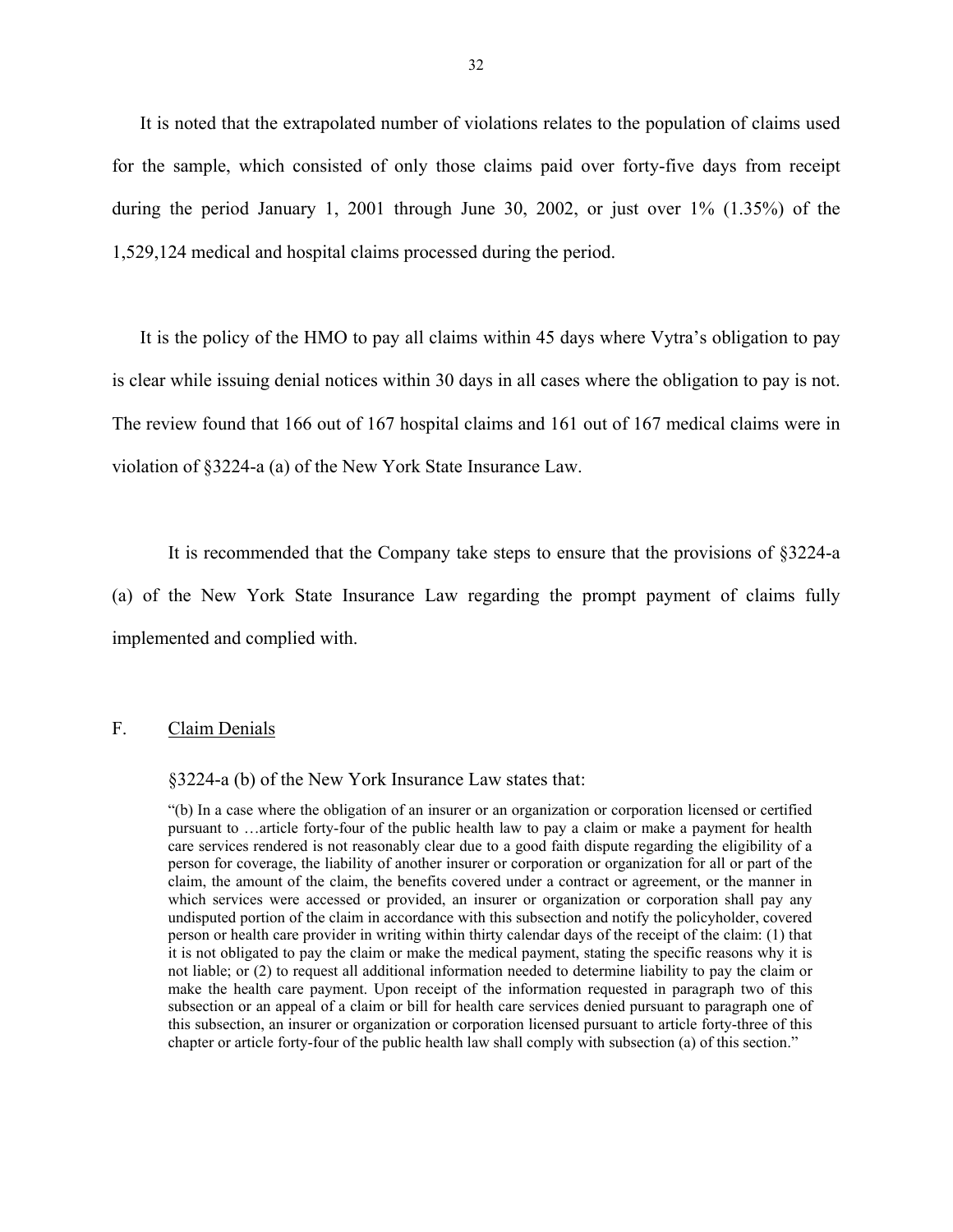<span id="page-34-0"></span>A sample of 30 claims with zero payments made past 30 days was reviewed to determine Vytra's compliance with the above statue.

The examiners found that 27 of the 30 claims reviewed were in violation of the aforementioned statue. Most the claims reviewed were denied and released by the claims processor within 30 days and sent to the account payable unit. However by the time the accounts payable unit released the claim and a denial notice was sent the 30-day time frame had been exceeded.

It is recommended that Vytra put in place procedures to ensure that denial notices are sent out on a timely basis as required by §3224-a (b) of the New York Insurance Law.

#### G. Explanation of Benefits

#### § 3234 (a) of the New York State Insurance Law states:

"Every insurer, including health maintenance organizations operating under article forty-four of the public health law or article forty-three of this chapter and any other corporation operating under article forty-three of this chapter, is required to provide the insured or subscriber with an explanation of benefits form in response to the filing of any claim under a policy or certificate providing coverage for hospital or medical expenses, including policies and certificates providing nursing home expense or home care expense benefits."

#### § 3234 (c) of the New York State Insurance Law states:

 be required to provide the insured or subscriber with an explanation of benefits form in any case "Except on demand by the insured or subscriber, insurers, including health maintenance organizations operating under article forty-four of the public health law or article forty-three of this chapter and any other corporation operating under article forty-three of this chapter, shall not where the service is provided by a facility or provider participating in the insurer`s program and full reimbursement for the claim, other than a co-payment that is ordinarily paid directly to the provider at the time the service is rendered, is paid by the insurer directly to the participating facility or provider."

Vytra's policy when participating providers are used is to send an explanation of benefit form to the member only in cases where the member incurs some responsibility for payment. In instances where portions of the providers bill is denied but the provider cannot balance bill the member Vytra will not send an explanation of benefit form. Section 3234 (c) of the Insurance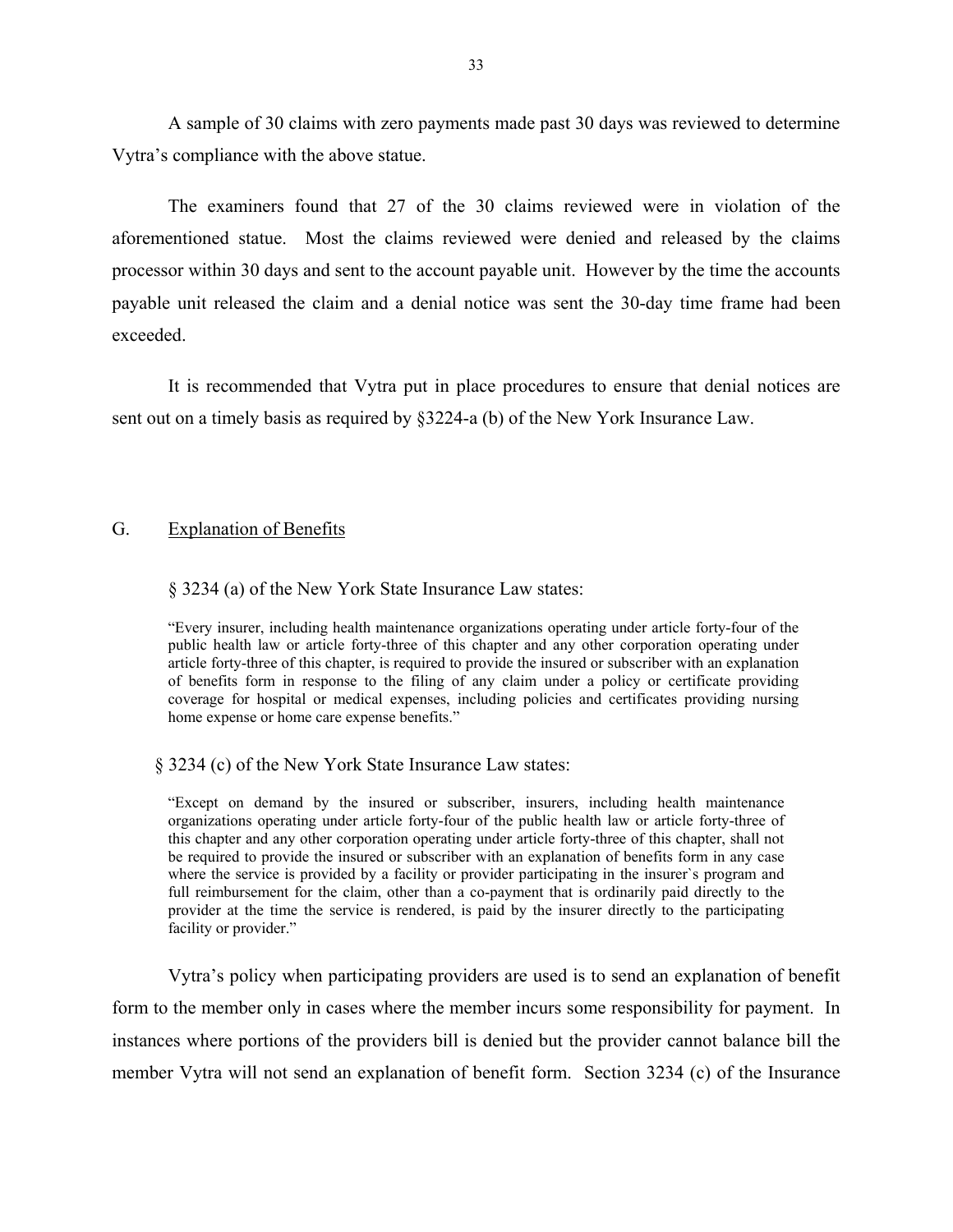Law states that explanation of benefit are not required only when full reimbursement is made for the claim other than a co-payment.

The examiners found that 7 out of 167 of Vytra's medical claims and 10 out of 167 of Vytra's hospital claims failed to send an explanation of benefit form to the member in violation § 3234 (a) of the New York State Insurance Law.

It is recommended that Explanation of Benefit statements be sent to policyholders in those cases where the service is provided by a facility or provider participating in the insurer`s program and full reimbursement for the claim, other than a co-payment that is ordinarily paid directly to the provider at the time the service is rendered, is paid by the insurer directly to the participating facility or provider. pursuant to § 3234 (a) of the New York State Insurance Law.

During the claims review it was also found that Vytra's explanation of benefits issued to the member did not show the correct amount paid on the claim. The contract discounts applied to certain providers were not reflected in the explanation of benefits statement.

It is recommended that Vytra's Explanation of Benefits statements show the discounted payments made when applicable.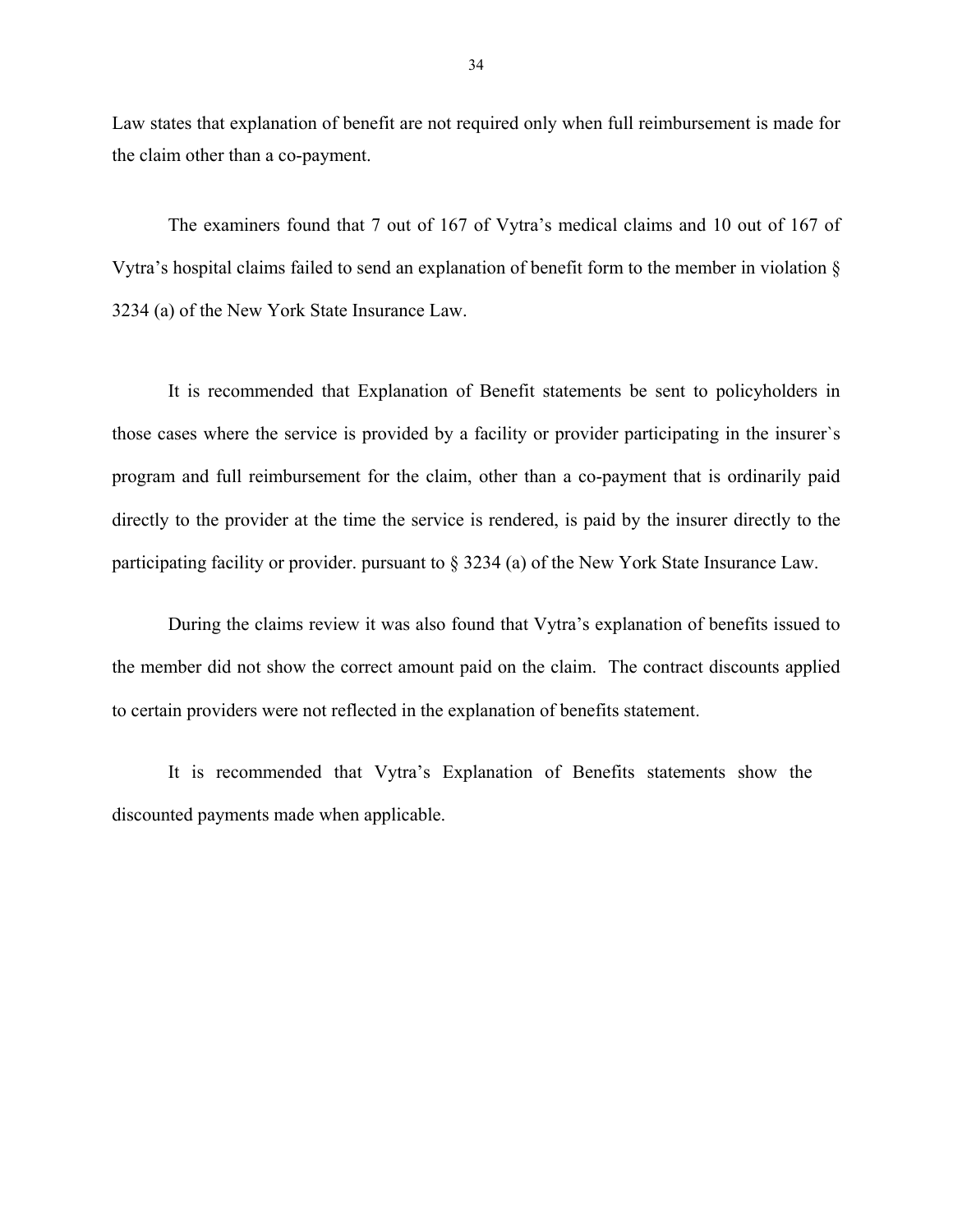#### 8. COMPLIANCE WITH PRIOR REPORT ON EXAMINATION

The prior report contained four comments and recommendations as follows (page numbers refer to the prior report):

#### **ITEM NO. PAGE NO.**

6

#### Management

A. <u>Management</u><br>It is recommended, that the HMO comply with Section 621(a) of the New York Not-for-Profit Corporate law, and its by-laws by keeping at its office, minutes of proceedings of its members, board and executive Committee.

The HMO has complied with this recommendation.

#### Reinsurance

D. Reinsurance<br>It is recommended that the HMO submit the reinsurance agreement in effect to the New York State Insurance Department for review and approval in accordance with Public Health Law, Part 98-1.8(b) of the Health Department Regulations {10 NYCRR 98}. 10

> The HMO has not complied with this recommendation and it is repeated herein.

It is recommended that the reinsurance contract be amended to conform to the requirements of Section  $1308(a)(2)(A)(I)$  of the New York Insurance Law. 11

The HMO has not complied with this recommendation and it is repeated herein.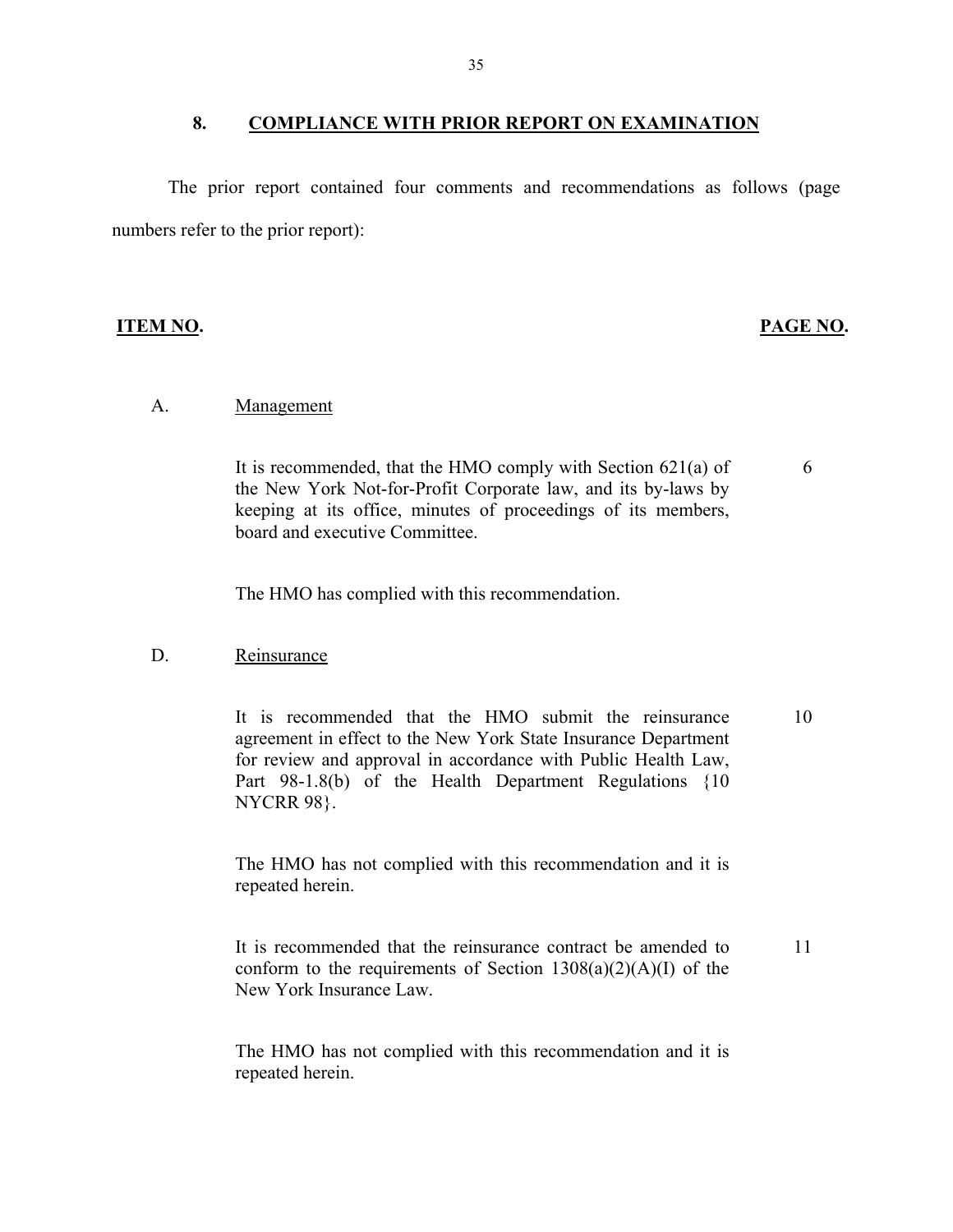## **Custodial Agreement**

F. Custodial Agreement<br>It is recommended that the HMO enter into a formal custodial agreement with the bank that contains at a minimum, protective covenants and provisions suggested by this Department.

> The HMO has not complied with this recommendation and it is repeated herein.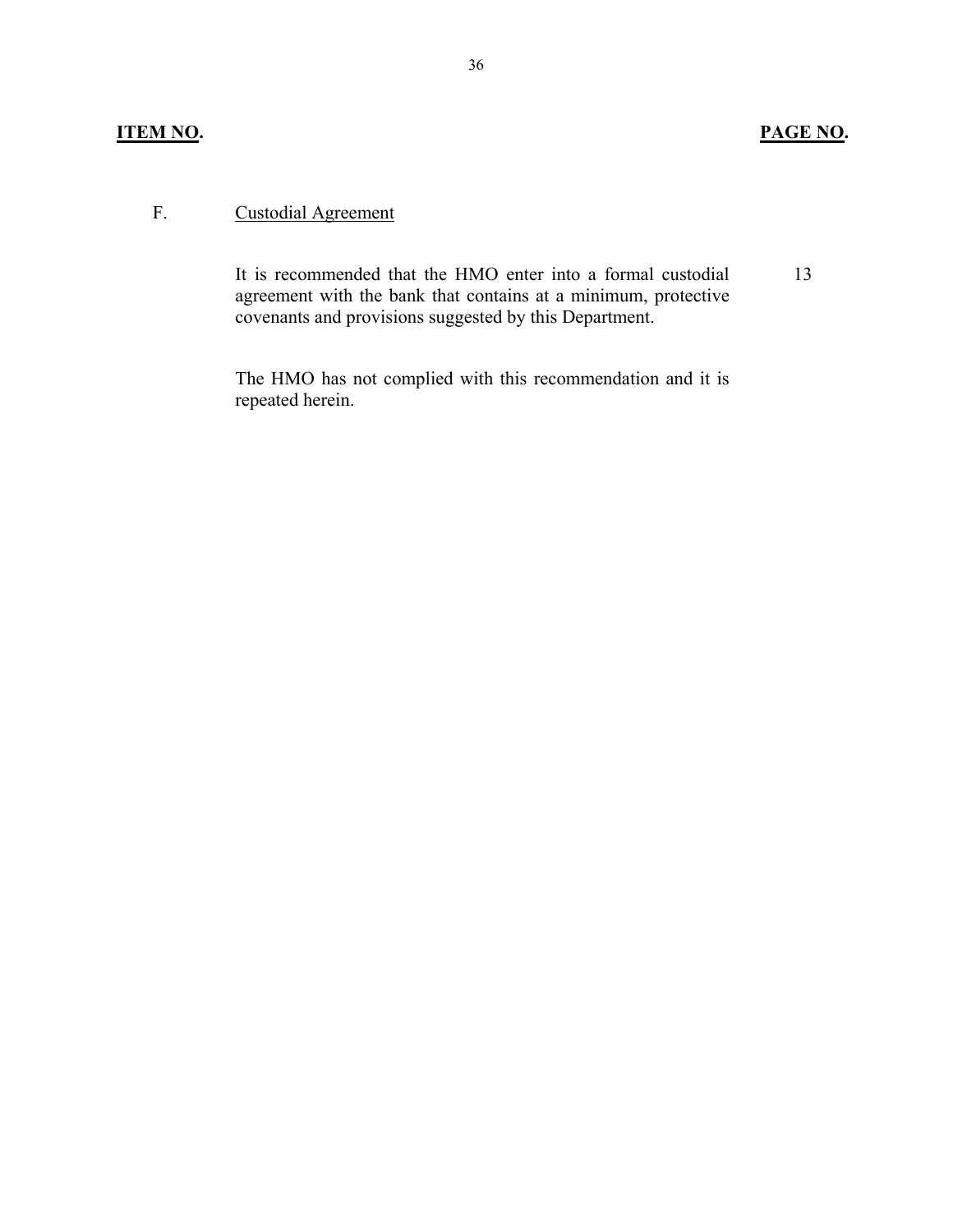### **9. SUMMARY OF COMMENTS AND RECOMMENDATIONS**

#### **ITEM NO.**

#### **PAGE NO.**

6

#### **Management**

A. As of December 31, 2001 contrary to the aforementioned Regulation, the HMO had less than 20% (one out of seven members) of the Board designated as an enrollee representatives. Subsequent to the date of examination, Morris Lee was elected to the board on March 28, 2002 as a subscriber representative, satisfying the requirements of Part 98-1.11(f) of the Department of Health Rules and Regulations {10 NYCRR 98}.

#### **Reinsurance**

B. It is recommended that the HMO submit the reinsurance agreement in effect to the Department for review and approval in accordance with Part 98- 1.8(b) of the Department of Health Rules and Regulations {10 NYCRR 98}.

#### **Accounts and Records**

C. Vytra did not list any premiums received in advance on its 2001 annual statement filing. The amount for premiums received in advance was included with trade payables in Vytra's trial balance. The trade payables sub-account is part of the general expenses due and accrued account on the 2001 annual statement. Vytra's premium received in advance for the year 2001 amounted to \$2,715,472. The HMO filed an amended 2001 statement with the Department, which listed premiums received in advance separately.

9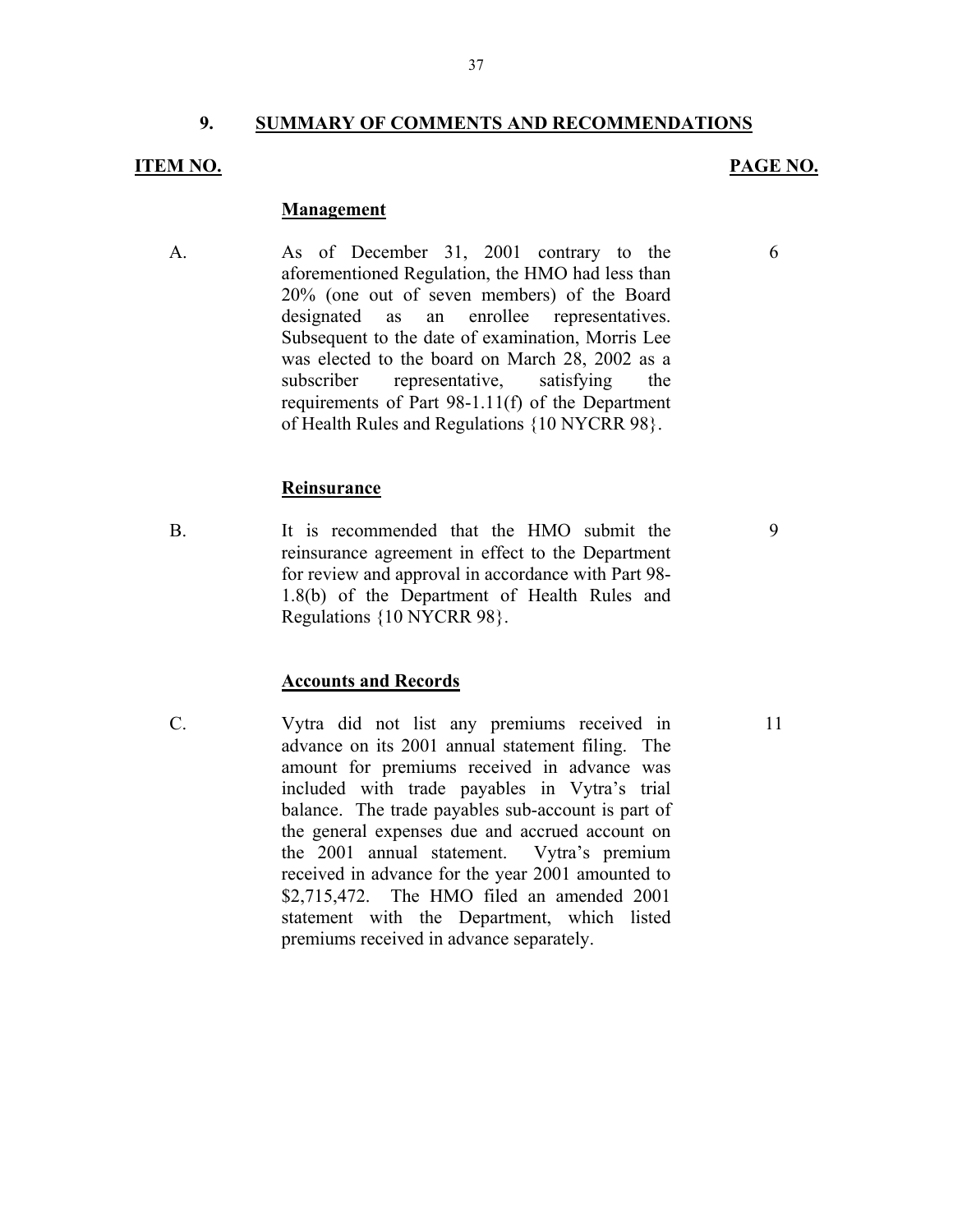#### **Accounts and Records**

D. Vytra failed to list any claims adjustment expenses on its annual statement for the year 2001. It should be noted that Vytra engaged the firm of Milliman USA to review its claims unpaid and file its actuarial certification with the Department. As part of the review Milliman USA noted that Vytra did not include any explicit provision for the administrative expenses associated with processing unpaid claims. Accordingly, Milliman USA added 3% to Vytra's outstanding claim liability for loss adjustment expense based upon its own experience with other health plans. Notwithstanding Milliman's recommendation, Vytra did not initially report such a reserve in its filed annual statement. Vytra subsequently filed an amended annual statement for 2001, which separately listed the unpaid claims adjustment expenses.

#### **Cash**

| It is recommended that Vytra properly reflect its |  |
|---------------------------------------------------|--|
| investments in commercial paper and market funds  |  |
| as short-term investments.                        |  |
|                                                   |  |

- F. It is recommended that Vytra reclassify its security deposit by American Home Mortgage Corporation under the caption "Other Assets". 17
- G. It is recommended that Vytra file abandoned property reports pursuant to Section 1316 of the Abandoned Property Law and publish a list of unclaimed checks as required. 18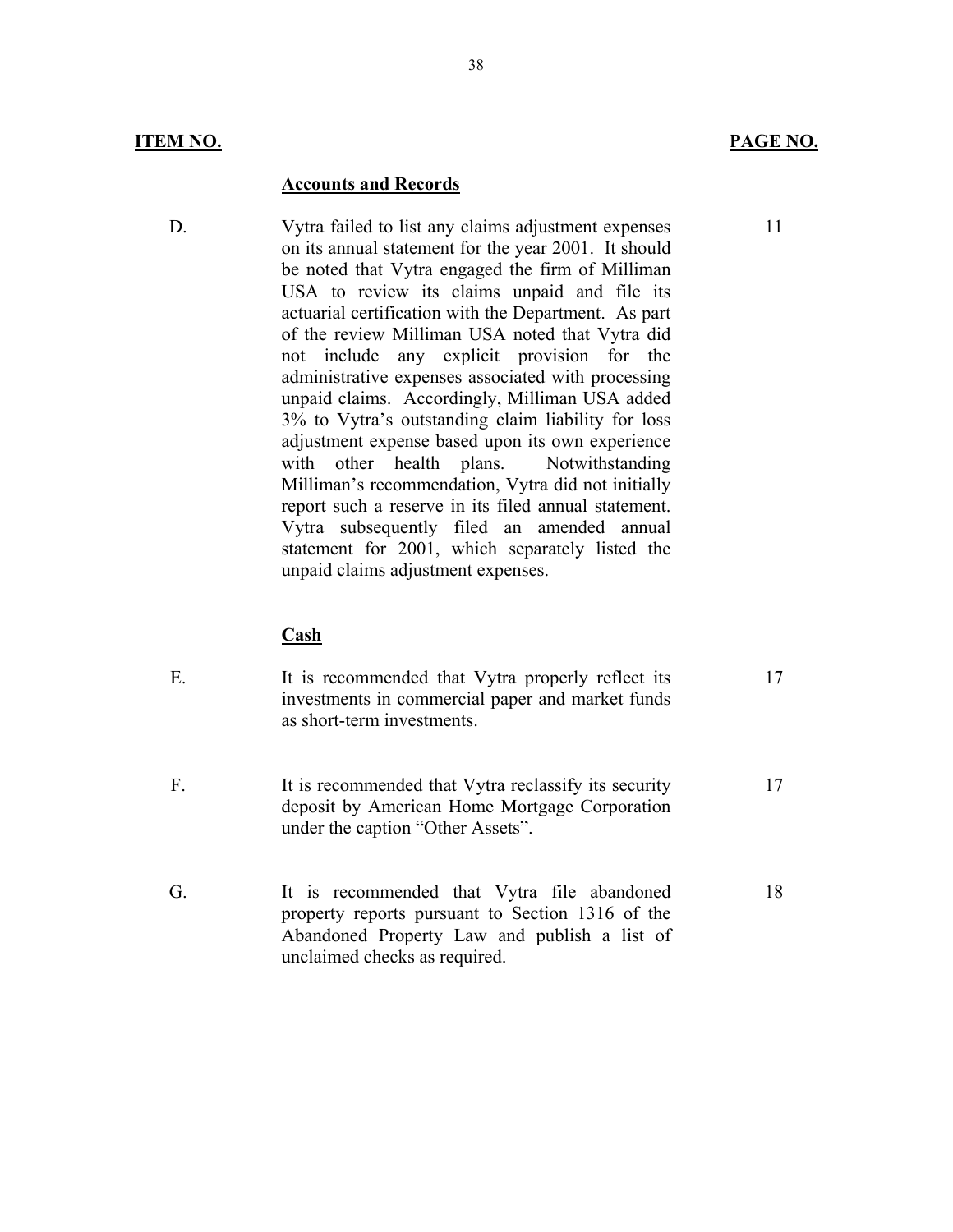#### **Short Term Investments**

- H. It is recommended that Vytra ensure that the HMO's investment transactions are authorized and approved by it's board of directors pursuant to the provisions of Section 1411(a) of the New York Insurance Law and that such transactions be appended to the minutes thereof.
- I. It is recommended that Vytra instruct any bank or trust company with which it executes any custodial or safekeeping agreements to provide the Insurance Department with the requisite affidavit(s) and verification certificate(s) of investments held under custodial or safekeeping arrangements in accordance with the Department's guidelines.

#### **Amounts due to parent, subsidiaries and affiliates**

J. It is recommended that Vytra Health Plans of Long Island, Inc. develop and file with the Department inter-company agreements for its Point of Service, solutions and self-insured products in accordance with Part 98.10 (b) of the Department of Health Rules and Regulations {10 NYCRR 98}.

#### **Agents and Brokers**

- K. It is recommended that Vytra file appointment letters for all agents with the Department's Licensing Bureau to comply with  $\S$  2112(a) of the New York State Insurance Law. 24
- L. It is recommended that Vytra ensure that all their producers have valid licenses as required by § 2102(a)(1) of the New York State Insurance Law. 24

20

20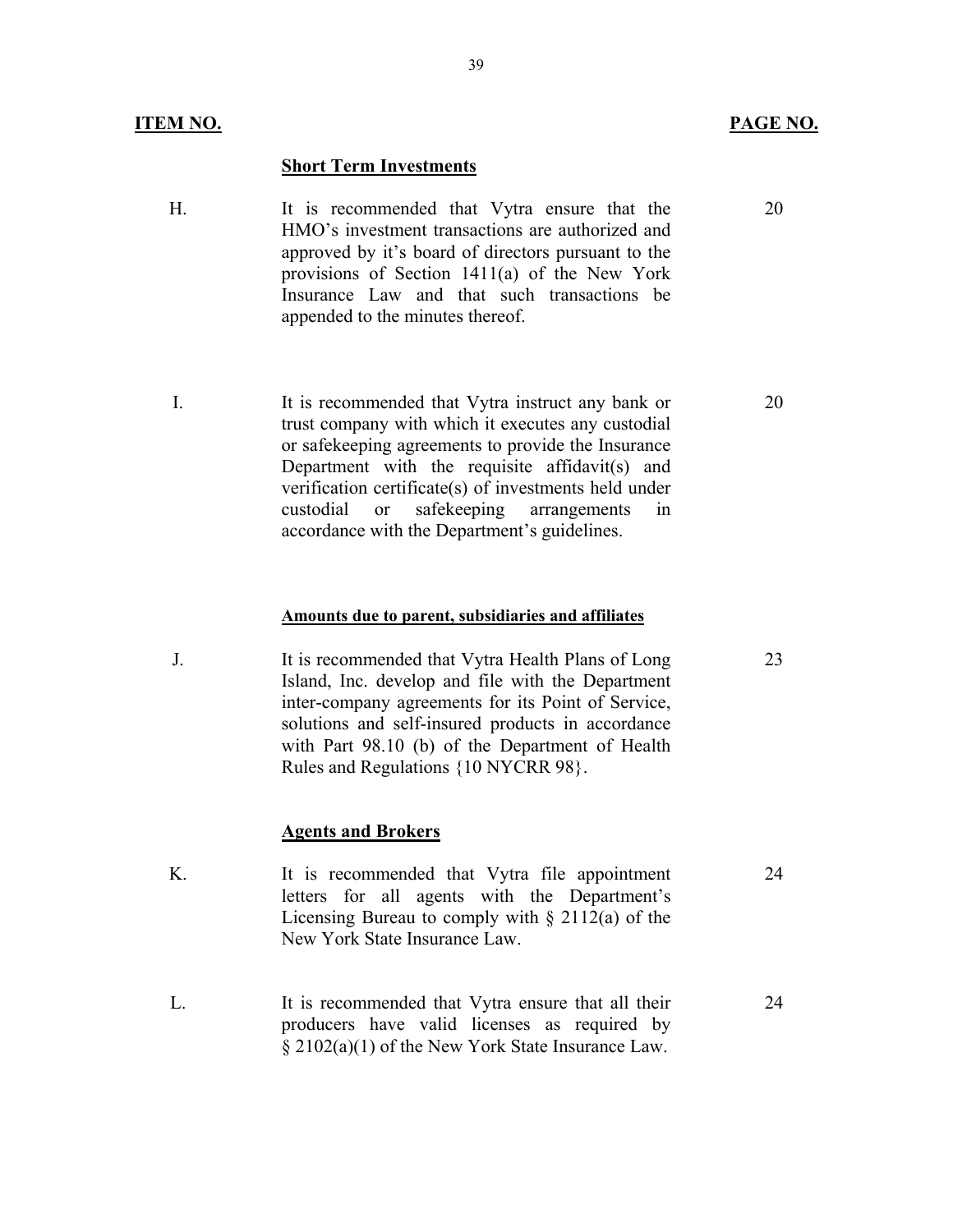#### **Agents and Brokers**

M. It is recommended that Vytra file notices of termination with the department for all terminated agents as required by  $\S$  2112(d) of the New York State Insurance Law.

#### **Grievances and Appeals**

N. The review of the second level appeal found that the HMO failed to provide a specific reason for its appeals decision on the determination notices sent to the subscriber. The appeal notice only stated that the original determination was upheld. It was Vytra's position that the appeal notice in conjunction with the original grievance letter satisfied the requirement of the Law. Notwithstanding the foregoing, Vytra has revised its appeal letters to include the specific reasons for the determination.

### **Utilization Review – Appeals of Adverse Determination**

O. It is recommended that Vytra put in place procedures to ensure that it notifies its enrollees of the results of appeal determinations within two business days of the rendering of such determination as required by § 4904 (3) of the Public Health Law.

25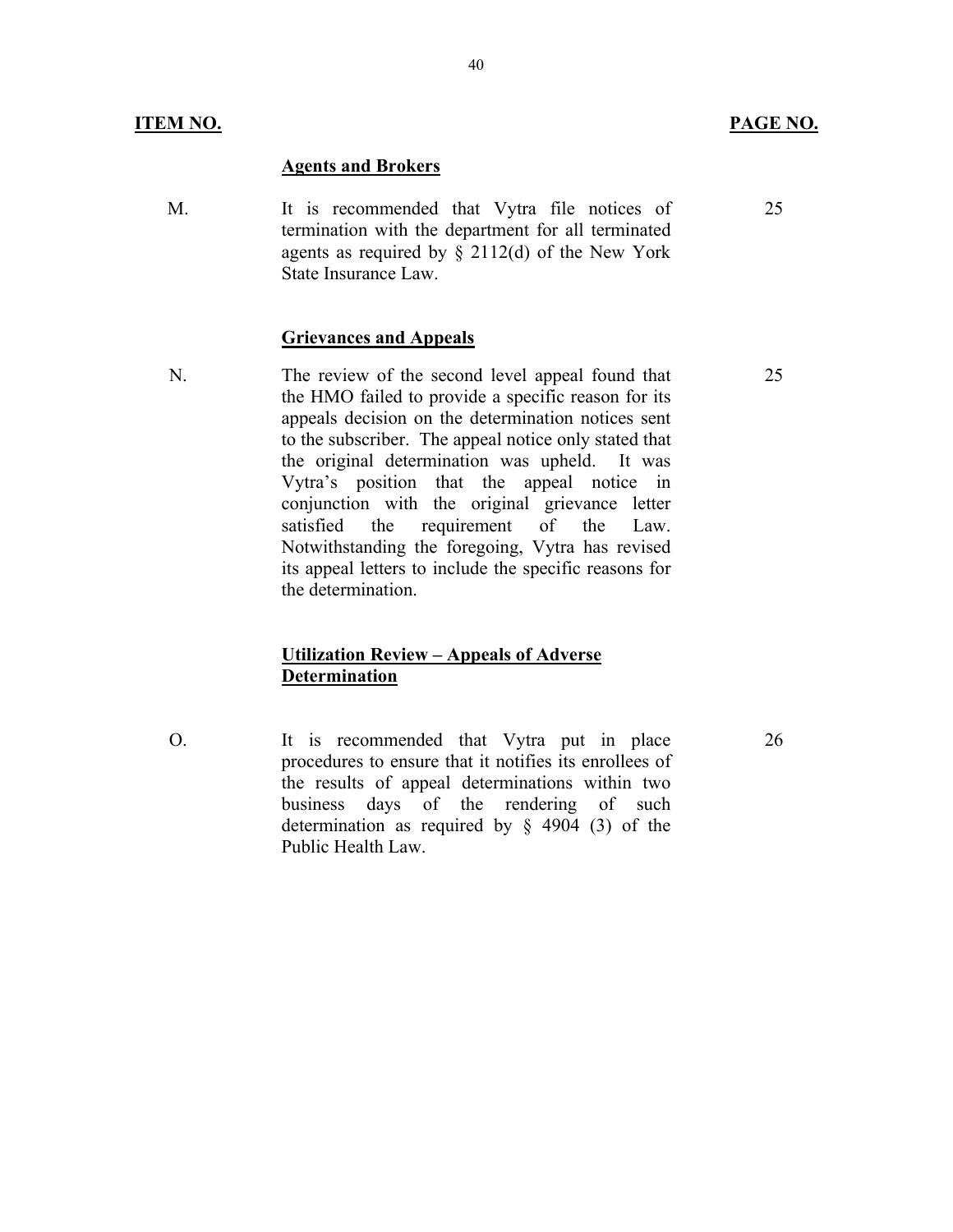#### **Claims Processing**

- P. During the period November 1, 2001 through February 28, 2002 Vytra reimbursed nonparticipating providers for services performed at innetwork facilities according to Vytra's contracted fee schedule. These non-participating providers should have been reimbursed based upon the usual, customary and reasonable rate. As nonparticipating providers do not have to accept Vytra's contracted rate as payment in full they would be entitled to balance bill the member for any outstanding fee. Vytra discovered the problem and has taken steps to identify and reimburse the affected providers.
- Q. Many of Vytra's contracts with hospitals included discounts on the amount charged. The average discount taken was 20% of the billed amount before application of the co-payment. The examiners found multiple instances where this discount was taken after the co-payment was deducted. In addition the actual payment after the discount was deducted was not shown as the amount paid amount on the claim data file provided to the examiners.

#### **Prompt Pay**

R. It is recommended that the Company take steps to ensure that the provisions of §3224-a (a) of the New York State Insurance Law regarding the prompt payment of claims fully implemented and complied with.

#### **Claim Denials**

S. It is recommended that Vytra put in place procedures to ensure that denial notices are sent out on a timely basis as required by §3224-a (b) of the New York Insurance Law.

29

29

32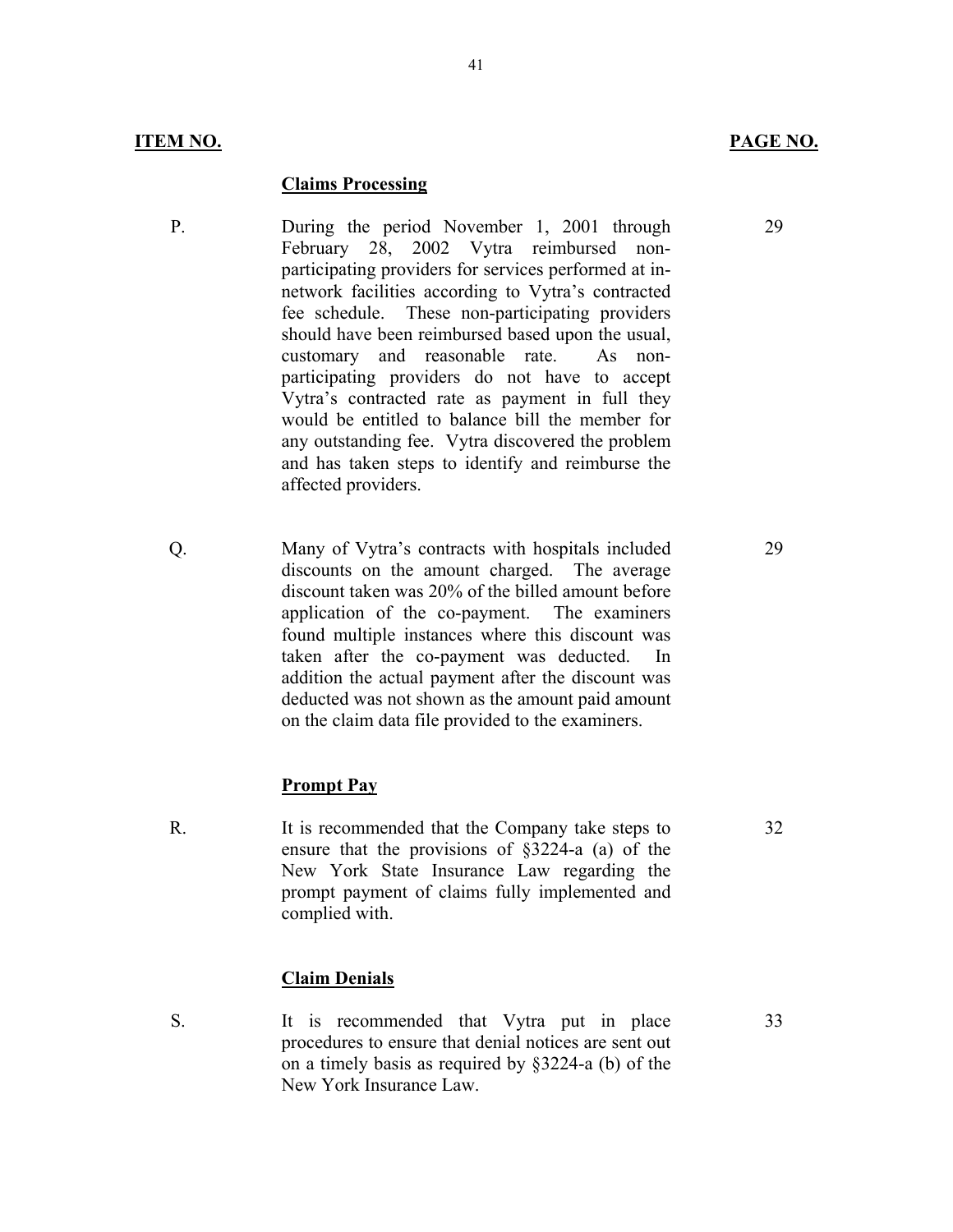### **Explanation of Benefits**

- T. It is recommended that Explanation of Benefit statements be sent to policyholders in those cases where the service is provided by a facility or provider participating in the insurer`s program and full reimbursement for the claim, other than a copayment that is ordinarily paid directly to the provider at the time the service is rendered, is paid by the insurer directly to the participating facility or provider. pursuant to § 3234 (a) of the New York State Insurance Law.
- U. It is recommended that Vytra's explanation of benefits statements show the discounted payments made when applicable.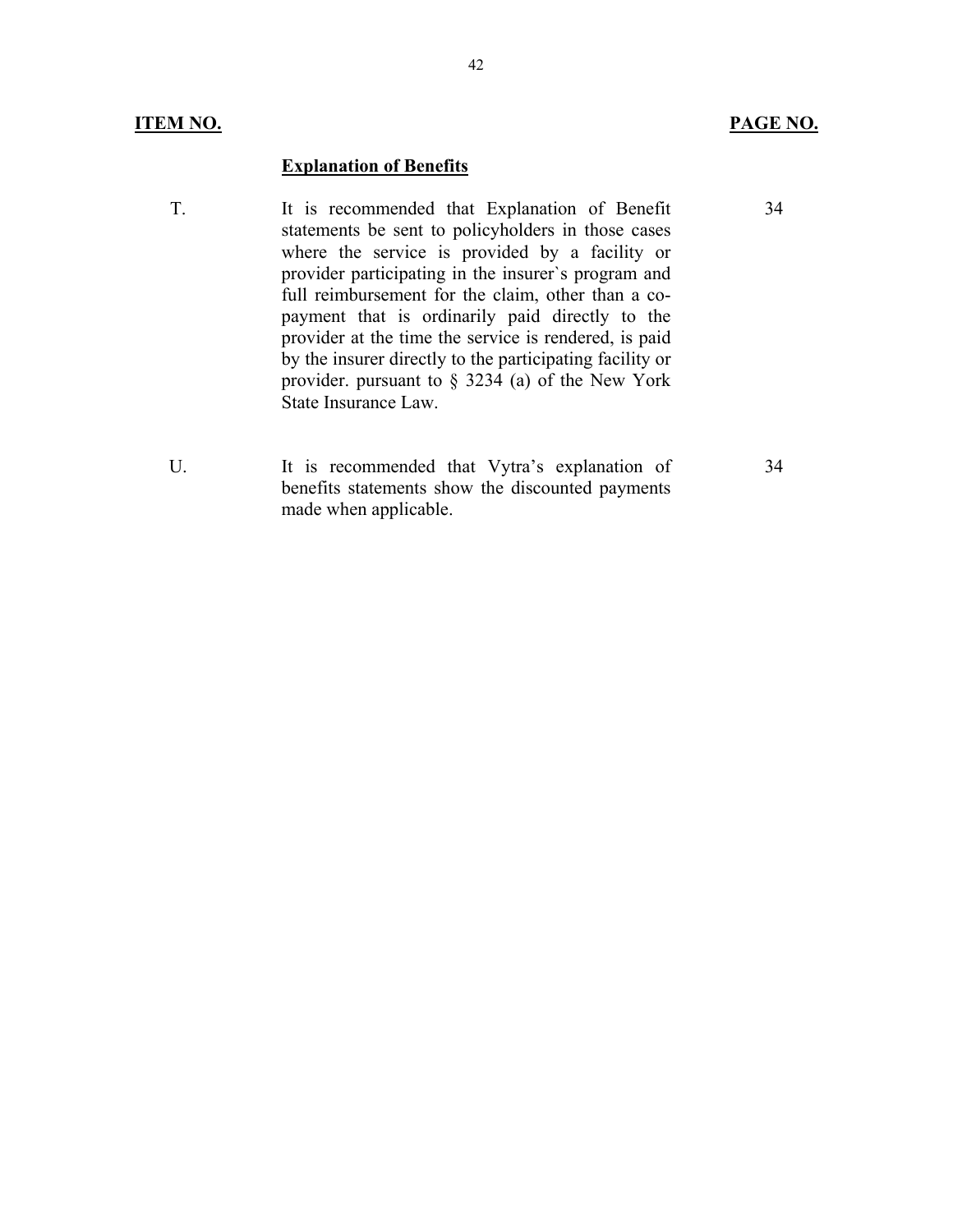Respectfully submitted,

Wai Wong Associate Insurance Examiner

\_\_\_\_\_\_\_\_\_\_\_\_\_\_\_\_\_\_\_\_\_\_\_\_\_

STATE OF NEW YORK )  $\sum$  SS.  $\mathcal{L}$ COUNTY OF NEW YORK)

WAI WONG, being duly sworn, deposes and says that the foregoing report submitted by him is true to the best of his knowledge and belief.

Wai Wong

 $\overline{\phantom{a}}$  , where  $\overline{\phantom{a}}$ 

Subscribed and sworn to before me

this  $\_\_\_\_\$  day of  $\_\_\_\_\$  2003.